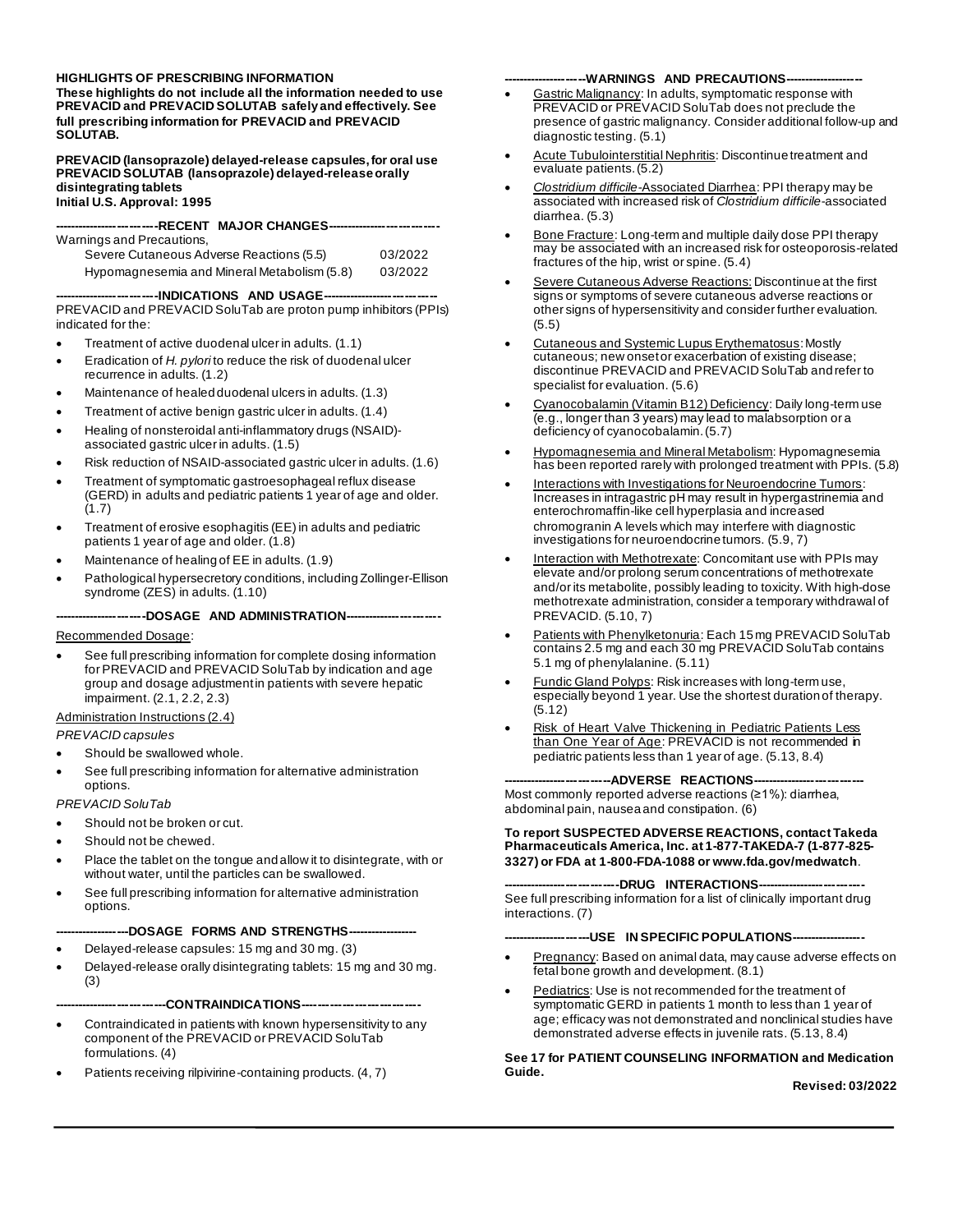#### **FULL PRESCRIBING INFORMATION: CONTENTS\***

#### **1 INDICATIONS AND USAGE**

- 1.1 Treatment of Active Duodenal Ulcer
- 1.2 Eradication of *H. pylori* to Reduce the Risk of Duodenal Ulcer Recurrence
- 1.3 Maintenance of Healed Duodenal Ulcers
- 1.4 Treatment of Active Benign Gastric Ulcer
- 1.5 Healing of NSAID-Associated Gastric Ulcer
- 1.6 Risk Reduction of NSAID-Associated Gastric Ulcer
- 1.7 Treatment of Symptomatic Gastroesophageal Reflux Disease (GERD)
- 1.8 Treatment of Erosive Esophagitis (EE)
- 1.9 Maintenance of Healing of EE
- 1.10 Pathological Hypersecretory Conditions Including Zollinger-Ellison Syndrome (ZES)

#### **2 DOSAGE AND ADMINISTRATION**

- 2.1 Recommended Adult Dosage by Indication
- 2.2 Recommended Pediatric Dosage by Indication
- 2.3 Hepatic Impairment
- 2.4 Important Administration Information
- **3 DOSAGE FORMS AND STRENGTHS**

#### **4 CONTRAINDICATIONS**

#### **5 WARNINGS AND PRECAUTIONS**

- 5.1 Presence of Gastric Malignancy
- 5.2 Acute Tubulointerstitial Nephritis
- 5.3 *Clostridium difficile*-Associated Diarrhea
- 5.4 Bone Fracture
- 5.5 Severe Cutaneous Adverse Reactions
- 5.6 Cutaneous and Systemic Lupus Erythematosus
- 5.7 Cyanocobalamin (Vitamin B12) Deficiency
- 5.8 Hypomagnesemia and Mineral Metabolism
- 5.9 Interactions with Investigations for Neuroendocrine Tumors
- 5.10 Interaction with Methotrexate
- 5.11 Patients with Phenylketonuria
- 5.12 Fundic Gland Polyps
- 5.13 Risk of Heart Valve Thickening in Pediatric Patients Less Than One Year of Age

#### **6 ADVERSE REACTIONS**

6.1 Clinical Trials Experience

- 6.2 Postmarketing Experience
- 6.3 Combination Therapy with Amoxicillin and Clarithromycin
- 6.4 Laboratory Values

#### **7 DRUG INTERACTIONS**

#### **8 USE IN SPECIFIC POPULATIONS**

- 8.1 Pregnancy
- 8.2 Lactation
- 8.4 Pediatric Use
- 8.5 Geriatric Use
- 8.6 Hepatic Impairment
- **10 OVERDOSAGE**
- **11 DESCRIPTION**
- **12 CLINICAL PHARMACOLOGY**
	- 12.1 Mechanism of Action
	- 12.2 Pharmacodynamics
	- 12.3 Pharmacokinetics
	- 12.4 Microbiology
- **13 NONCLINICAL TOXICOLOGY**
	- 13.1 Carcinogenesis, Mutagenesis, Impairment of Fertility

#### **14 CLINICAL STUDIES**

- 14.1 Duodenal Ulcer
	- 14.2 Eradication of *H. pylori* to Reduce the Risk of Duodenal Ulcer Recurrence
	- 14.3 Maintenance of Healed Duodenal Ulcers
- 14.4 Gastric Ulcer
- 14.5 Healing of NSAID-Associated Gastric Ulcer
- 14.6 Risk Reduction of NSAID-Associated Gastric Ulcer
- 14.7 Symptomatic Gastroesophageal Reflux Disease (GERD)
- 14.8 Erosive Esophagitis
- 14.9 Maintenance of Healing of Erosive Esophagitis
- 14.10 Pathological Hypersecretory Conditions Including Zollinger-Ellison Syndrome
- **16 HOW SUPPLIED/STORAGE AND HANDLING**

#### **17 PATIENT COUNSELING INFORMATION**

\* Sections or subsections omitted from the full prescribing information are not listed.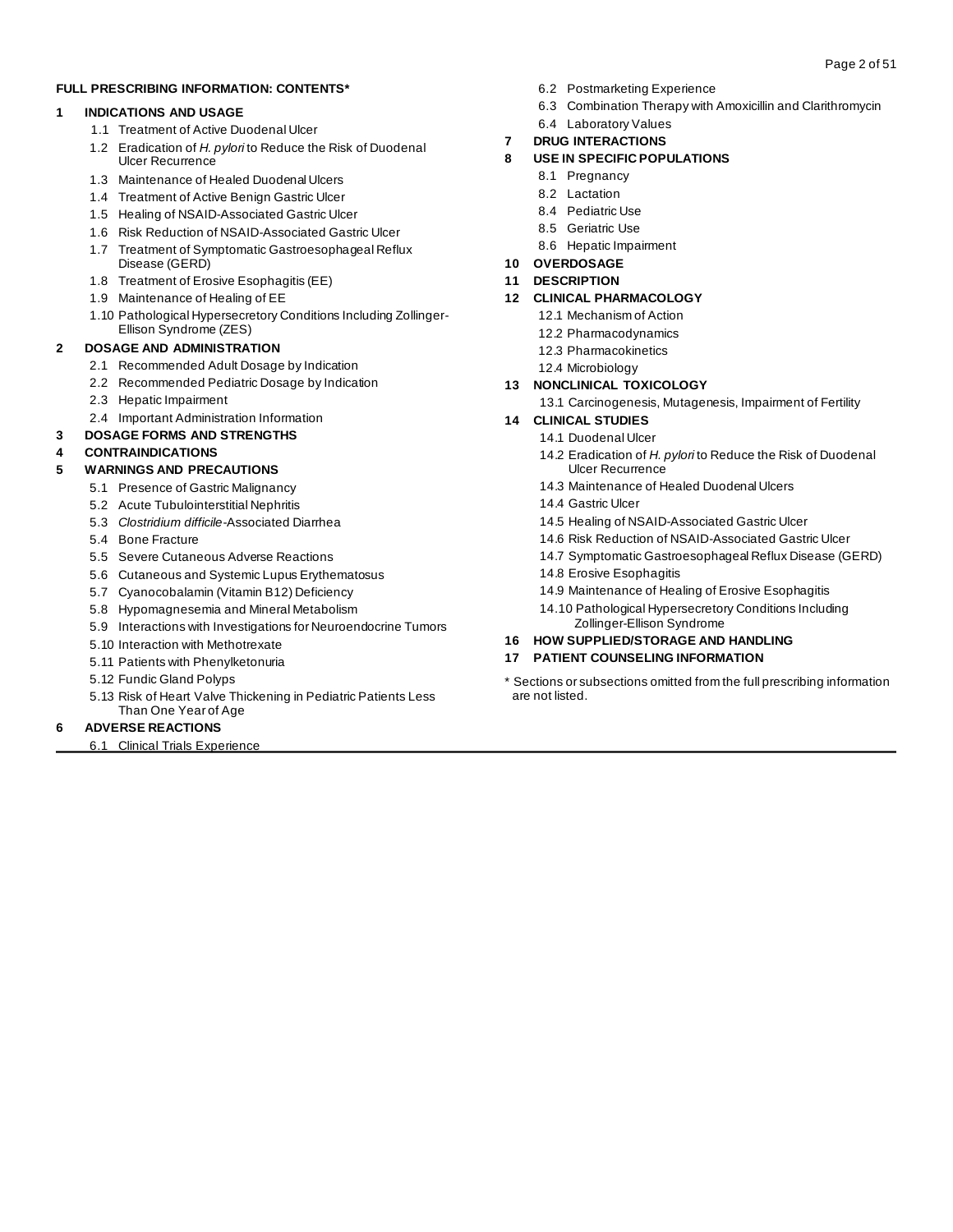# **FULL PRESCRIBING INFORMATION**

# **1 INDICATIONS AND USAGE**

# **1.1 Treatment of Active Duodenal Ulcer**

PREVACID and PREVACID SoluTab are indicated in adults for short-term treatment (for four weeks) for healing and symptom relief of active duodenal ulcer *[see Clinical Studies (14.1)]*.

# **1.2 Eradication of** *H. pylori* **to Reduce the Risk of Duodenal Ulcer Recurrence**

## *Triple Therapy: PREVACID or PREVACID SoluTab/amoxicillin/clarithromycin*

PREVACID or PREVACID SoluTab in combination with amoxicillin plus clarithromycin as triple therapy is indicated in adults for the treatment of patients with *H. pylori* infection and duodenal ulcer disease (active or one year history of a duodenal ulcer) to eradicate *H. pylori.* Eradication of *H. pylori* has been shown to reduce the risk of duodenal ulcer recurrence *[see Clinical Studies (14.2)]*.

Please refer to the full prescribing information for amoxicillin and clarithromycin.

## *Dual Therapy: PREVACID or PREVACID SoluTab/amoxicillin*

PREVACID or PREVACID SoluTab in combination with amoxicillin as dual therapy is indicated in adults for the treatment of patients with *H. pylori* infection and duodenal ulcer disease (active or one year history of a duodenal ulcer) **who are either allergic or intolerant to clarithromycin or in whom resistance to clarithromycin is known or suspected** (see the clarithromycin prescribing information, *Microbiology* section). Eradication of *H. pylori* has been shown to reduce the risk of duodenal ulcer recurrence *[see Clinical Studies (14.2)]*.

Please refer to the full prescribing information for amoxicillin.

### **1.3 Maintenance of Healed Duodenal Ulcers**

PREVACID and PREVACID SoluTab are indicated in adults to maintain healing of duodenal ulcers. Controlled studies do not extend beyond 12 months *[see Clinical Studies (14.3)]*.

### **1.4 Treatment of Active Benign Gastric Ulcer**

PREVACID and PREVACID SoluTab are indicated in adults for short-term treatment (up to eight weeks) for healing and symptom relief of active benign gastric ulcer *[see Clinical Studies (14.4)]*.

# **1.5 Healing of NSAID-Associated Gastric Ulcer**

PREVACID and PREVACID SoluTab are indicated in adults for the treatment of NSAIDassociated gastric ulcer in patients who continue NSAID use. Controlled studies did not extend beyond eight weeks *[see Clinical Studies (14.5)]*.

# **1.6 Risk Reduction of NSAID-Associated Gastric Ulcer**

PREVACID and PREVACID SoluTab are indicated in adults for reducing the risk of NSAIDassociated gastric ulcers in patients with a history of a documented gastric ulcer who require the use of an NSAID. Controlled studies did not extend beyond 12 weeks *[see Clinical Studies (14.6)]*.

### **1.7 Treatment of Symptomatic Gastroesophageal Reflux Disease (GERD)**

PREVACID and PREVACID SoluTab are indicated for short-term treatment in adults and pediatric patients 12 to 17 years of age (up to eight weeks) and pediatric patients one to 11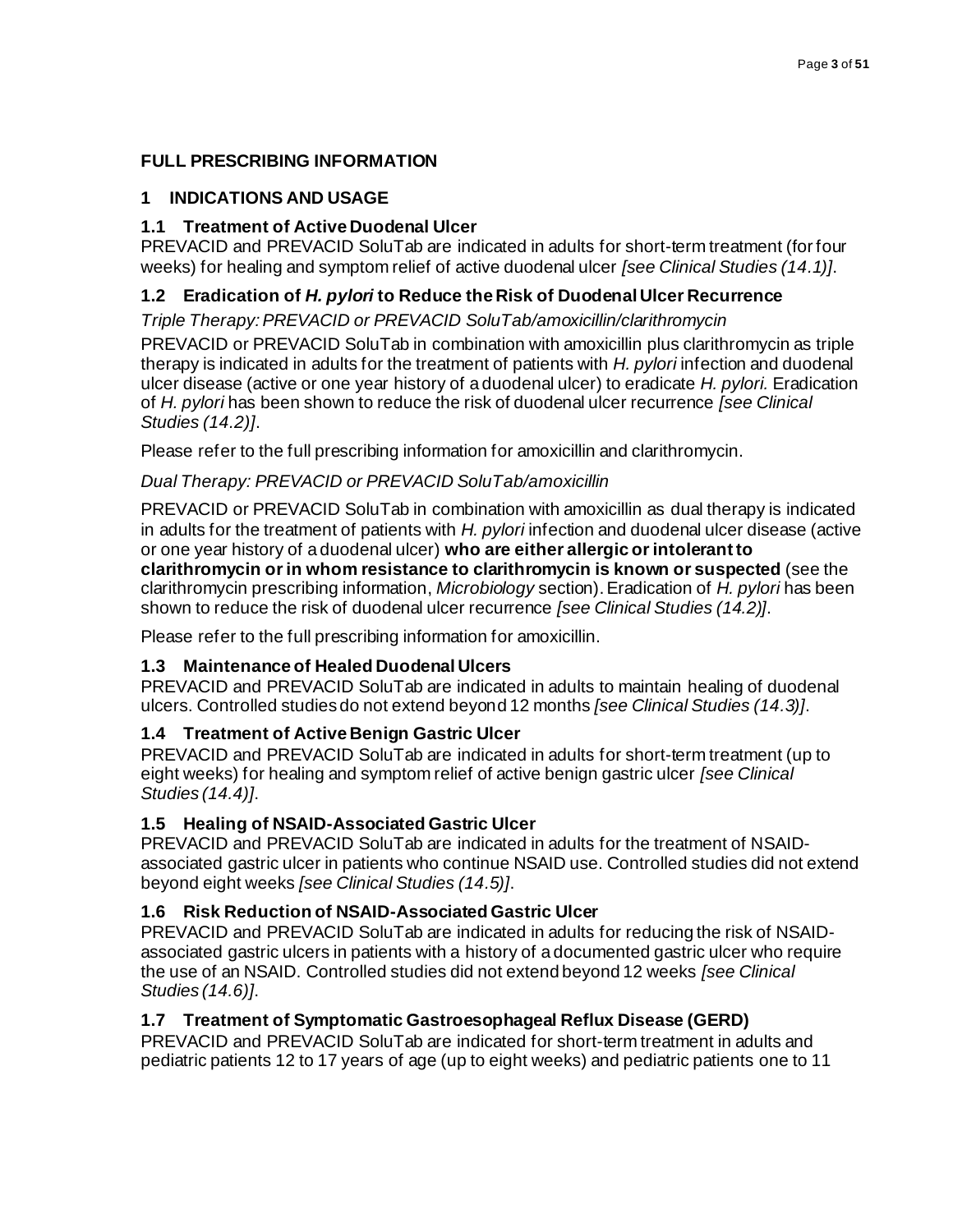years of age (up to 12 weeks) for the treatment of heartburn and other symptoms associated with GERD *[see Clinical Studies (14.7)]*.

# **1.8 Treatment of Erosive Esophagitis (EE)**

PREVACID and PREVACID SoluTab are indicated for short-term treatment in adults and pediatric patients 12 to 17 years of age (up to eight weeks) and pediatric patients one to 11 years of age (up to 12 weeks) for healing and symptom relief of all grades of EE.

For adults who do not heal with PREVACID or PREVACID SoluTab for eight weeks (5 to 10%), it may be helpful to give an additional eight weeks of treatment. If there is a recurrence of erosive esophagitis an additional eight week course of PREVACID or PREVACID SoluTab may be considered *[see Clinical Studies (14.8)]*.

## **1.9 Maintenance of Healing of EE**

PREVACID and PREVACID SoluTab are indicated in adults to maintain healing of EE. Controlled studies did not extend beyond 12 months *[see Clinical Studies (14.9)]*.

## **1.10 Pathological Hypersecretory Conditions Including Zollinger-Ellison Syndrome (ZES)**

PREVACID and PREVACID SoluTab are indicated in adults for the long-term treatment of pathological hypersecretory conditions, including Zollinger-Ellison syndrome *[see Clinical Studies (14.10)]*.

# **2 DOSAGE AND ADMINISTRATION**

### **2.1 Recommended Adult Dosage by Indication**

| <b>Indication</b>                   | Recommended<br><b>Dose</b>                                                | <b>Frequency</b>                 |  |
|-------------------------------------|---------------------------------------------------------------------------|----------------------------------|--|
| <b>Duodenal Ulcers</b>              |                                                                           |                                  |  |
| <b>Short-Term Treatment</b>         | 15 <sub>mg</sub>                                                          | Once daily for 4 weeks           |  |
| Maintenance of Healed               | $15 \,\mathrm{mg}$                                                        | Once daily                       |  |
|                                     | Eradication of H. pylori to Reduce the Risk of Duodenal Ulcer Recurrence* |                                  |  |
| Triple Therapy:                     |                                                                           |                                  |  |
| <b>PREVACID or PREVACID SoluTab</b> | 30 <sub>mg</sub>                                                          | Twice daily for 10 or 14<br>days |  |
| Amoxicillin                         | 1 gram                                                                    | Twice daily for 10 or 14<br>days |  |
| Clarithromycin                      | 500 mg                                                                    | Twice daily for 10 or 14<br>days |  |
| Dual Therapy:                       |                                                                           |                                  |  |
| <b>PREVACID or PREVACID SoluTab</b> | 30 <sub>mg</sub>                                                          | Three times daily for 14<br>days |  |
| Amoxicillin                         | 1 gram                                                                    | Three times daily for 14<br>days |  |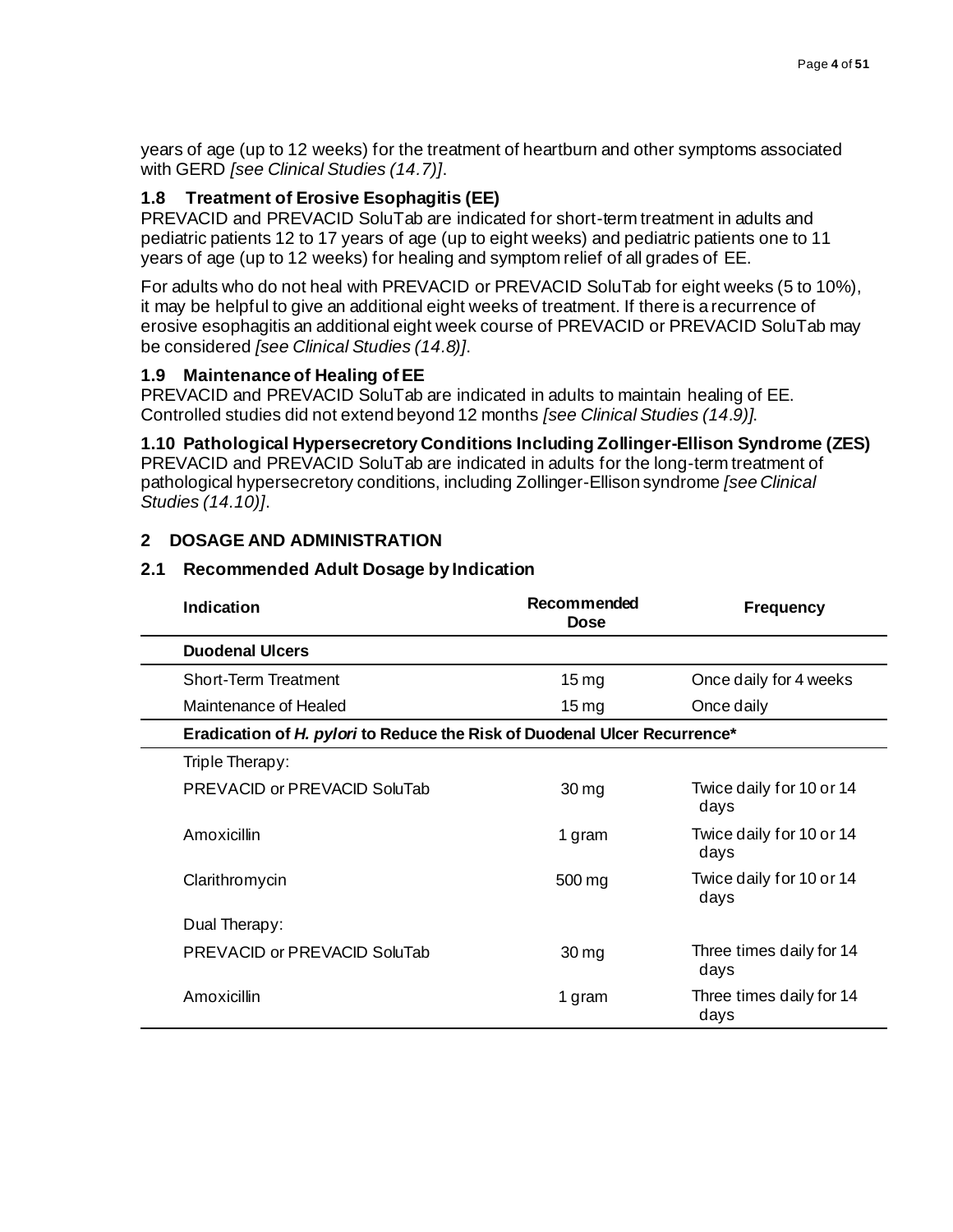#### **Benign Gastric Ulcer**

| <b>Short-Term Treatment</b>                                                                            | 30 <sub>mg</sub>   | Once daily for up to 8<br>weeks                        |
|--------------------------------------------------------------------------------------------------------|--------------------|--------------------------------------------------------|
| <b>NSAID-Associated Gastric Ulcer</b>                                                                  |                    |                                                        |
| Healing                                                                                                | 30 <sub>mg</sub>   | Once daily for 8 weeks <sup><math>\dagger</math></sup> |
| <b>Risk Reduction</b>                                                                                  | $15 \,\mathrm{mg}$ | Once daily for up to 12<br>weeks $†$                   |
| <b>Gastroesophageal Reflux Disease (GERD)</b>                                                          |                    |                                                        |
| Short-Term Treatment of Symptomatic<br>GERD                                                            | $15 \,\mathrm{mg}$ | Once daily for up to 8<br>weeks                        |
| Short-Term Treatment of Erosive<br>Esophagitis                                                         | 30 <sub>mg</sub>   | Once daily for up to 8<br>weeks $‡$                    |
| <b>Maintenance of Healing of Erosive</b><br><b>Esophagitis</b>                                         | $15 \,\mathrm{mg}$ | Once daily <sup>1</sup>                                |
| <b>Pathological Hypersecretory</b><br><b>Conditions Including Zollinger-Ellison</b><br><b>Syndrome</b> | $60 \,\mathrm{mg}$ | Once daily $\frac{1}{3}$                               |

\* Please refer to the amoxicillin and clarithromycin full prescribing information, *Contraindications* and *Warnings and Precautions* sections, and for information regarding dosing in elderly and renallyimpaired patients.

<sup>†</sup> Controlled studies did not extend beyond indicated duration.

‡ For patients who do not heal with PREVACID or PREVACID SoluTab for eight weeks (5 to 10%), it may be helpful to give an additional eight weeks of treatment. If there is a recurrence of erosive esophagitis, an additional eight week course of PREVACID or PREVACID SoluTab may be considered.

 $\sqrt[6]{8}$  Varies with individual patient. Recommended adult starting dose is 60 mg once daily. Doses should be adjusted to individual patient needs and should continue for as long as clinically indicated. Dosages up to 90 mg twice daily have been administered. Daily dose of greater than 120 mg should be administered in divided doses. Some patients with Zollinger-Ellison syndrome have been treated continuously with PREVACID for more than four years.

¶ Controlled studies did not extend beyond 12 months.

#### **2.2 Recommended Pediatric Dosage by Indication**

#### Pediatric Patients 1 to 11 Years of Age

In clinical studies, PREVACID was not administered beyond 12 weeks in 1 to 11 year olds. It is not known if PREVACID is safe and effective if used longer than the recommended duration. Do not exceed the recommended dose and duration of use in pediatric patients as outlined below *[see Use in Specific Populations (8.4)]*.

| <b>Indication</b> | <b>Recommended</b><br><b>Dose</b>                                                        | <b>Frequency</b>              |
|-------------------|------------------------------------------------------------------------------------------|-------------------------------|
|                   | Short-Term Treatment of Symptomatic GERD and Short-Term Treatment of Erosive Esophagitis |                               |
| ≤30 kg            | $15 \,\mathrm{mg}$                                                                       | Once daily for up to 12 weeks |
| $>30$ kg          | 30 <sub>mg</sub>                                                                         | Once daily for up to 12 weeks |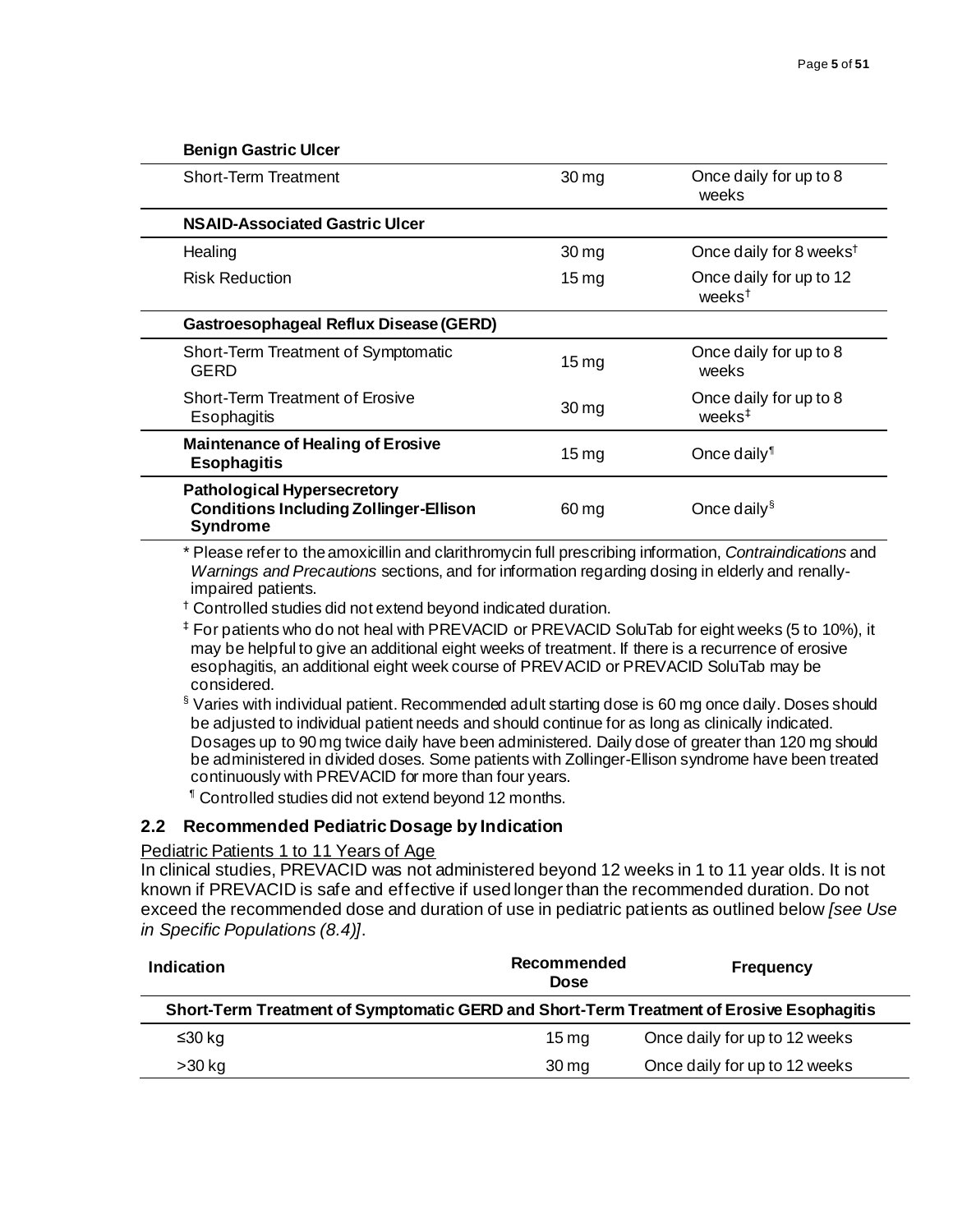### Pediatric Patients 12 to 17 Years of Age

| <b>Indication</b>                               | Recommended<br><b>Dose</b> | <b>Frequency</b>             |
|-------------------------------------------------|----------------------------|------------------------------|
| <b>Short-Term Treatment of Symptomatic GERD</b> |                            |                              |
| Non-erosive GERD                                | $15 \,\mathrm{mg}$         | Once daily for up to 8 weeks |
| Erosive Esophagitis                             | 30 mg                      | Once daily for up to 8 weeks |

## **2.3 Hepatic Impairment**

The recommended dosage is 15 mg orally daily in patients with severe liver impairment (Child-Pugh C) *[see Use in Specific Populations (8.6)]*.

# **2.4 Important Administration Information**

- Take PREVACID or PREVACID SoluTab before meals.
- Do not crush or chew PREVACID capsule or PREVACID SoluTab.
- Take PREVACID or PREVACID SoluTab at least 30 minutes prior to sucralfate *[see Drug Interactions (7)]*.
- Antacids may be used concomitantly with PREVACID or PREVACID SoluTab.
- Missed doses: If a dose is missed, administer as soon as possible. However, if the next scheduled dose is due, do not take the missed dose, and take the next dose on time. Do not take two doses at one time to make up for a missed dose.

# PREVACID capsules

- Swallow whole; do not chew.
- For patients who have difficulty swallowing capsules, PREVACID capsules can be opened and administered orally or via a nasogastric tube in the soft foods or liquids specified below.
- Administration of PREVACID in foods or liquids other than those discussed below have not been studied clinically and therefore are not recommended.

*Administration in Soft Foods (applesauce, ENSURE pudding, cottage cheese, yogurt or strained pears):*

- 1. Open capsule.
- 2. Sprinkle intact granules on one tablespoon of either applesauce, ENSURE pudding, cottage cheese, yogurt or strained pears.
- 3. Swallow immediately.

*Administration in Liquids (apple juice, orange juice or tomato juice):*

- 1. Open capsule.
- 2. Sprinkle intact granules into a small volume of either apple juice, orange juice or tomato juice (60 mL – approximately two ounces).
- 3. Mix briefly.
- 4. Swallow immediately.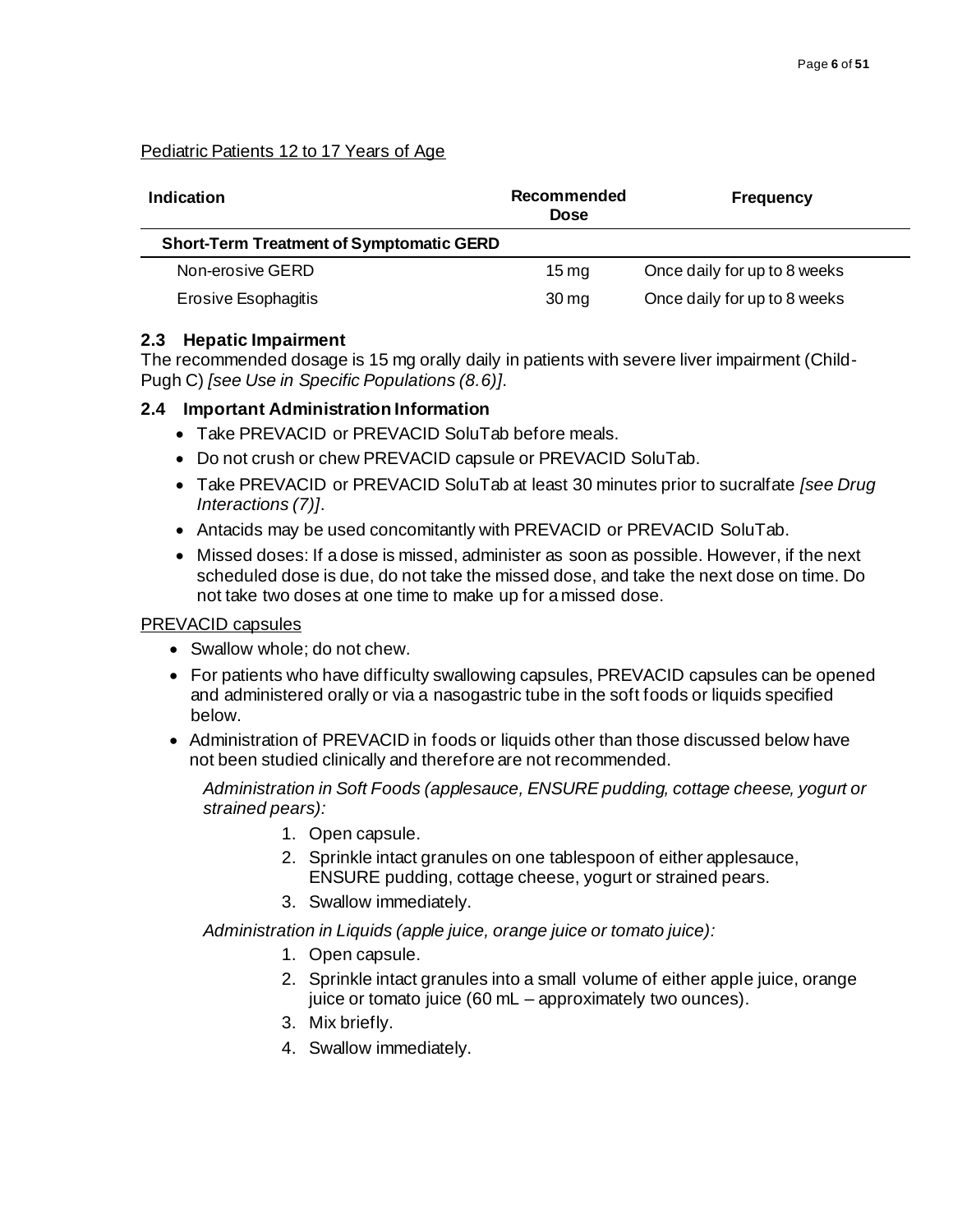5. To ensure complete delivery of the dose, rinse the glass with two or more volumes of juice and swallow the contents immediately.

*Administration with Apple Juice Through a Nasogastric Tube (≥16 French)*

- 1. Open capsule.
- 2. Sprinkle intact granules into 40 mL of apple juice.
- 3. Mix briefly.
- 4. Using a catheter-tipped syringe, draw up the mixture.
- 5. Inject through the nasogastric tube into the stomach.
- 6. Flush with additional apple juice to clear the tube.

### PREVACID SoluTab

- Do not break or cut.
- Place the tablet on the tongue, allow it to disintegrate, with or without water, until the microgranules can be swallowed. Do not chew the microgranules.
- The tablet typically disintegrates in less than one minute.
- Alternatively, for children or other patients who have difficulty swallowing tablets, PREVACID SoluTab can be administered with water via oral syringe or NG tube as follows:

## *Administration with Water in an Oral Syringe*

- 1. Place a 15 mg tablet in oral syringe and draw up 4 mL of water, or place a 30 mg tablet in oral syringe and draw up 10 mL of water.
- 2. Shake gently to allow for a quick dispersal.
- 3. After the tablet has dispersed, administer the contents within 15 minutes of mixing into the mouth. Do not save the water and microgranule mixture for later use.
- 4. Refill the syringe with approximately 2 mL (5 mL for the 30 mg tablet) of water, shake gently, and administer any remaining contents.

### *Administration with Water via a NG Tube (≥8 French)*

- 1. Place a 15 mg tablet in a catheter-tip syringe and draw up 4 mL of water, or place a 30 mg tablet in a catheter-tip syringe and draw up 10 mL of water.
- 2. Shake gently to allow for a quick dispersal.
- 3. After the tablet has dispersed, shake the catheter-tip syringe gently in order to keep the microgranules from settling, and immediately inject the mixture through the NG tube into the stomach within 15 minutes of mixing. Do not save the water and microgranule mixture for later use.
- 4. Refill the catheter-tip syringe with approximately 5 mL of water, shake gently, and flush the tube.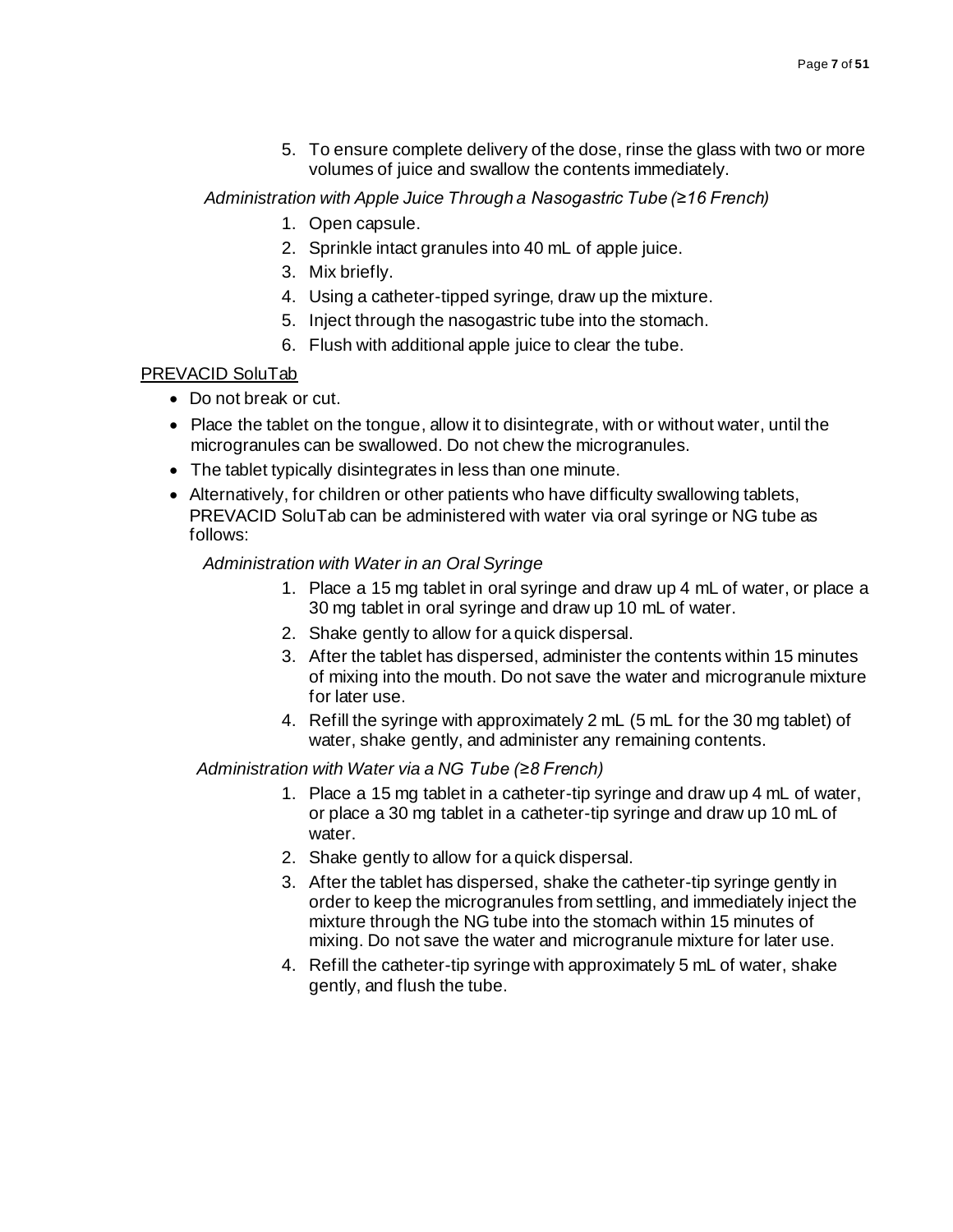# **3 DOSAGE FORMS AND STRENGTHS**

PREVACID delayed-release capsules:

- 15 mg strength is an opaque, pink and green capsule imprinted with "TAP" and "PREVACID 15".
- 30 mg strength is an opaque, pink and black capsule imprinted with "TAP" and "PREVACID 30".

PREVACID SoluTab delayed-release orally disintegrating tablets:

- 15 mg strength is a white to yellowish white, uncoated round tablet containing orange to dark brown speckles with "15" debossed on one side.
- 30 mg strength is a white to yellowish white, uncoated round tablet containing orange to dark brown speckles with "30" debossed on one side.

# **4 CONTRAINDICATIONS**

- PREVACID and PREVACID SoluTab are contraindicated in patients with known hypersensitivity to any component of the formulation. Hypersensitivity reactions may include anaphylaxis, anaphylactic shock, angioedema, bronchospasm, acute tubulointerstitial nephritis, and urticaria *[see Warnings and Precautions (5.2), Adverse Reactions (6)]*.
- Proton Pump Inhibitors (PPIs), including PREVACID and PREVACID SoluTab, are contraindicated with rilpivirine-containing products *[see Drug Interactions (7)]*.
- For information about contraindications of antibacterial agents (clarithromycin and amoxicillin) indicated in combination with PREVACID or PREVACID SoluTab, refer to the *Contraindications* section of their prescribing information.

# **5 WARNINGS AND PRECAUTIONS**

# **5.1 Presence of Gastric Malignancy**

In adults, symptomatic response to therapy with PREVACID or PREVACID SoluTab does not preclude the presence of gastric malignancy. Consider additional follow-up and diagnostic testing in adult patients who have a suboptimal response or an early symptomatic relapse after completing treatment with a PPI. In older patients, also consider an endoscopy.

# **5.2 Acute Tubulointerstitial Nephritis**

Acute tubulointerstial nephritis (TIN) has been observed in patients taking PPIs and may occur at any point during PPI therapy. Patients may present with varying signs and symptoms from symptomatic hypersensitivity reactions to non-specific symptoms of decreased renal function (e.g., malaise, nausea, anorexia). In reported case series, some patients were diagnosed on biopsy and in the absence of extra-renal manifestations (e.g., fever, rash or arthralgia). Discontinue PREVACID or PREVACID SoluTab and evaluate patients with suspected acute TIN *[see Contraindications (4)]*.

# **5.3** *Clostridium difficile***-Associated Diarrhea**

Published observational studies suggest that PPI therapy like PREVACID and PREVACID SoluTab may be associated with an increased risk of *Clostridium difficile*-associated diarrhea (CDAD), especially in hospitalized patients. This diagnosis should be considered for diarrhea that does not improve *[see Adverse Reactions (6.2)]*.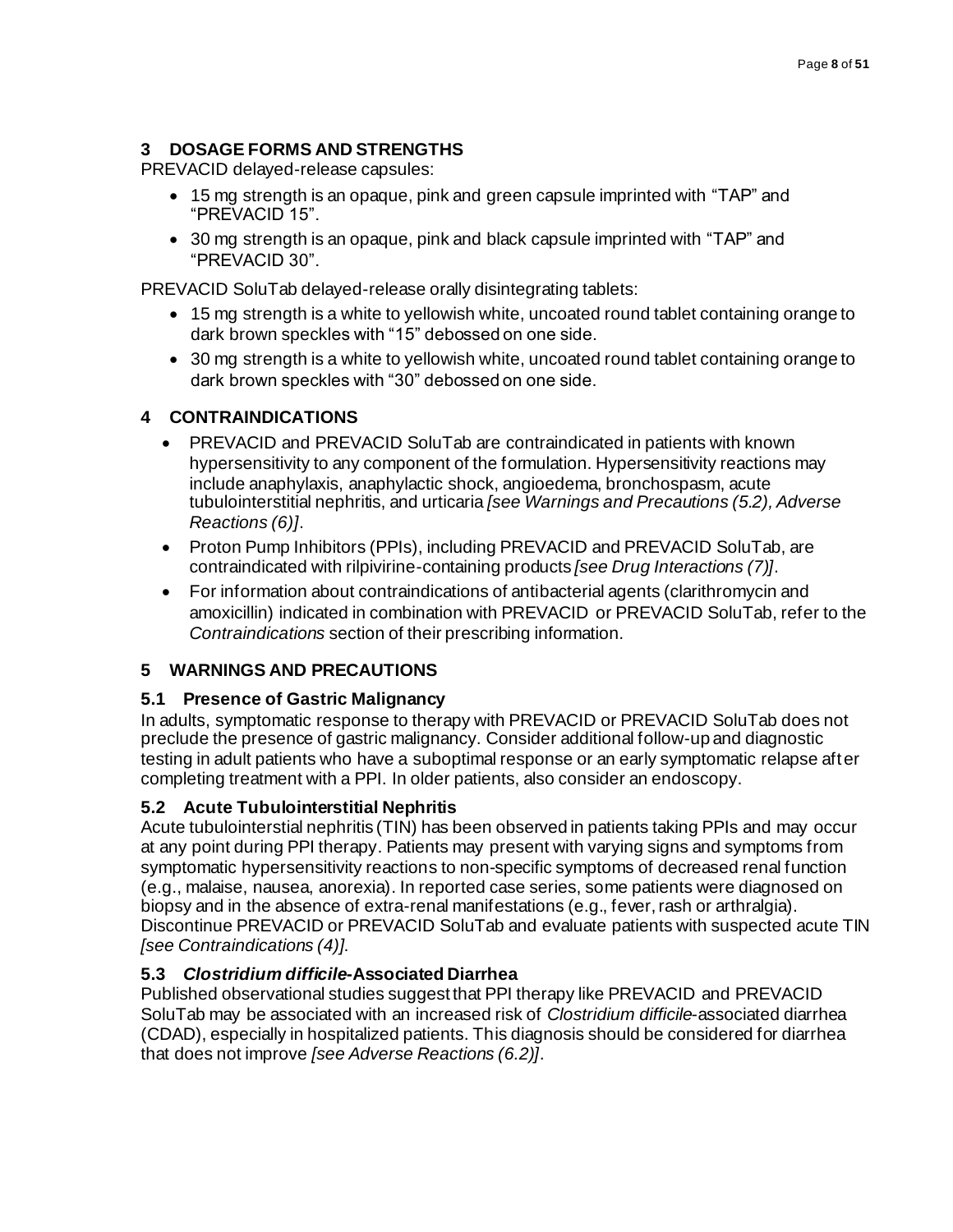Patients should use the lowest dose and shortest duration of PPI therapy appropriate to the condition being treated.

CDAD has been reported with use of nearly all antibacterial agents. For more information specific to antibacterial agents (clarithromycin and amoxicillin) indicated for use in combination with PREVACID or PREVACID SoluTab, refer to *Warnings and Precautions* section of their prescribing information.

# **5.4 Bone Fracture**

Several published observational studies suggest that PPI therapy may be associated with an increased risk for osteoporosis-related fractures of the hip, wrist or spine. The risk of fracture was increased in patients who received high-dose, defined as multiple daily doses, and longterm PPI therapy (a year or longer). Patients should use the lowest dose and shortest duration of PPI therapy appropriate to the condition being treated. Patients at risk for osteoporosisrelated fractures should be managed according to established treatment guidelines *[see Dosage and Administration (2), Adverse Reactions (6.2)]*.

## **5.5 Severe Cutaneous Adverse Reactions**

Severe cutaneous adverse reactions, including Stevens-Johnson syndrome (SJS) and toxic epidermal necrolysis (TEN), drug reaction with eosinophilia and systemic symptoms (DRESS), and acute generalized exanthematous pustulosis (AGEP) have been reported in association with the use of PPIs *[see Adverse Reactions (6.2)].* Discontinue PREVACID or PREVACID SoluTab at the first signs or symptoms of severe cutaneous adverse reactions or other signs of hypersensitivity and consider further evaluation.

## **5.6 Cutaneous and Systemic Lupus Erythematosus**

Cutaneous lupus erythematosus (CLE) and systemic lupus erythematosus (SLE) have been reported in patients taking PPIs, including lansoprazole. These events have occurred as both new onset and an exacerbation of existing autoimmune disease. The majority of PPI-induced lupus erythematosus cases were CLE.

The most common form of CLE reported in patients treated with PPIs was subacute CLE (SCLE) and occurred within weeks to years after continuous drug therapy in patients ranging from infants to the elderly. Generally, histological findings were observed without organ involvement.

Systemic lupus erythematosus (SLE) is less commonly reported than CLE in patients receiving PPIs. PPI-associated SLE is usually milder than nondrug induced SLE. Onset of SLE typically occurred within days to years after initiating treatment primarily in patients ranging from young adults to the elderly. The majority of patients presented with rash; however, arthralgia and cytopenia were also reported.

Avoid administration of PPIs for longer than medically indicated. If signs or symptoms consistent with CLE or SLE are noted in patients receiving PREVACID or PREVACID SoluTab, discontinue the drug and refer the patient to the appropriate specialist for evaluation. Most patients improve with discontinuation of the PPI alone in four to 12 weeks. Serological testing (e.g., ANA) may be positive and elevated serological test results may take longer to resolve than clinical manifestations.

### **5.7 Cyanocobalamin (Vitamin B12) Deficiency**

Daily treatment with any acid-suppressing medications over a long period of time (e.g., longer than three years) may lead to malabsorption of cyanocobalamin (Vitamin B12) caused by hypo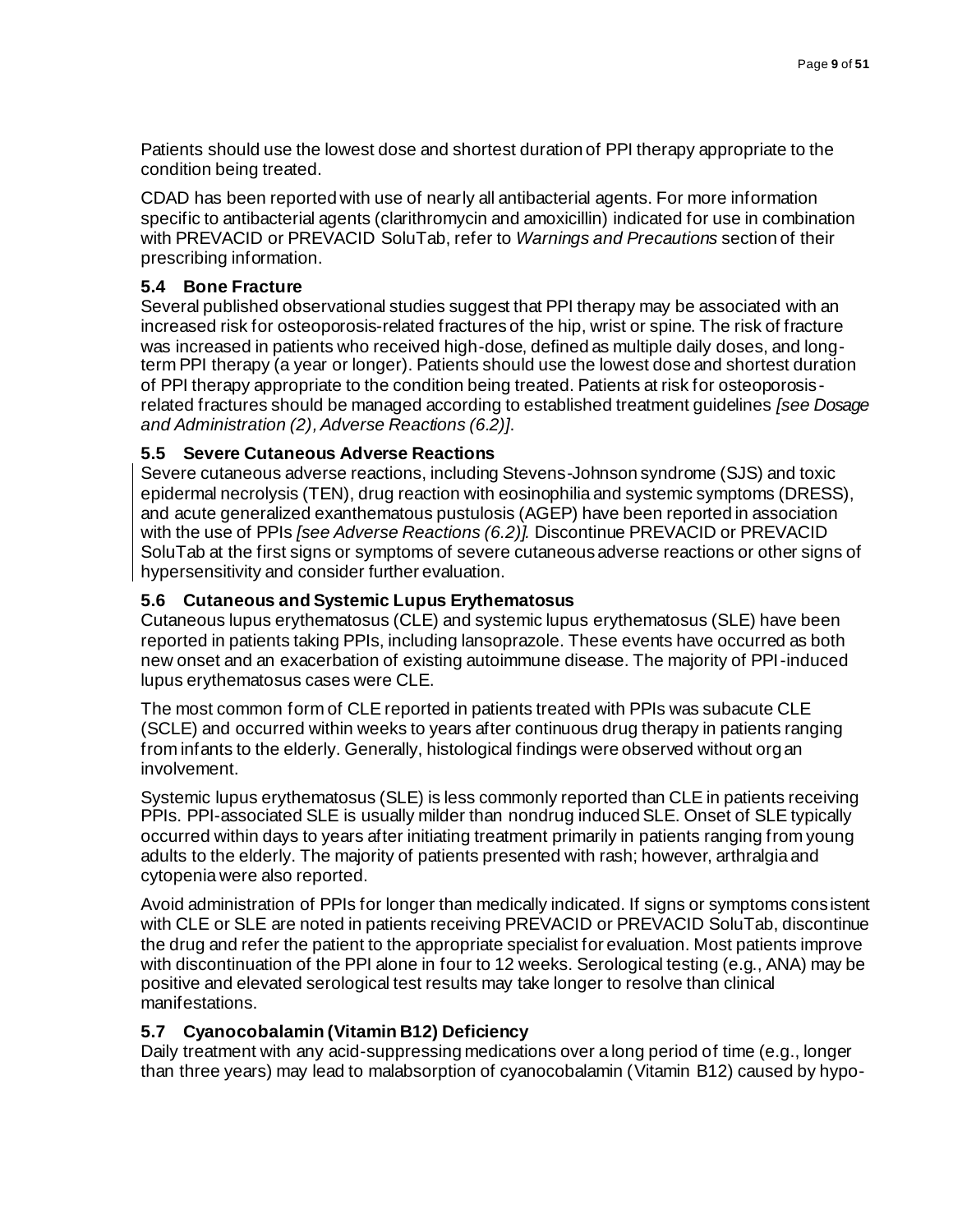or achlorhydria. Rare reports of cyanocobalamin deficiency occurring with acid-suppressing therapy have been reported in the literature. This diagnosis should be considered if clinical symptoms consistent with cyanocobalamin deficiency are observed in patients treated with PREVACID or PREVACID SoluTab.

# **5.8 Hypomagnesemia and Mineral Metabolism**

Hypomagnesemia, symptomatic and asymptomatic, has been reported rarely in patients treated with PPIs for at least three months, in most cases after a year of therapy. Serious adverse events include tetany, arrhythmias, and seizures. Hypomagnesemia may lead to hypocalcemia and/or hypokalemia and may exacerbate underlying hypocalcemia in at-risk patients. In most patients, treatment of hypomagnesemia required magnesium replacement and discontinuation of the PPI.

For patients expected to be on prolonged treatment or who take PPIs with medications such as digoxin or drugs that may cause hypomagnesemia (e.g., diuretics), health care professionals may consider monitoring magnesium levels prior to initiation of PPI treatment and periodically *[see Adverse Reactions (6.2)]*.

Consider monitoring magnesium and calcium levels prior to initiation of PREVACID or PREVACID SoluTab and periodically while on treatment in patients with a preexisting risk of hypocalcemia (e.g., hypoparathyroidism). Supplement with magnesium and/or calcium, as necessary. If hypocalcemia is refractory to treatment, consider discontinuing the PPI.

## **5.9 Interactions with Investigations for Neuroendocrine Tumors**

Serum chromogranin A (CgA) levels increase secondary to drug-induced decreases in gastric acidity. The increased CgA level may cause false positive results in diagnostic investigations for neuroendocrine tumors. Healthcare providers should temporarily stop lansoprazole treatment at least 14 days before assessing CgA levels and consider repeating the test if initial CgA levels are high. If serial tests are performed (e.g., for monitoring), the same commercial laboratory should be used for testing, as reference ranges between tests may vary *[see Drug Interactions (7), Clinical Pharmacology (12.2)]*.

### **5.10 Interaction with Methotrexate**

Literature suggests that concomitant use of PPIs with methotrexate (primarily at high dose) may elevate and prolong serum levels of methotrexate and/or its metabolite, possibly leading to methotrexate toxicities. In high-dose methotrexate administration, a temporary withdrawal of the PPI may be considered in some patients *[see Drug Interactions (7), Clinical Pharmacology (12.3)]*.

### **5.11 Patients with Phenylketonuria**

Phenylalanine can be harmful to patients with phenylketonuria (PKU). PREVACID SoluTab contains phenylalanine, a component of aspartame. Each 15 mg tablet contains 2.5 mg and each 30 mg tablet contains 5.1 mg of phenylalanine. Before prescribing PREVACID SoluTab to a patient with PKU, consider the combined daily amount of phenylalanine from all sources, including PREVACID SoluTab.

### **5.12 Fundic Gland Polyps**

PPI use is associated with an increased risk of fundic gland polyps that increases with long-term use, especially beyond one year. Most PPI users who developed fundic gland polyps were asymptomatic and fundic gland polyps were identified incidentally on endoscopy. Use the shortest duration of PPI therapy appropriate to the condition being treated.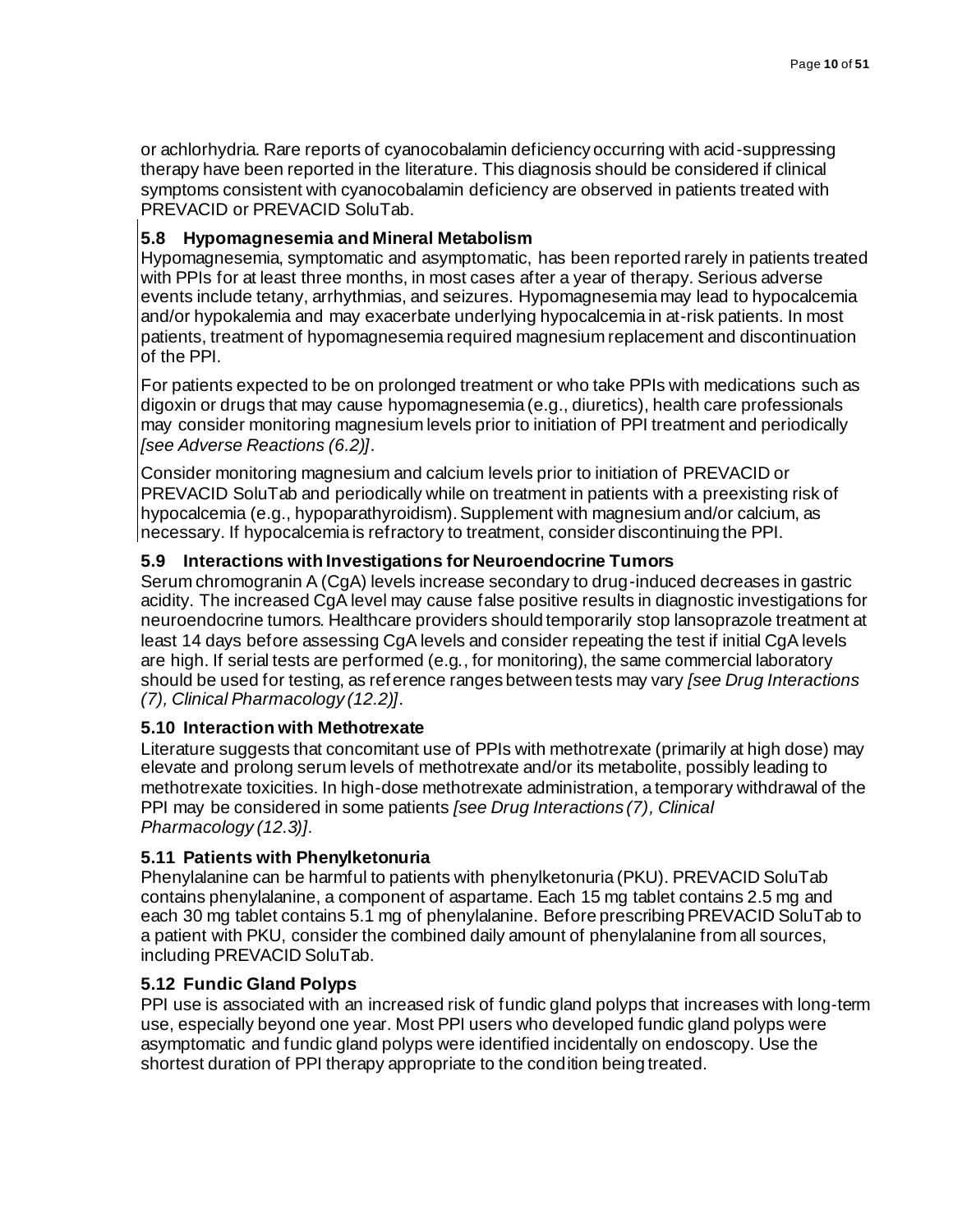# **5.13 Risk of Heart Valve Thickening in Pediatric Patients Less Than One Year of Age**

PREVACID and PREVACID SoluTab are not approved in pediatric patients less than one year of age. Nonclinical studies in juvenile rats with lansoprazole have demonstrated an adverse effect of heart valve thickening. The risk of heart valve injury does not appear to be relevant to patients one year of age and older *[see Use in Specific Populations (8.4)].*

# **6 ADVERSE REACTIONS**

The following serious adverse reactions are described below and elsewhere in labeling:

- Acute Tubulointerstitial Nephritis *[see Warnings and Precautions (5.2)]*
- *Clostridium difficile*-Associated Diarrhea *[see Warnings and Precautions (5.3)]*
- Bone Fracture *[see Warnings and Precautions (5.4)]*
- Severe Cutaneous Adverse Reactions *[see Warnings and Precautions (5.5)]*
- Cutaneous and Systemic Lupus Erythematosus *[see Warnings and Precautions (5.6)]*
- Cyanocobalamin (Vitamin B12) Deficiency *[see Warnings and Precautions (5.7)]*
- Hypomagnesemia and Mineral Metabolism *[see Warnings and Precautions (5.8)]*
- Fundic Gland Polyps *[see Warnings and Precautions (5.12)]*

## **6.1 Clinical Trials Experience**

Because clinical trials are conducted under widely varying conditions, adverse reaction rates observed in the clinical trials of a drug cannot be directly compared to rates in the clinical trials of another drug and may not reflect the rates observed in clinical practice.

Worldwide, over 10,000 patients have been treated with PREVACID in Phase 2 or Phase 3 clinical trials involving various dosages and durations of treatment. In general, PREVACID treatment has been well-tolerated in both short-term and long-term trials.

The following adverse reactions were reported by the treating physician to have a possible or probable relationship to drug in 1% or more of PREVACID-treated patients and occurred at a greater rate in PREVACID-treated patients than placebo-treated patients in *Table 1*.

| Table 1. Incidence of Possibly or Probably Treatment-<br><b>Related Adverse Reactions in Short-Term, Placebo-</b><br><b>Controlled PREVACID Studies</b> |                                    |                                   |
|---------------------------------------------------------------------------------------------------------------------------------------------------------|------------------------------------|-----------------------------------|
| <b>Body System/</b><br><b>Adverse Reaction</b>                                                                                                          | <b>PREVACID</b><br>$(N=2768)$<br>% | <b>Placebo</b><br>$(N=1023)$<br>% |
| Body as a Whole<br><b>Abdominal Pain</b>                                                                                                                | 2.1                                | 1.2                               |
| Digestive System<br>Constipation<br>Diarrhea<br>Nausea                                                                                                  | 1.0<br>3.8<br>1.3                  | 0.4<br>2.3<br>1.2                 |

Headache was also seen at greater than 1% incidence but was more common on placebo. The incidence of diarrhea was similar between patients who received placebo and patients who received 15 and 30 mg of PREVACID, but higher in the patients who received 60 mg of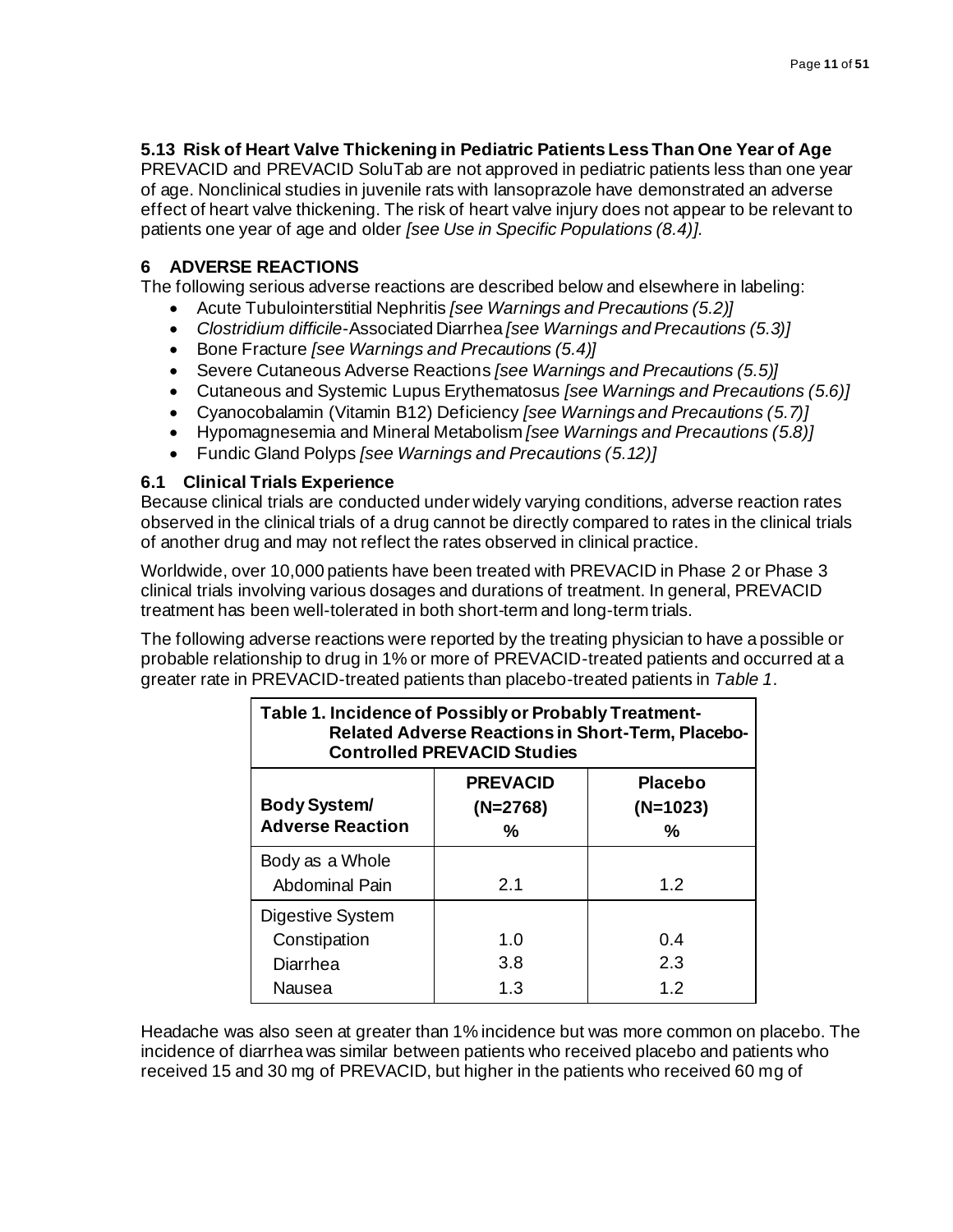PREVACID (2.9, 1.4, 4.2, and 7.4%, respectively).

The most commonly reported possibly or probably treatment-related adverse event during maintenance therapy was diarrhea.

In the risk reduction study of PREVACID for NSAID-associated gastric ulcers, the incidence of diarrhea for patients treated with PREVACID, misoprostol, and placebo was 5, 22, and 3%, respectively.

Another study for the same indication, where patients took either a COX-2 inhibitor or lansoprazole and naproxen, demonstrated that the safety profile was similar to the prior study. Additional reactions from this study not previously observed in other clinical trials with PREVACID included contusion, duodenitis, epigastric discomfort, esophageal disorder, fatigue, hunger, hiatal hernia, hoarseness, impaired gastric emptying, metaplasia, and renal impairment.

Additional adverse experiences occurring in less than 1% of patients or subjects who received PREVACID in domestic trials are shown below:

*Body as a Whole* – abdomen enlarged, allergic reaction, asthenia, back pain, candidiasis, carcinoma, chest pain (not otherwise specified), chills, edema, fever, flu syndrome, halitosis, infection (not otherwise specified), malaise, neck pain, neck rigidity, pain, pelvic pain

*Cardiovascular System –* angina, arrhythmia, bradycardia, cerebrovascular accident/cerebral infarction, hypertension/hypotension, migraine, myocardial infarction, palpitations, shock (circulatory failure), syncope, tachycardia, vasodilation

*Digestive System –* abnormal stools, anorexia, bezoar, cardiospasm, cholelithiasis, colitis, dry mouth, dyspepsia, dysphagia, enteritis, eructation, esophageal stenosis, esophageal ulcer, esophagitis, fecal discoloration, flatulence, gastric nodules/fundic gland polyps, gastritis, gastroenteritis, gastrointestinal anomaly, gastrointestinal disorder, gastrointestinal hemorrhage, glossitis, gum hemorrhage, hematemesis, increased appetite, increased salivation, melena, mouth ulceration, nausea and vomiting, nausea and vomiting and diarrhea, gastrointestinal moniliasis, rectal disorder, rectal hemorrhage, stomatitis, tenesmus, thirst, tongue disorder, ulcerative colitis, ulcerative stomatitis

*Endocrine System –* diabetes mellitus, goiter, hypothyroidism

*Hemic and Lymphatic System –* anemia, hemolysis, lymphadenopathy

*Metabolism and Nutritional Disorders –* avitaminosis, gout, dehydration,

hyperglycemia/hypoglycemia, peripheral edema, weight gain/loss

*Musculoskeletal System –* arthralgia, arthritis, bone disorder, joint disorder, leg cramps, musculoskeletal pain, myalgia, myasthenia, ptosis, synovitis

*Nervous System –* abnormal dreams, agitation, amnesia, anxiety, apathy, confusion, convulsion, dementia, depersonalization, depression, diplopia, dizziness, emotional lability, hallucinations, hemiplegia, hostility aggravated, hyperkinesia, hypertonia, hypesthesia, insomnia, libido decreased/increased, nervousness, neurosis, paresthesia, sleep disorder, somnolence, thinking abnormality, tremor, vertigo

*Respiratory System –* asthma, bronchitis, cough increased, dyspnea, epistaxis, hemoptysis, hiccup, laryngeal neoplasia, lung fibrosis, pharyngitis, pleural disorder, pneumonia, respiratory disorder, upper respiratory inflammation/infection, rhinitis, sinusitis, stridor

*Skin and Appendages –* acne, alopecia, contact dermatitis, dry skin, fixed eruption, hair disorder, maculopapular rash, nail disorder, pruritus, rash, skin carcinoma, skin disorder, sweating, urticaria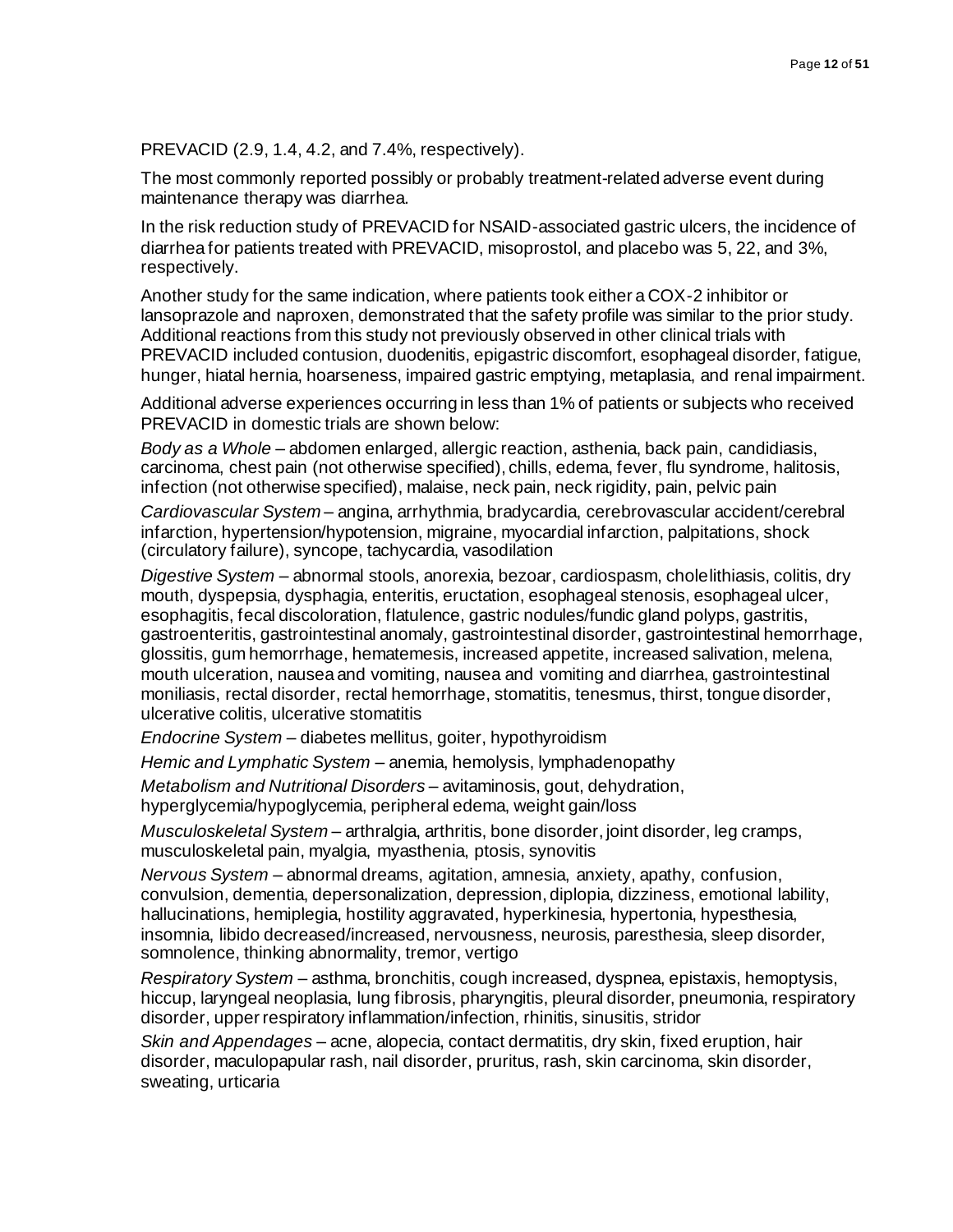*Special Senses –* abnormal vision, amblyopia, blepharitis, blurred vision, cataract, conjunctivitis, deafness, dry eyes, ear/eye disorder, eye pain, glaucoma, otitis media, parosmia, photophobia, retinal degeneration/disorder, taste loss, taste perversion, tinnitus, visual field defect

*Urogenital System –* abnormal menses, breast enlargement, breast pain, breast tenderness, dysmenorrhea, dysuria, gynecomastia, impotence, kidney calculus, kidney pain, leukorrhea, menorrhagia, menstrual disorder, penis disorder, polyuria, testis disorder, urethral pain, urinary frequency, urinary retention, urinary tract infection, urinary urgency, urination impaired, vaginitis

### **6.2 Postmarketing Experience**

Additional adverse experiences have been reported since PREVACID and PREVACID SoluTab have been marketed. The majority of these cases are foreign-sourced and a relationship to PREVACID or PREVACID SoluTab has not been established. Because these reactions were reported voluntarily from a population of unknown size, estimates of frequency cannot be made. These events are listed below by COSTART body system.

*Body as a Whole –* anaphylactic/anaphylactoid reactions, systemic lupus erythematosus; *Digestive System –* hepatotoxicity, pancreatitis, vomiting; *Hemic and Lymphatic System –* agranulocytosis, aplastic anemia, hemolytic anemia, leukopenia, neutropenia, pancytopenia, thrombocytopenia, and thrombotic thrombocytopenic purpura; *Infections and Infestations – Clostridium difficile*-associated diarrhea; *Metabolism and Nutritional Disorders –* hypomagnesemia, hypocalcemia, hypokalemia, hyponatremia; *Musculoskeletal System –* bone fracture, myositis; *Skin and Appendages –* severe dermatologic reactions including erythema multiforme, SJS/TEN (some fatal), DRESS, AGEP, cutaneous lupus erythematosus; *Special Senses –* speech disorder; *Urogenital System –* interstitial nephritis, urinary retention.

### **6.3 Combination Therapy with Amoxicillin and Clarithromycin**

In clinical trials using combination therapy with PREVACID plus amoxicillin and clarithromycin, and PREVACID plus amoxicillin, no adverse reactions peculiar to these drug combinations were observed. Adverse reactions that have occurred have been limited to those that had been previously reported with PREVACID, amoxicillin, or clarithromycin.

### *Triple Therapy:* PREVACID/amoxicillin/clarithromycin

The most frequently reported adverse reactions for patients who received triple therapy for 14 days were diarrhea (7%), headache (6%), and taste perversion (5%). There were no statistically significant differences in the frequency of reported adverse reactions between the 10 and 14 day triple therapy regimens. No treatment-emergent adverse reactions were observed at significantly higher rates with triple therapy than with any dual therapy regimen.

### *Dual Therapy:* PREVACID/amoxicillin

The most frequently reported adverse reactions for patients who received PREVACID three times daily plus amoxicillin three times daily dual therapy were diarrhea (8%) and headache (7%). No treatment-emergent adverse reactions were observed at significantly higher rates with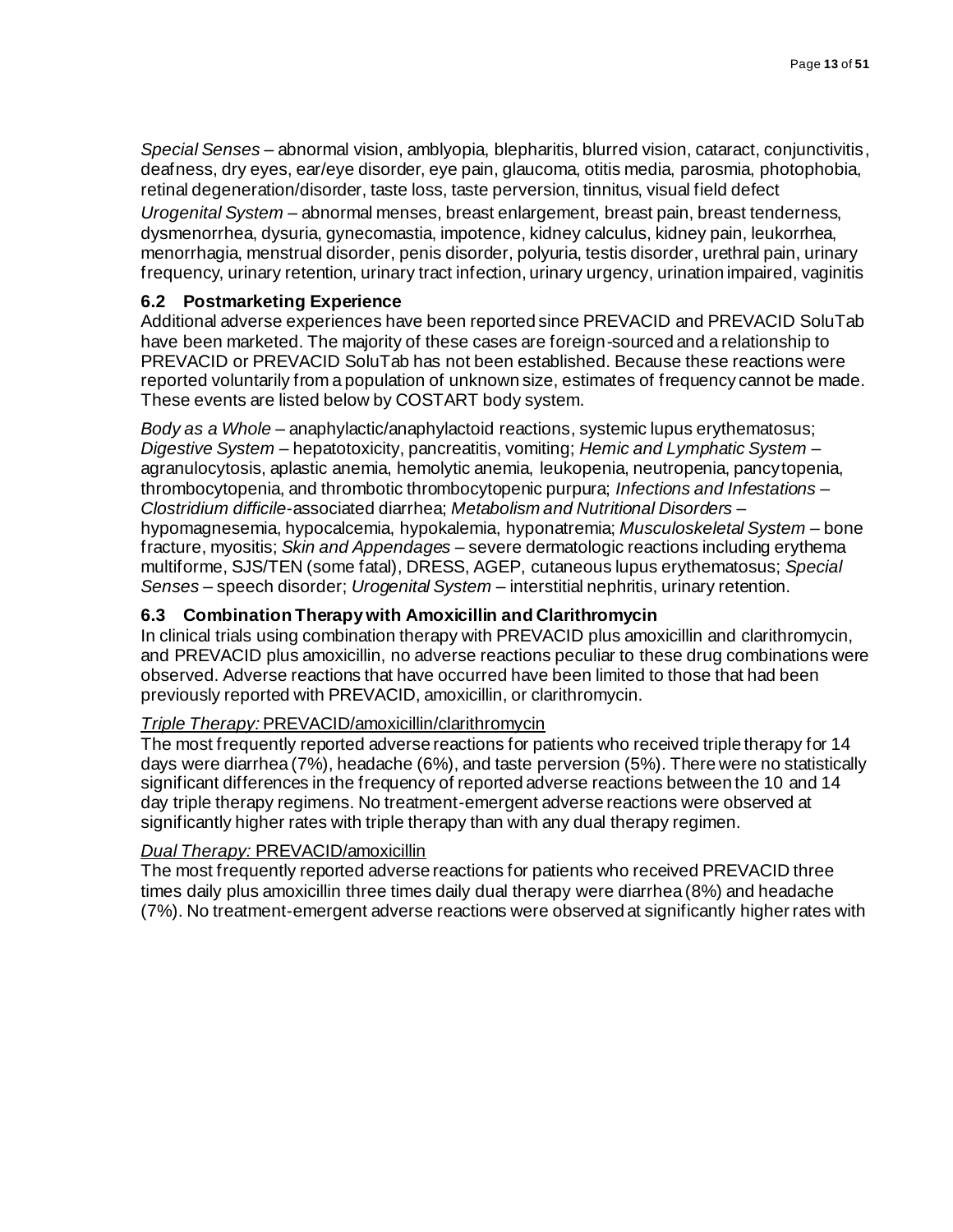PREVACID three times daily plus amoxicillin three times daily dual therapy than with PREVACID alone.

For information about adverse reactions with antibacterial agents (amoxicillin and clarithromycin) indicated in combination with PREVACID or PREVACID SoluTab, refer to the *Adverse Reactions* section of their prescribing information.

### **6.4 Laboratory Values**

The following changes in laboratory parameters in patients who received PREVACID were reported as adverse reactions:

Abnormal liver function tests, increased SGOT (AST), increased SGPT (ALT), increased creatinine, increased alkaline phosphatase, increased globulins, increased GGTP, increased/decreased/abnormal WBC, abnormal AG ratio, abnormal RBC, bilirubinemia, blood potassium increased, blood urea increased, crystal urine present, eosinophilia, hemoglobin decreased, hyperlipemia, increased/decreased electrolytes, increased/decreased cholesterol, increased glucocorticoids, increased LDH, increased/decreased/abnormal platelets, increased gastrin levels and positive fecal occult blood. Urine abnormalities such as albuminuria, glycosuria, and hematuria were also reported. Additional isolated laboratory abnormalities were reported.

In the placebo-controlled studies, when SGOT (AST) and SGPT (ALT) were evaluated, 0.4% (4/978) and 0.4% (11/2677) patients, who received placebo and PREVACID, respectively, had enzyme elevations greater than three times the upper limit of normal range at the final treatment visit. None of these patients who received PREVACID reported jaundice at any time during the study.

In clinical trials using combination therapy with PREVACID plus amoxicillin and clarithromycin, and PREVACID plus amoxicillin, no increased laboratory abnormalities particular to these drug combinations were observed.

For information about laboratory value changes with antibacterial agents (amoxicillin and clarithromycin) indicated in combination with PREVACID or PREVACID SoluTab, refer to the *Adverse Reactions* section of their prescribing information.

### **7 DRUG INTERACTIONS**

*Tables 2 and 3* include drugs with clinically important drug interactions and interaction with diagnostics when administered concomitantly with PREVACID or PREVACID SoluTab and instructions for preventing or managing them.

Consult the labeling of concomitantly used drugs to obtain further information about interactions with PPIs.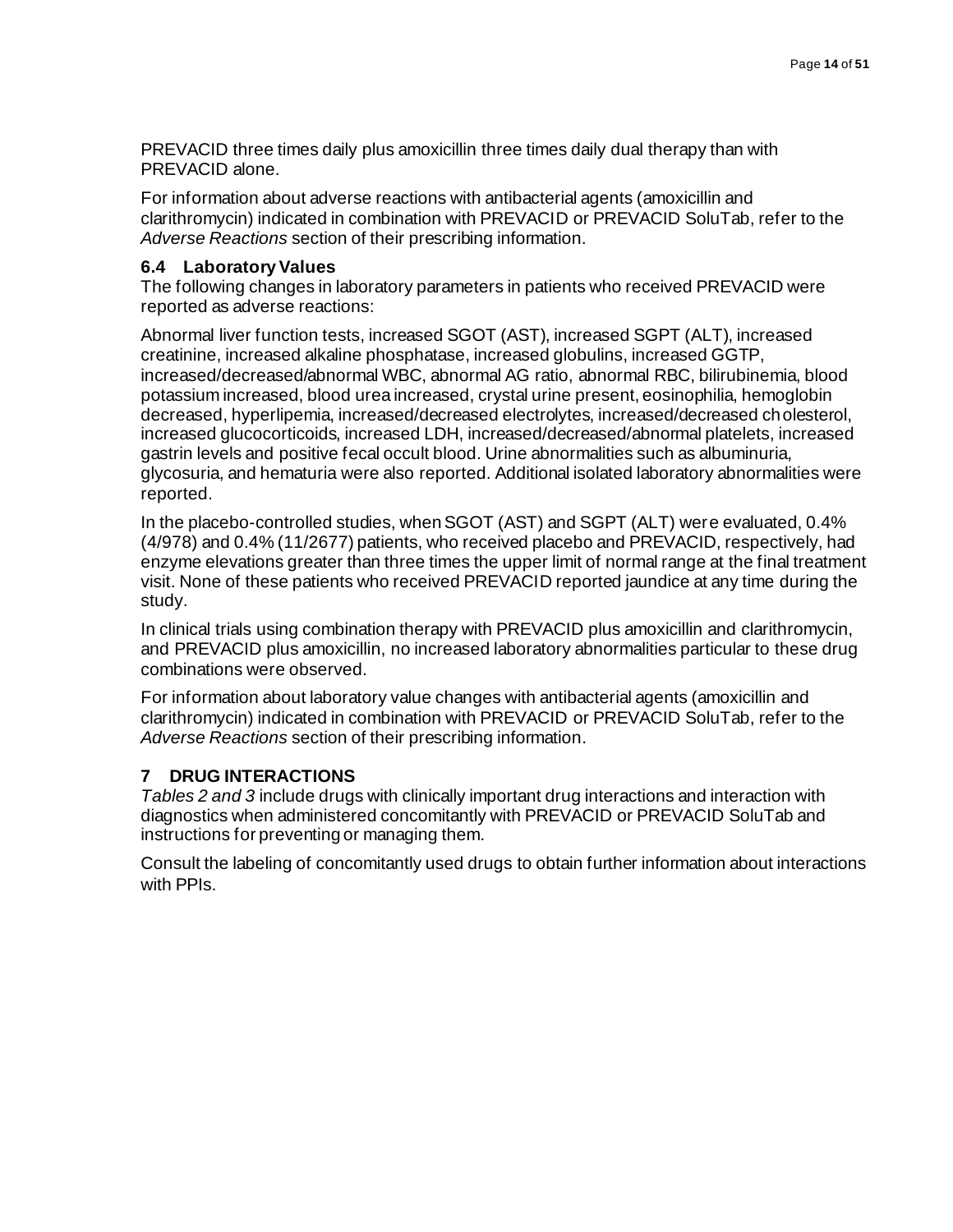| <b>Antiretrovirals</b> |                                                                                                                                                                                                                                                                                                                                                                             |  |
|------------------------|-----------------------------------------------------------------------------------------------------------------------------------------------------------------------------------------------------------------------------------------------------------------------------------------------------------------------------------------------------------------------------|--|
| Clinical Impact:       | The effect of PPIs on antiretroviral drugs is variable. The clinical<br>importance and the mechanisms behind these interactions are not<br>always known.                                                                                                                                                                                                                    |  |
|                        | • Decreased exposure of some antiretroviral drugs (e.g., rilpivirine,<br>atazanavir, and nelfinavir) when used concomitantly with<br>lansoprazole may reduce antiviral effect and promote the<br>development of drug resistance.                                                                                                                                            |  |
|                        | Increased exposure of other antiretroviral drugs (e.g., saquinavir)<br>when used concomitantly with lansoprazole may increase toxicity<br>of the antiretroviral drugs.                                                                                                                                                                                                      |  |
|                        | There are other antiretroviral drugs which do not result in clinically<br>$\bullet$<br>relevant interactions with lansoprazole.                                                                                                                                                                                                                                             |  |
| Intervention:          | Rilpivirine-containing products: Concomitant use with PREVACID or<br>PREVACID SoluTab is contraindicated [see Contraindications (4)].<br>See prescribing information.                                                                                                                                                                                                       |  |
|                        | Atazanavir: See prescribing information for atazanavir for dosing<br>information.                                                                                                                                                                                                                                                                                           |  |
|                        | Nelfinavir: Avoid concomitant use with PREVACID or PREVACID<br>SoluTab. See prescribing information for nelfinavir.                                                                                                                                                                                                                                                         |  |
|                        | Saquinavir: See the prescribing information for saquinavir and monitor<br>for potential saquinavir toxicities.                                                                                                                                                                                                                                                              |  |
|                        | Other antiretrovirals: See prescribing information.                                                                                                                                                                                                                                                                                                                         |  |
| <b>Warfarin</b>        |                                                                                                                                                                                                                                                                                                                                                                             |  |
| Clinical Impact:       | Increased INR and prothrombin time in patients receiving PPIs and<br>warfarin concomitantly. Increases in INR and prothrombin time may<br>lead to abnormal bleeding and even death.                                                                                                                                                                                         |  |
| Intervention:          | Monitor INR and prothrombin time. Dose adjustment of warfarin may<br>be needed to maintain target INR range. See prescribing information<br>for warfarin.                                                                                                                                                                                                                   |  |
| <b>Methotrexate</b>    |                                                                                                                                                                                                                                                                                                                                                                             |  |
| Clinical Impact:       | Concomitant use of PPIs with methotrexate (primarily at high dose)<br>may elevate and prolong serum concentrations of methotrexate and/or<br>its metabolite hydroxymethotrexate, possibly leading to methotrexate<br>toxicities. No formal drug interaction studies of high-dose methotrexate<br>with PPIs have been conducted [see Warnings and Precautions<br>$(5.10)$ ]. |  |

# **Table 2. Clinically Relevant Interactions Affecting Drugs Coadministered with PREVACID or PREVACID SoluTab and Interactions with Diagnostics**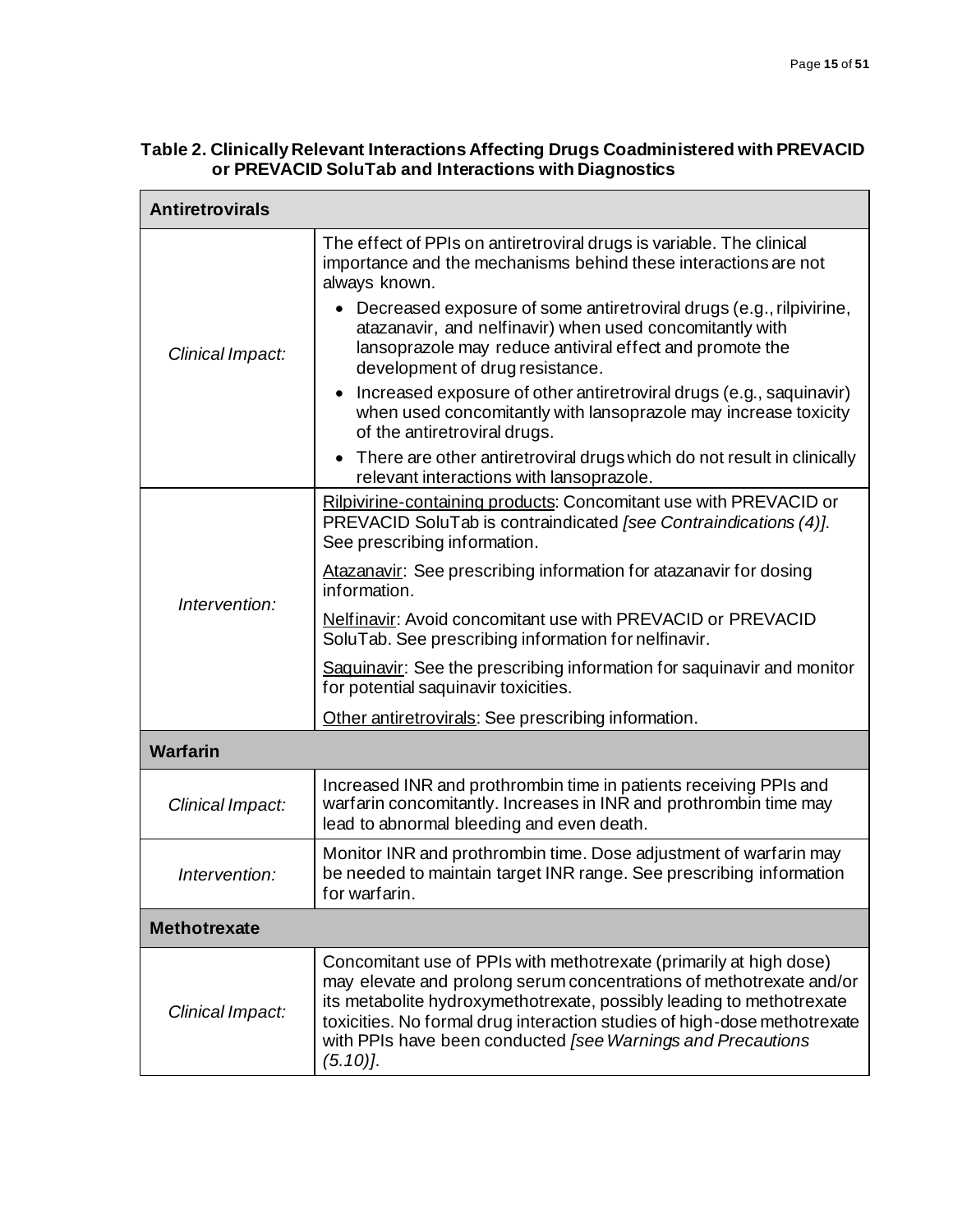| Intervention:       | A temporary withdrawal of PREVACID or PREVACID SoluTab may be<br>considered in some patients receiving high-dose methotrexate.                                                                                                                                                                                                                                                                                                                                                                                                                  |  |
|---------------------|-------------------------------------------------------------------------------------------------------------------------------------------------------------------------------------------------------------------------------------------------------------------------------------------------------------------------------------------------------------------------------------------------------------------------------------------------------------------------------------------------------------------------------------------------|--|
| <b>Digoxin</b>      |                                                                                                                                                                                                                                                                                                                                                                                                                                                                                                                                                 |  |
| Clinical Impact:    | Potential for increased exposure of digoxin.                                                                                                                                                                                                                                                                                                                                                                                                                                                                                                    |  |
| Intervention:       | Monitor digoxin concentrations. Dose adjustment of digoxin may be<br>needed to maintain therapeutic drug concentrations. See prescribing<br>information for digoxin.                                                                                                                                                                                                                                                                                                                                                                            |  |
| <b>Theophylline</b> |                                                                                                                                                                                                                                                                                                                                                                                                                                                                                                                                                 |  |
| Clinical Impact:    | Increased clearance of theophylline [see Clinical<br>Pharmacology (12.3)].                                                                                                                                                                                                                                                                                                                                                                                                                                                                      |  |
| Intervention:       | Individual patients may require additional titration of their theophylline<br>dosage when PREVACID or PREVACID SoluTab is started or stopped<br>to ensure clinically effective blood concentrations.                                                                                                                                                                                                                                                                                                                                            |  |
|                     | Drugs Dependent on Gastric pH for Absorption (e.g., iron salts, erlotinib, dasatinib,<br>nilotinib, mycophenolate mofetil, ketoconazole/itraconazole)                                                                                                                                                                                                                                                                                                                                                                                           |  |
| Clinical Impact:    | Lansoprazole can reduce the absorption of other drugs due to its<br>effect on reducing intragastric acidity.                                                                                                                                                                                                                                                                                                                                                                                                                                    |  |
| Intervention:       | Mycophenolate mofetil (MMF): Coadministration of PPIs in healthy<br>subjects and in transplant patients receiving MMF has been reported<br>to reduce the exposure to the active metabolite, mycophenolic acid<br>(MPA), possibly due to a decrease in MMF solubility at an increased<br>gastric pH. The clinical relevance of reduced MPA exposure on organ<br>rejection has not been established in transplant patients receiving<br>PREVACID and MMF, Use PREVACID and PREVACID SoluTab with<br>caution in transplant patients receiving MMF. |  |
|                     | See the prescribing information for other drugs dependent on gastric<br>pH for absorption.                                                                                                                                                                                                                                                                                                                                                                                                                                                      |  |
|                     | <b>Combination Therapy with Clarithromycin and Amoxicillin</b>                                                                                                                                                                                                                                                                                                                                                                                                                                                                                  |  |
| Clinical Impact:    | Concomitant administration of clarithromycin with other drugs can lead<br>to serious adverse reactions, including potentially fatal arrhythmias,<br>and are contraindicated. Amoxicillin also has drug interactions.                                                                                                                                                                                                                                                                                                                            |  |
| Intervention:       | See Contraindications and Warnings and Precautions in<br>$\bullet$<br>prescribing information for clarithromycin.<br>See Drug Interactions in prescribing information for amoxicillin.                                                                                                                                                                                                                                                                                                                                                          |  |
| <b>Tacrolimus</b>   |                                                                                                                                                                                                                                                                                                                                                                                                                                                                                                                                                 |  |
| Clinical Impact:    | Potentially increased exposure of tacrolimus, especially in transplant<br>patients who are intermediate or poor metabolizers of CYP2C19.                                                                                                                                                                                                                                                                                                                                                                                                        |  |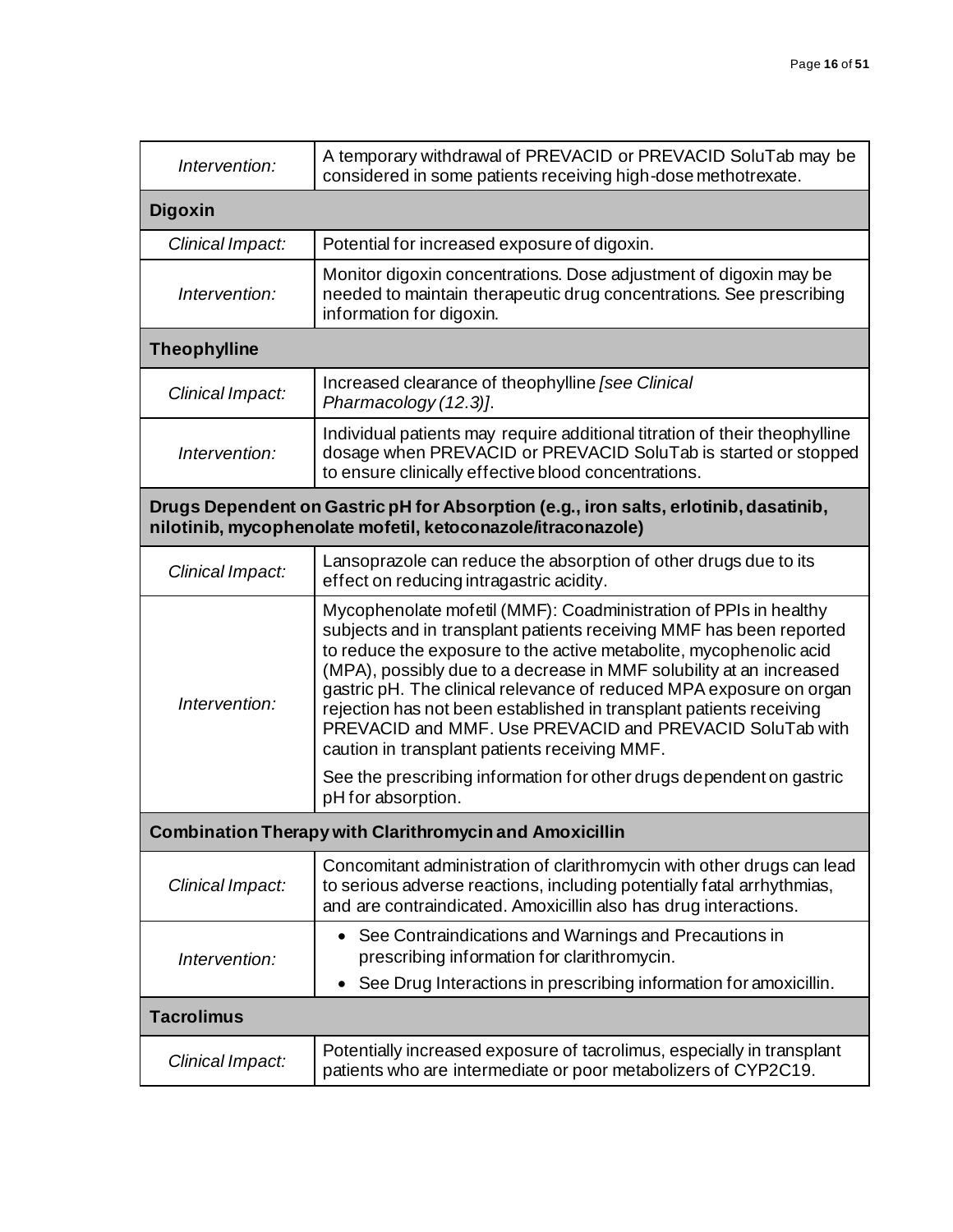| Intervention:                             | Monitor tacrolimus whole blood trough concentrations. Dose<br>adjustment of tacrolimus may be needed to maintain therapeutic drug<br>concentrations. See prescribing information for tacrolimus.                                                                                                                                              |  |  |
|-------------------------------------------|-----------------------------------------------------------------------------------------------------------------------------------------------------------------------------------------------------------------------------------------------------------------------------------------------------------------------------------------------|--|--|
|                                           | <b>Interactions with Investigations of Neuroendocrine Tumors</b>                                                                                                                                                                                                                                                                              |  |  |
| Clinical Impact:                          | CgA levels increase secondary to PPI-induced decreases in gastric<br>acidity. The increased CgA level may cause false positive results in<br>diagnostic investigations for neuroendocrine tumors [see Warnings<br>and Precautions (5.9), Clinical Pharmacology (12.2)].                                                                       |  |  |
| Intervention:                             | Temporarily stop PREVACID or PREVACID SoluTab treatment at<br>least 14 days before assessing CgA levels and consider repeating the<br>test if initial CgA levels are high. If serial tests are performed (e.g., for<br>monitoring), the same commercial laboratory should be used for<br>testing, as reference ranges between tests may vary. |  |  |
|                                           | <b>Interaction with Secretin Stimulation Test</b>                                                                                                                                                                                                                                                                                             |  |  |
| Clinical Impact:                          | Hyper-response in gastrin secretion in response to secretin stimulation<br>test, falsely suggesting gastrinoma.                                                                                                                                                                                                                               |  |  |
| Intervention:                             | Temporarily stop PREVACID or PREVACID SoluTab treatment at<br>least 28 days before assessing to allow gastrin levels to return to<br>baseline [see Clinical Pharmacology (12.2)].                                                                                                                                                             |  |  |
| <b>False Positive Urine Tests for THC</b> |                                                                                                                                                                                                                                                                                                                                               |  |  |
| Clinical Impact:                          | There have been reports of false positive urine screening tests for<br>tetrahydrocannabinol (THC) in patients receiving PPIs.                                                                                                                                                                                                                 |  |  |
| Intervention:                             | An alternative confirmatory method should be considered to verify<br>positive results.                                                                                                                                                                                                                                                        |  |  |

### **Table 3. Clinically Relevant Interactions Affecting PREVACID or PREVACID SoluTab When Coadministered with Other Drugs**

| <b>CYP2C19 OR CYP3A4 Inducers</b> |                                                                                                                        |  |
|-----------------------------------|------------------------------------------------------------------------------------------------------------------------|--|
| Clinical Impact:                  | Decreased exposure of lansoprazole when used concomitantly with<br>strong inducers [see Clinical Pharmacology (12.3)]. |  |
| Intervention:                     | St John's Wort, rifampin: Avoid concomitant use with PREVACID or<br>PREVACID SoluTab.                                  |  |
|                                   | Ritonavir-containing products: See prescribing information.                                                            |  |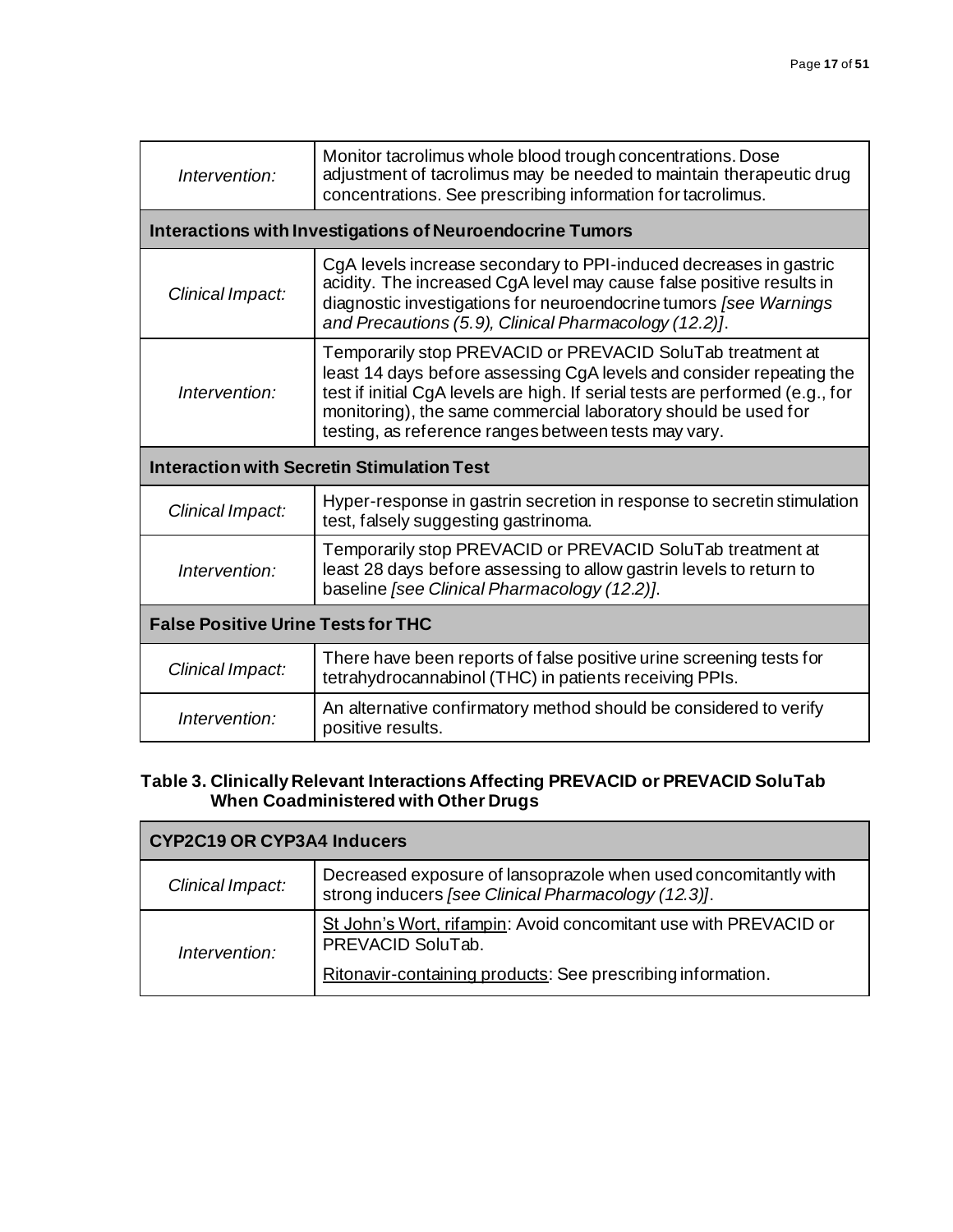| <b>CYP2C19 or CYP3A4 Inhibitors</b> |                                                                                                                                      |  |
|-------------------------------------|--------------------------------------------------------------------------------------------------------------------------------------|--|
| Clinical Impact:                    | Increased exposure of lansoprazole is expected when used<br>concomitantly with strong inhibitors [see Clinical Pharmacology (12.3)]. |  |
| Intervention:                       | Voriconazole: See prescribing information.                                                                                           |  |
| <b>Sucralfate</b>                   |                                                                                                                                      |  |
| Clinical Impact:                    | Decreased and delayed absorption of lansoprazole [see Clinical]<br>Pharmacology (12.3)].                                             |  |
| Intervention:                       | Take PREVACID or PREVACID SoluTab at least 30 minutes prior to<br>sucralfate [see Dosage and Administration (2.4)].                  |  |

## **8 USE IN SPECIFIC POPULATIONS**

### **8.1 Pregnancy**

### Risk Summary

Available data from published observational studies overall do not indicate an association of adverse pregnancy outcomes with lansoprazole treatment *(see Data)*.

In animal reproduction studies, oral administration of lansoprazole to rats during organogenesis through lactation at 6.4 times the maximum recommended human dose produced reductions in the offspring in femur weight, femur length, crown-rump length and growth plate thickness (males only) on postnatal Day 21 *(see Data)*. These effects were associated with reduction in body weight gain. Advise pregnant women of the potential risk to the fetus.

The estimated background risk of major birth defects and miscarriage for the indicated populations are unknown. All pregnancies have a background risk of birth defect, loss, or other adverse outcomes. In the US general population, the estimated background risk of major birth defects and miscarriage in clinically recognized pregnancies is 2 to 4% and 15 to 20%, respectively.

If PREVACID or PREVACID SoluTab is administered with clarithromycin, the pregnancy information for clarithromycin also applies to the combination regimen. Refer to the prescribing information for clarithromycin for more information on use in pregnancy.

### Data

### *Human Data*

Available data from published observational studies failed to demonstrate an association of adverse pregnancy-related outcomes and lansoprazole use. Methodological limitations of these observational studies cannot definitely establish or exclude any drug-associated risk during pregnancy. In a prospective study by the European Network of Teratology Information Services, outcomes from a group of 62 pregnant women administered median daily doses of 30 mg of lansoprazole were compared to a control group of 868 pregnant women who did not take any PPIs. There was no difference in the rate of major malformations between women exposed to PPIs and the control group, corresponding to a Relative Risk (RR)=1.04, [95% Confidence Interval (CI) 0.25-4.21]. In a population-based retrospective cohort study covering all live births in Denmark from 1996 to 2008, there was no significant increase in major birth defects during analysis of first trimester exposure to lansoprazole in 794 live births. A meta-analysis that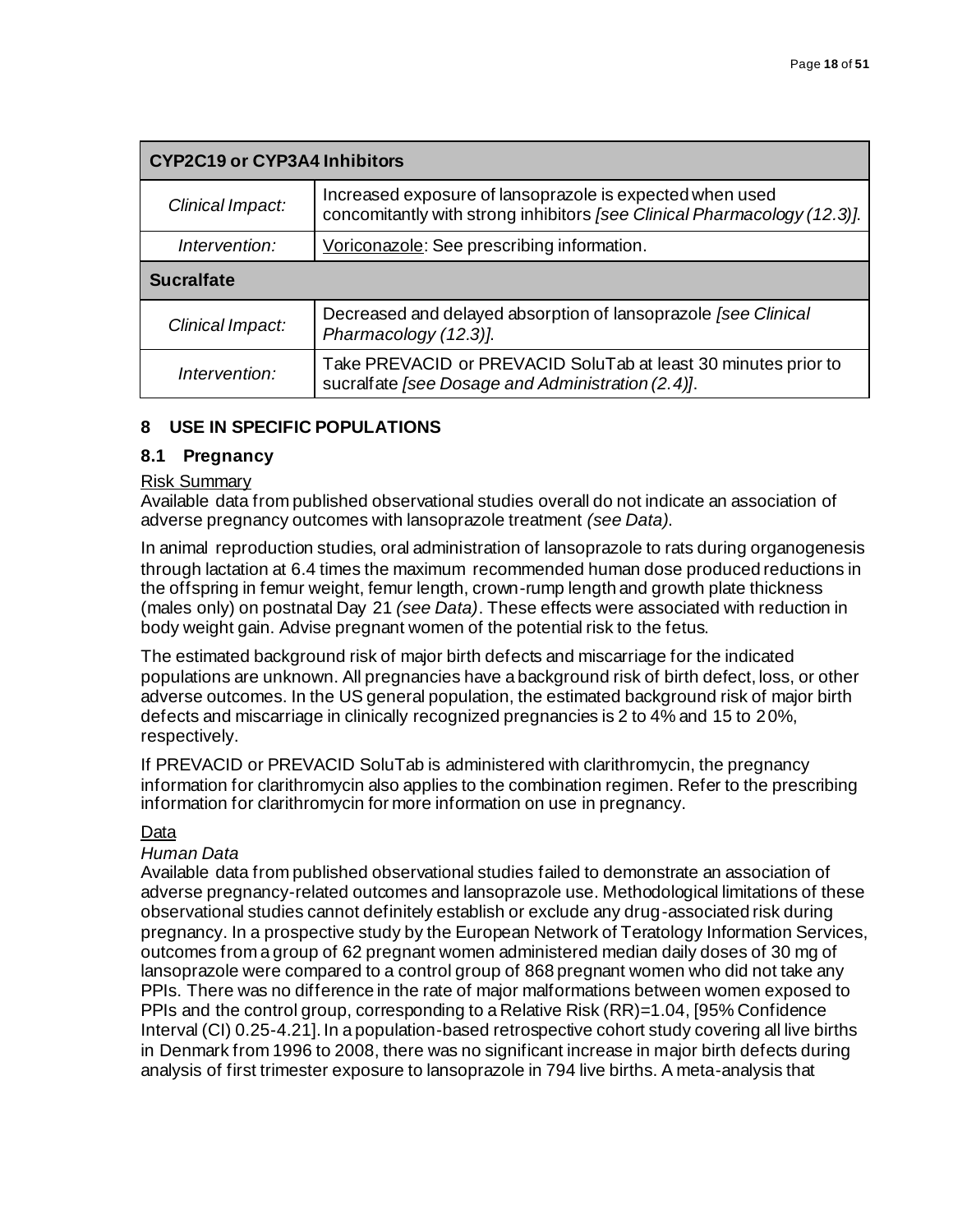compared 1,530 pregnant women exposed to PPIs in at least the first trimester with 133,410 unexposed pregnant women showed no significant increases in risk for congenital malformations or spontaneous abortion with exposure to PPIs (for major malformations Odds Ratio (OR)=1.12, [95% CI 0.86-1.45] and for spontaneous abortions OR=1.29, [95% CI 0.84- 1.97]).

# *Animal Data*

No adverse effects on embryo-fetal development occurred in studies performed in pregnant rats at oral lansoprazole doses up to 150 mg/kg/day (40 times the recommended human dose [30 mg/day] based on body surface area) administered during organogenesis and pregnant rabbits at oral lansoprazole doses up to 30 mg/kg/day (16 times the recommended human dose based on body surface area) administered during organogenesis.

A pre- and postnatal developmental toxicity study in rats with additional endpoints to evaluate bone development was performed with lansoprazole at oral doses of 10 to 100 mg/kg/day (0.7 to 6.4 times the maximum recommended human lansoprazole dose of 30 mg based on AUC [area under the plasma concentration-time curve]) administered during organogenesis through lactation. Maternal effects observed at 100 mg/kg/day (6.4 times the maximum recommended human lansoprazole dose of 30 mg based on AUC) included increased gestation period, decreased body weight gain during gestation, and decreased food consumption. The number of stillbirths was increased at this dose, which may have been secondary to maternal toxicity. Body weight of pups was reduced at 100 mg/kg/day starting on postnatal Day 11. Femur weight, femur length, and crown-rump length were reduced at 100 mg/kg/day on postnatal Day 21. Femur weight was still decreased in the 100 mg/kg/day group at age 17 to 18 weeks. Growth plate thickness was decreased in the 100 mg/kg/day males on postnatal Day 21, and was increased in the 30 and 100 mg/kg/day males at age 17 to 18 weeks. The effects on bone parameters were associated with reduction in body weight gain.

# **8.2 Lactation**

# Risk Summary

There is no information regarding the presence of lansoprazole in human milk, the effects on the breastfed infant, or the effects on milk production. However, lansoprazole and its metabolites are present in rat milk. The developmental and health benefits of breastfeeding should be considered along with the mother's clinical need for PREVACID or PREVACID SoluTab and any potential adverse effects on the breastfed child from PREVACID or PREVACID SoluTab or from the underlying maternal condition.

# **8.4 Pediatric Use**

The safety and effectiveness of PREVACID and PREVACID SoluTab have been established in pediatric patients one year to 17 years of age for short-term treatment of symptomatic GERD and erosive esophagitis.

In clinical studies of symptomatic GERD and erosive esophagitis, PREVACID was not administered beyond 12 weeks in patients one year to 11 years of age. It is not known if PREVACID and PREVACID SoluTab are safe and effective if used longer than the recommended duration. Do not exceed the recommended dose and duration of use in pediatric patients *(see Juvenile Animal Toxicity Data)*.

PREVACID was not effective in pediatric patients with symptomatic GERD one month to less than one year of age in a multicenter, double-blind, placebo - controlled study. Therefore, safety and effectiveness have not been established in patients less than one year of age. Nonclinical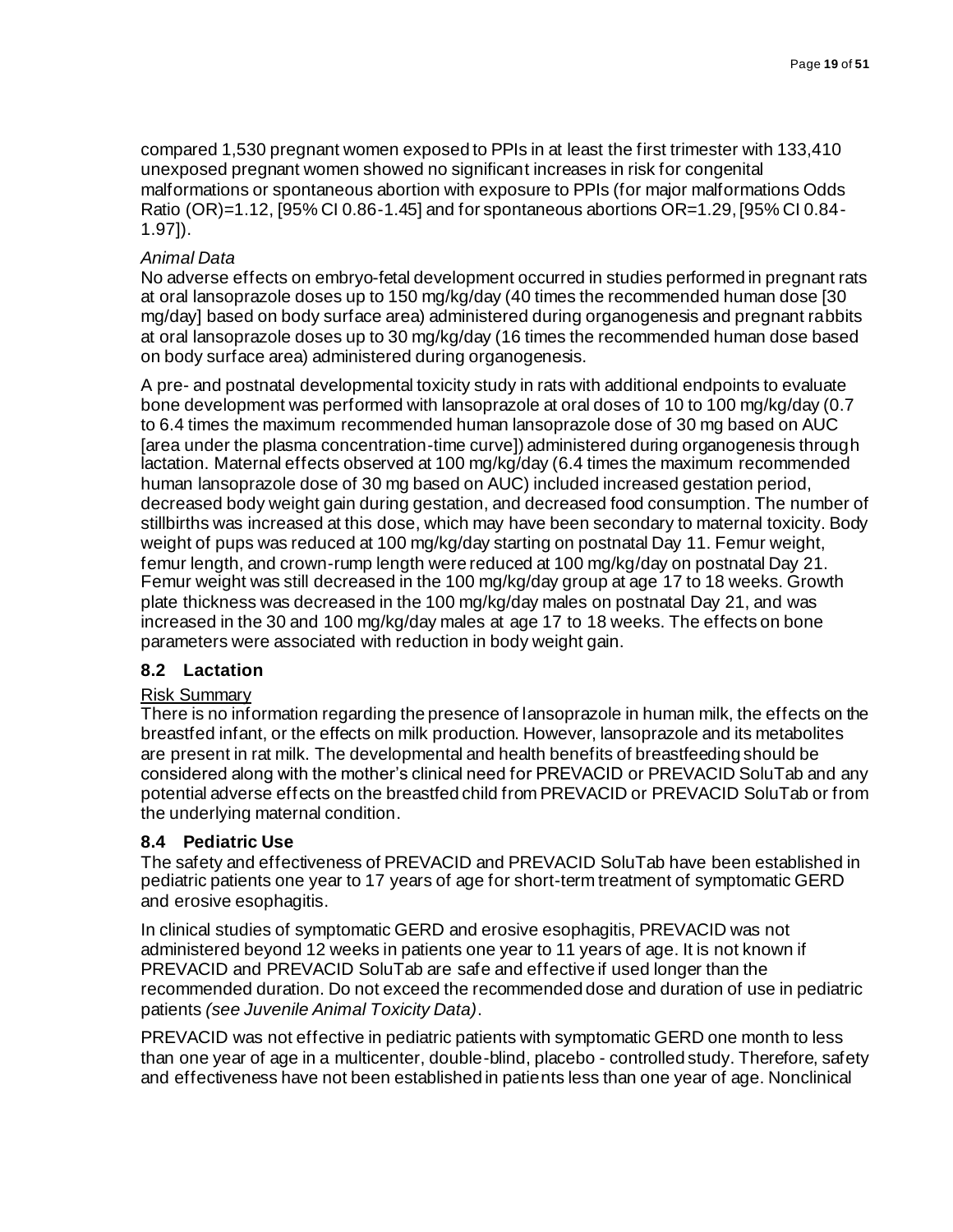studies in juvenile rats have demonstrated an adverse effect of heart valve thickening and bone changes at lansoprazole doses higher than the maximum recommended equivalent human dose.

### Neonate to less than one year of age

The pharmacokinetics of lansoprazole were studied in pediatric patients with GERD aged less than 28 days and one to 11 months. Compared to healthy adults receiving 30 mg, neonates had higher exposure (mean weight-based normalized AUC values 2.04 and 1.88 fold higher at doses of 0.5 and 1 mg/kg/day, respectively). Infants aged ≤10 weeks had clearance and exposure values that were similar to neonates. Infants aged greater than 10 weeks who received 1 mg/kg/day had mean AUC values that were similar to adults who received a 30 mg dose.

Lansoprazole was not found to be effective in a US and Polish four week, multicenter, doubleblind, placebo-controlled, parallel-group study of 162 patients between one month and less than 12 months of age with symptomatic GERD based on a medical history of crying/fussing/irritability associated with feedings who had not responded to conservative GERD management (i.e., nonpharmacologic intervention) for seven to 14 days. Patients received lansoprazole as a suspension daily (0.2 to 0.3 mg/kg/day in infants ≤10 weeks of age or 1.0 to 1.5 mg/kg/day in infants greater than 10 weeks or placebo) for up to four weeks of double-blind treatment.

The primary efficacy endpoint was assessed by greater than 50% reduction from baseline in either the percent of feedings with a crying/fussing/irritability episode or the duration (minutes) of a crying/fussing/irritability episode within one hour after feeding.

There was no difference in the percentage of responders between the lansoprazole pediatric suspension group and placebo group (54% in both groups).

There were no adverse events reported in pediatric clinical studies (one month to less than 12 months of age) that were not previously observed in adults.

Based on the results of the Phase 3 efficacy study, lansoprazole was not shown to be effective. Therefore, these results do not support the use of lansoprazole in treating symptomatic GERD in infants.

### One year to 11 years of age

In an uncontrolled, open-label, US multicenter study, 66 pediatric patients (one year to 11 years of age) with GERD were assigned, based on body weight, to receive an initial dose of either PREVACID 15 mg daily if ≤30 kg or PREVACID 30 mg daily if greater than 30 kg administered for eight to 12 weeks. The PREVACID dose was increased (up to 30 mg twice daily) in 24 of 66 pediatric patients after two or more weeks of treatment if they remained symptomatic. At baseline, 85% of patients had mild to moderate overall GERD symptoms (assessed by investigator interview), 58% had non-erosive GERD and 42% had erosive esophagitis (assessed by endoscopy).

After eight to 12 weeks of PREVACID treatment, the intent-to-treat analysis demonstrated an approximate 50% reduction in frequency and severity of GERD symptoms.

Twenty-one of 27 erosive esophagitis patients were healed at eight weeks and 100% of patients were healed at 12 weeks by endoscopy *(Table 4)*.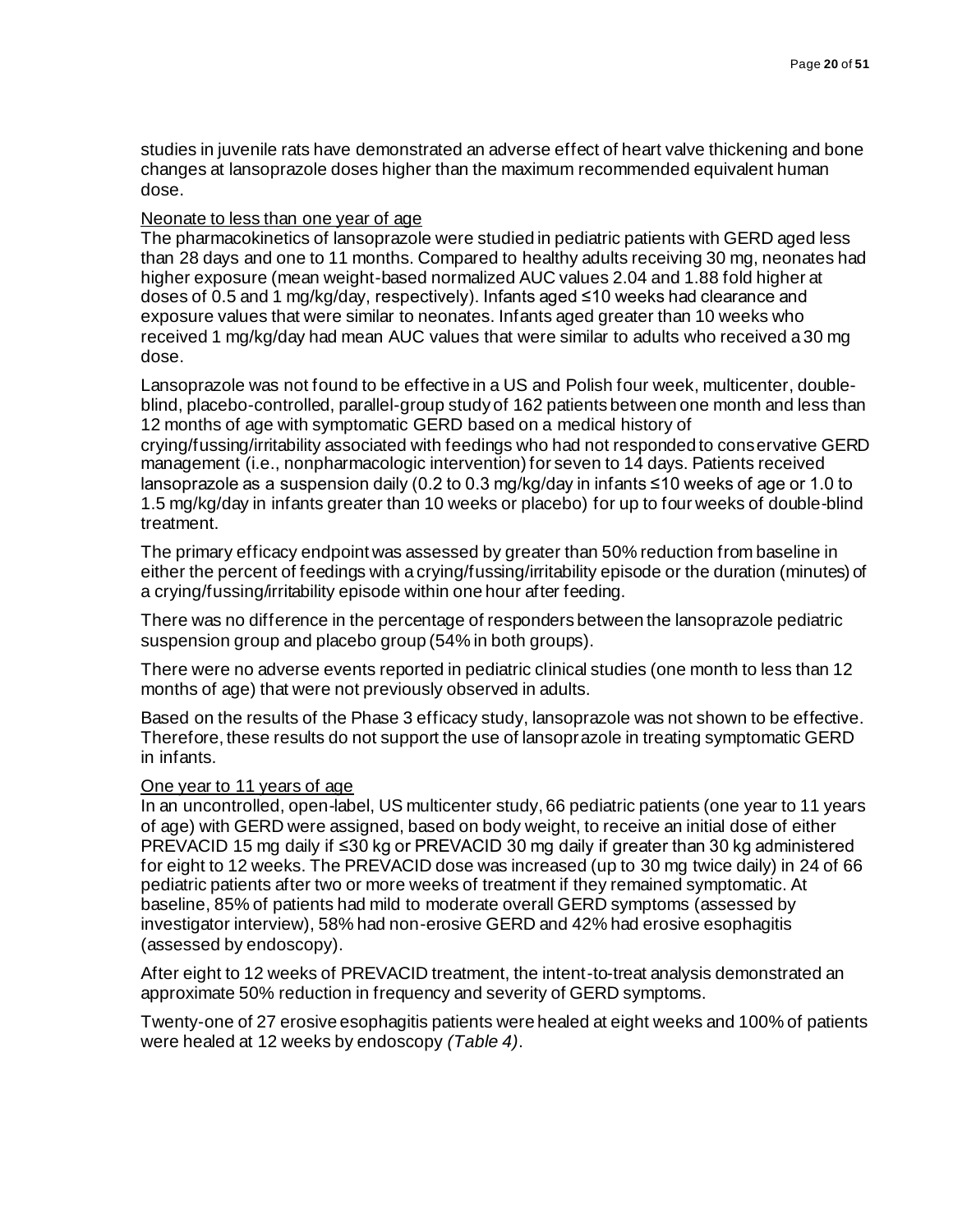| Table 4. GERD Symptom Improvement and Erosive Esophagitis Healing<br>Rates in Pediatric Patients Age 1 Year to 11 Years of Age |                             |  |
|--------------------------------------------------------------------------------------------------------------------------------|-----------------------------|--|
| GERD                                                                                                                           | Final Visit* % (n/N)        |  |
| <b>Symptomatic GERD</b><br>Improvement in Overall GERD Symptoms <sup>+</sup>                                                   | 76% (47/62 <sup>‡</sup> )   |  |
| <b>Erosive Esophagitis</b><br>Improvement in Overall GERD Symptoms <sup>+</sup><br><b>Healing Rate</b>                         | 81% (22/27)<br>100% (27/27) |  |

\* At Week 8 or Week 12

† Symptoms assessed by patients diary kept by caregiver.

‡ No data were available for four pediatric patients.

In a study of 66 pediatric patients in the age group one year to 11 years old after treatment with PREVACID given orally in doses of 15 mg daily to 30 mg twice daily, increases in serum gastrin levels were similar to those observed in adult studies. Median fasting serum gastrin levels increased 89% from 51 pg/mL at baseline to 97 pg/mL [interquartile range  $(25<sup>th</sup>$  to 75<sup>th</sup> percentile) of 71 to 130 pg/mL] at the final visit.

The pediatric safety of PREVACID capsules has been assessed in 66 pediatric patients aged one to 11 years of age. Of the 66 patients with GERD, 85% (56/66) took PREVACID for eight weeks and 15% (10/66) took it for 12 weeks.

The most frequently reported (two or more patients) treatment-related adverse reactions in patients one to 11 years of age (N=66) were constipation (5%) and headache (3%).

#### Twelve years to 17 years of age

In an uncontrolled, open-label, US multicenter study, 87 adolescent patients (12 years to 17 years of age) with symptomatic GERD were treated with PREVACID for eight to 12 weeks. Baseline upper endoscopies classified these patients into two groups: 64 (74%) non-erosive GERD and 23 (26%) erosive esophagitis (EE). The non-erosive GERD patients received PREVACID 15 mg daily for eight weeks and the EE patients received PREVACID 30 mg daily for eight to 12 weeks. At baseline, 89% of these patients had mild to moderate overall GERD symptoms (assessed by investigator interviews). During eight weeks of PREVACID treatment, adolescent patients experienced a 63% reduction in frequency and a 69% reduction in severity of GERD symptoms based on diary results.

Twenty-one of 22 (95.5%) adolescent erosive esophagitis patients were healed after eight weeks of PREVACID treatment. One patient remained unhealed after 12 weeks of treatment *(Table 5)*.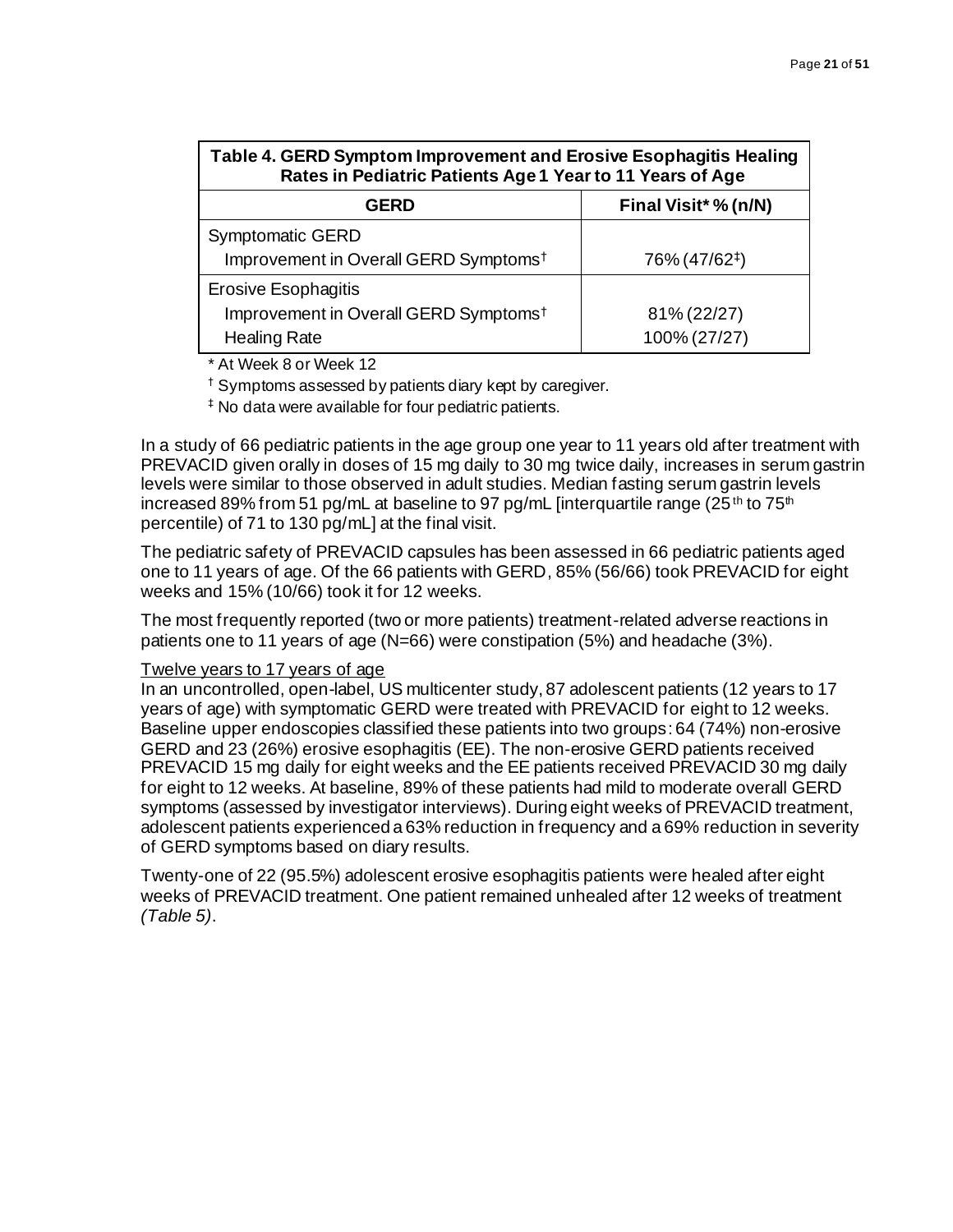| Table 5. GERD Symptom Improvement and Erosive Esophagitis Healing Rates in<br>Pediatric Patients Age 12 Years to 17 Years of Age |                                 |  |  |  |
|----------------------------------------------------------------------------------------------------------------------------------|---------------------------------|--|--|--|
| <b>GERD</b>                                                                                                                      | Final Visit % (n/N)             |  |  |  |
| Symptomatic GERD (All Patients)<br>Improvement in Overall GERD Symptoms*                                                         | 73.2% (60/82) <sup>†</sup>      |  |  |  |
| Non-erosive GERD<br>Improvement in Overall GERD Symptoms*                                                                        | 71.2% (42/59) <sup>†</sup>      |  |  |  |
| <b>Erosive Esophagitis</b><br>Improvement in Overall GERD Symptoms*<br>Healing Rate <sup>#</sup>                                 | 78.3% (18/23)<br>95.5% (21/22)‡ |  |  |  |

\* Symptoms assessed by patient diary (parents/caregivers as necessary).

† No data available for five patients.

‡ Data from one healed patient was excluded from this analysis due to timing of final endoscopy.

In these 87 adolescent patients, increases in serum gastrin levels were similar to those observed in adult studies, median fasting serum gastrin levels increased 42% from 45 pg/mL at baseline to 64 pg/mL [interquartile range  $(25<sup>th</sup>$  to 75<sup>th</sup> percentile) of 44 to 88 pg/mL] at the final visit. (Normal serum gastrin levels are 25 to 111 pg/mL.)

The safety of PREVACID capsules has been assessed in these 87 adolescent patients. Of the 87 adolescent patients with GERD, 6% (5/87) took PREVACID for less than six weeks, 93% (81/87) for six to 10 weeks, and 1% (1/87) for greater than 10 weeks.

The most frequently reported (at least 3%) treatment-related adverse reactions in these patients were headache (7%), abdominal pain (5%), nausea (3%) and dizziness (3%). Treatment-related dizziness, reported in this prescribing information as occurring in less than 1% of adult patients, was reported in this study by three adolescent patients with non-erosive GERD, who had dizziness concurrently with other reactions (such as migraine, dyspnea, and vomiting).

### Juvenile Animal Toxicity Data

### *Heart Valve Thickening*

In two oral toxicity studies, thickening of the mitral heart valve occurred in juvenile rats treated with lansoprazole. Heart valve thickening was observed primarily with oral dosing initiated on postnatal Day 7 (age equivalent to neonatal humans) and postnatal Day 14 (human age equivalent of approximately one year) at doses of 250 mg/kg/day and higher (at postnatal Day 7 and postnatal Day 14, respectively 6.2 times and 4.2 times the daily pediatric dose of 15 mg in pediatric patients age one to 11 years weighing 30 kg or less, based on AUC). The treatment durations associated with heart valve thickening ranged from 5 days to 8 weeks. The findings reversed or trended towards reversibility after a 4-week drug-free recovery period. The incidence of heart valve thickening after initiation of dosing on postnatal Day 21 (human age equivalent of approximately two years) was limited to a single rat (1/24) in groups given 500 mg/kg/day for 4 or 8 weeks (approximately 5.2 times the daily pediatric dose of 15 mg in pediatric patients age one to 11 years weighing 30 kg or less, based on AUC). Based on exposure margins, the risk of heart valve injury does not appear to be relevant to patients one year of age and older.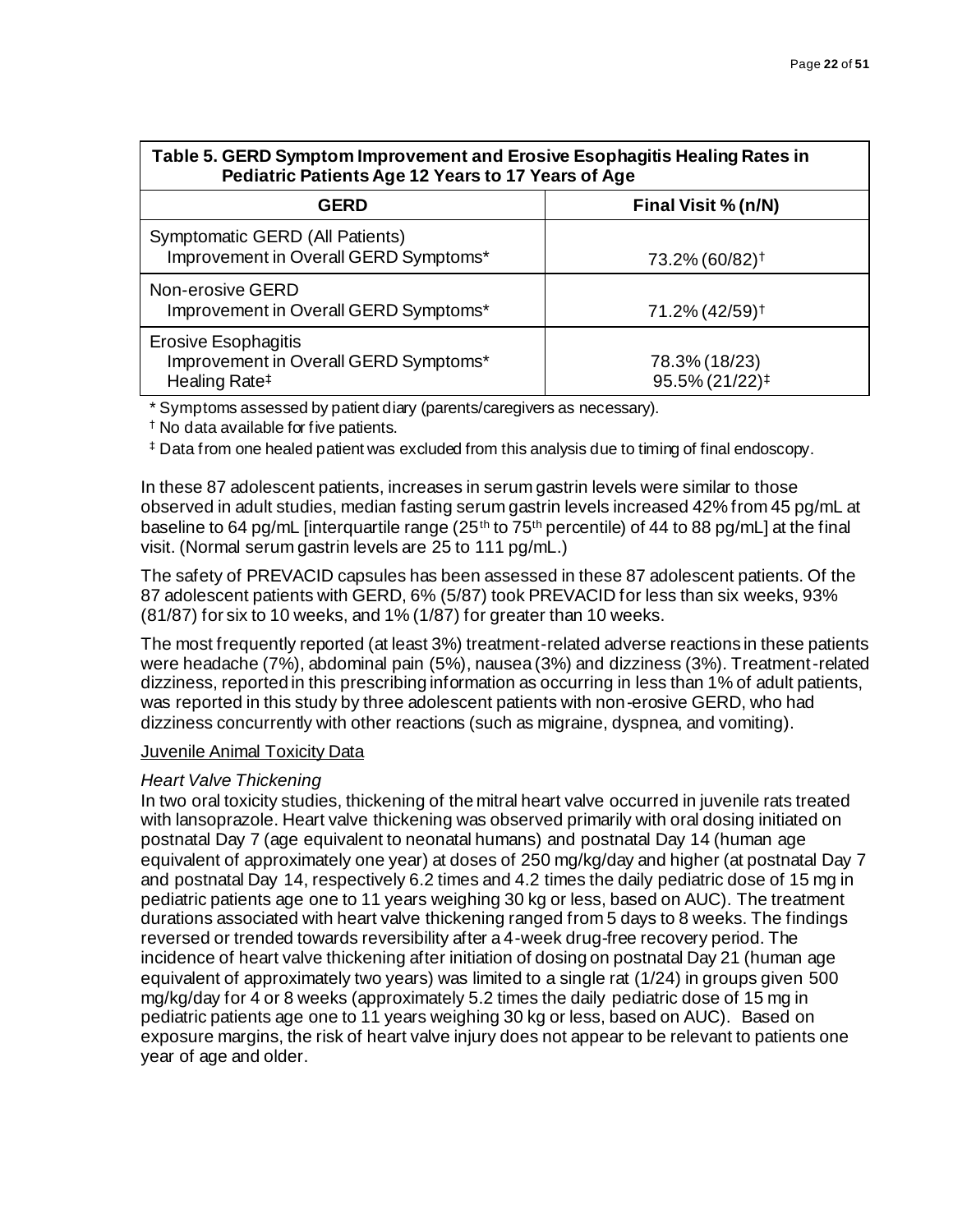# *Bone Changes*

In an eight-week oral toxicity study in juvenile rats with dosing initiated on postnatal Day 7, doses equal to or greater than 100 mg/kg/day (2.5 times the daily pediatric dose of 15 mg in children age one to 11 years weighing 30 kg or less, based on AUC) produced delayed growth, with impairment of weight gain observed as early as postnatal Day 10 (age equivalent to neonatal humans). At the end of treatment, the signs of impaired growth at 100 mg/kg/day and higher included reductions in body weight (14 to 44% compared to controls), absolute weight of multiple organs, femur weight, femur length, and crown-rump length. Femoral growth plate thickness was reduced only in males and only at the 500 mg/kg/day dose. The effects related to delayed growth persisted through the end of the four-week recovery period. Longer term data were not collected.

# **8.5 Geriatric Use**

Of the total number of patients (n=21,486) in clinical studies of PREVACID, 16% of patients were aged 65 years and over, while 4% were 75 years and over. No overall differences in safety or effectiveness were observed between these patients and younger patients and other reported clinical experience has not identified significant differences in responses between geriatric and younger patients, but greater sensitivity of some older individuals cannot be ruled out *[see Clinical Pharmacology (12.3)]*.

# **8.6 Hepatic Impairment**

In patients with various degrees of chronic hepatic impairment the exposure to lansoprazole was increased compared to healthy subjects with normal hepatic function *[see Clinical Pharmacology (12.3)]*. No dosage adjustment for PREVACID or PREVACID SoluTab is necessary for patients with mild (Child-Pugh Class A) or moderate (Child-Pugh Class B) hepatic impairment. The recommended dosage is 15 mg orally daily in patients with severe hepatic impairment (Child-Pugh Class C) *[see Dosage and Administration (2.3)]*.

# **10 OVERDOSAGE**

Lansoprazole is not removed from the circulation by hemodialysis. In one reported overdose, a patient consumed 600 mg of PREVACID with no adverse reaction. Oral lansoprazole doses up to 5000 mg/kg in rats [approximately 1300 times the 30 mg human dose based on body surface area (BSA)] and in mice (about 675.7 times the 30 mg human dose based on BSA) did not produce deaths or any clinical signs.

In the event of over-exposure, treatment should be symptomatic and supportive.

If over-exposure occurs, call your poison control center at 1-800-222-1222 for current information on the management of poisoning or over-exposure.

# **11 DESCRIPTION**

The active ingredient in PREVACID Delayed-Release Capsules and PREVACID SoluTab Delayed-Release Orally Disintegrating Tablets is lansoprazole, a substituted benzimidazole, 2- [[[3-methyl-4-(2,2,2-trifluoroethoxy)-2-pyridyl] methyl] sulfinyl] benzimidazole, a compound that inhibits gastric acid secretion. Its empirical formula is  $C_{16}H_{14}F_3N_3O_2S$  with a molecular weight of 369.37. Lansoprazole has the following structure: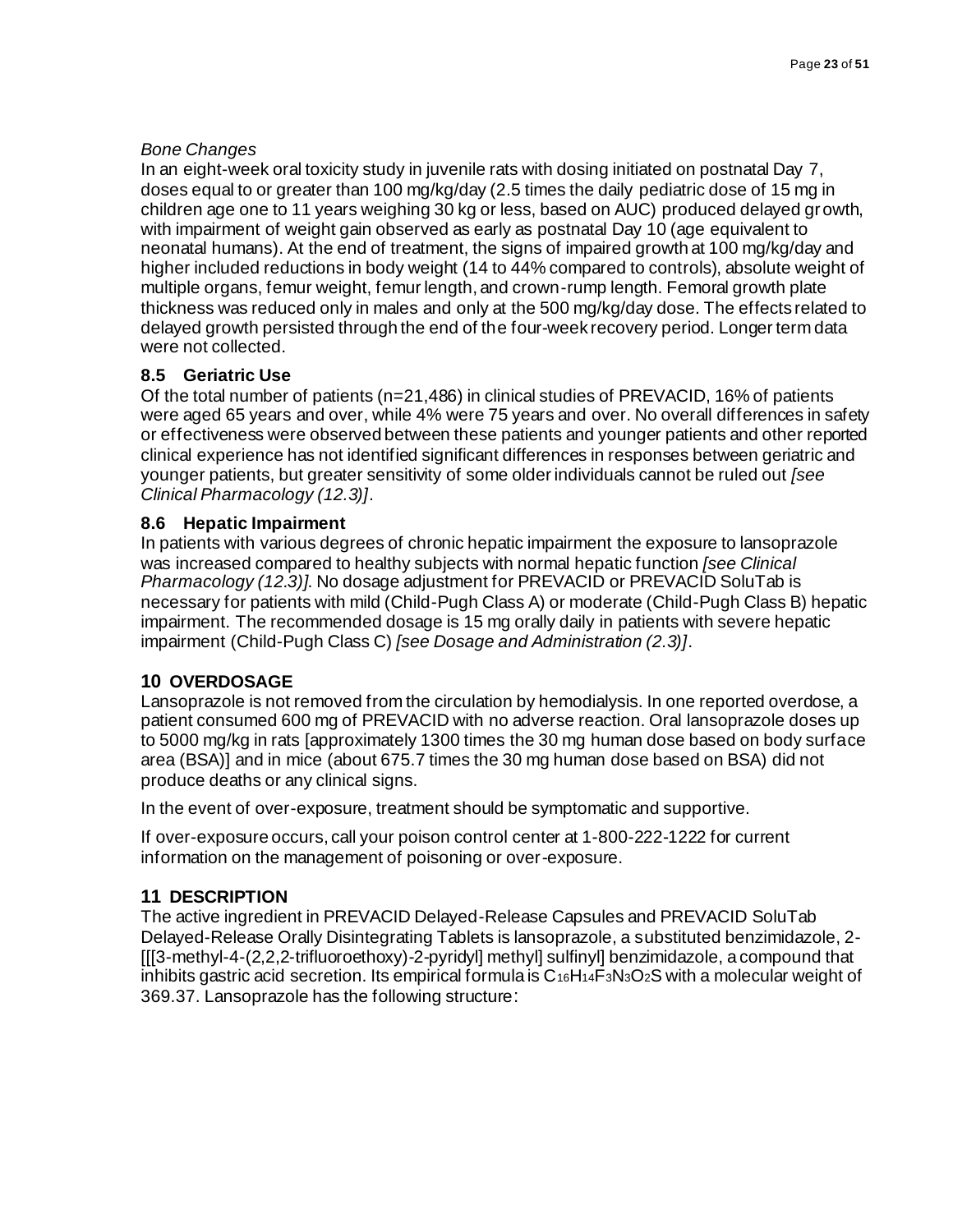

Lansoprazole is a white to brownish-white odorless crystalline powder which melts with decomposition at approximately 166°C. Lansoprazole is freely soluble in dimethylformamide; soluble in methanol; sparingly soluble in ethanol; slightly soluble in ethyl acetate, dichloromethane and acetonitrile; very slightly soluble in ether; and practically insoluble in hexane and water.

Lansoprazole is stable when exposed to light for up to two months. The rate of degradation of the compound in aqueous solution increases with decreasing pH. The degradation half -life of the drug substance in aqueous solution at 25°C is approximately 0.5 hour at pH 5.0 and approximately 18 hours at pH 7.0.

PREVACID is supplied in delayed-release capsules and PREVACID SoluTab is supplied in delayed-release orally disintegrating tablets (SoluTab) for oral administration.

PREVACID is available in two dosage strengths: 15 and 30 mg of lansoprazole per capsule. Each delayed-release capsule contains enteric-coated granules consisting of 15 or 30 mg of lansoprazole (active ingredient) and the following inactive ingredients: sugar sphere, sucrose, methacrylic acid copolymer, low substituted hydroxypropyl cellulose, starch, magnesium carbonate, talc, polyethylene glycol, titanium dioxide, polysorbate 80, hydroxypropyl cellulose, colloidal silicon dioxide, D&C Red No. 28, FD&C Blue No. 1, FD&C Green No. 3<sup>1</sup>, and FD&C Red No. 40.

PREVACID SoluTab is available in two dosage strengths: 15 and 30 mg of lansoprazole per tablet. Each delayed-release orally disintegrating tablet contains enteric-coated microgranules consisting of 15 or 30 mg of lansoprazole (active ingredient) and the following inactive ingredients: mannitol, methacrylic acid, hydroxypropyl cellulose, lactose monohydratemicrocrystalline cellulose sphere, triethyl citrate, crospovidone, polyacrylate, magnesium carbonate, aspartame<sup>2</sup>, glyceryl monostearate, hypromellose, magnesium stearate, citric acid, titanium dioxide, talc, artificial strawberry flavor, polyethylene glycol, polysorbate 80 and ferric oxide.

<sup>1</sup>PREVACID 15 mg capsules only. <sup>2</sup>*Phenylketonurics: PREVACID SoluTab Contains Phenylalanine 2.5 mg per 15 mg Tablet and*

*5.1 mg per 30 mg Tablet.*

# **12 CLINICAL PHARMACOLOGY**

### **12.1 Mechanism of Action**

Lansoprazole belongs to a class of antisecretory compounds, the substituted benzimidazoles, that suppress gastric acid secretion by specific inhibition of the (H<sup>+</sup>, K<sup>+</sup>)-ATPase enzyme system at the secretory surface of the gastric parietal cell. Because this enzyme system is regarded as the acid (proton) pump within the parietal cell, lansoprazole has been characterized as a gastric acid-pump inhibitor, in that it blocks the final step of acid production. This effect is dose-related and leads to inhibition of both basal and stimulated gastric acid secretion irrespective of the stimulus. Lansoprazole does not exhibit anticholinergic or histamine type-2 antagonist activity.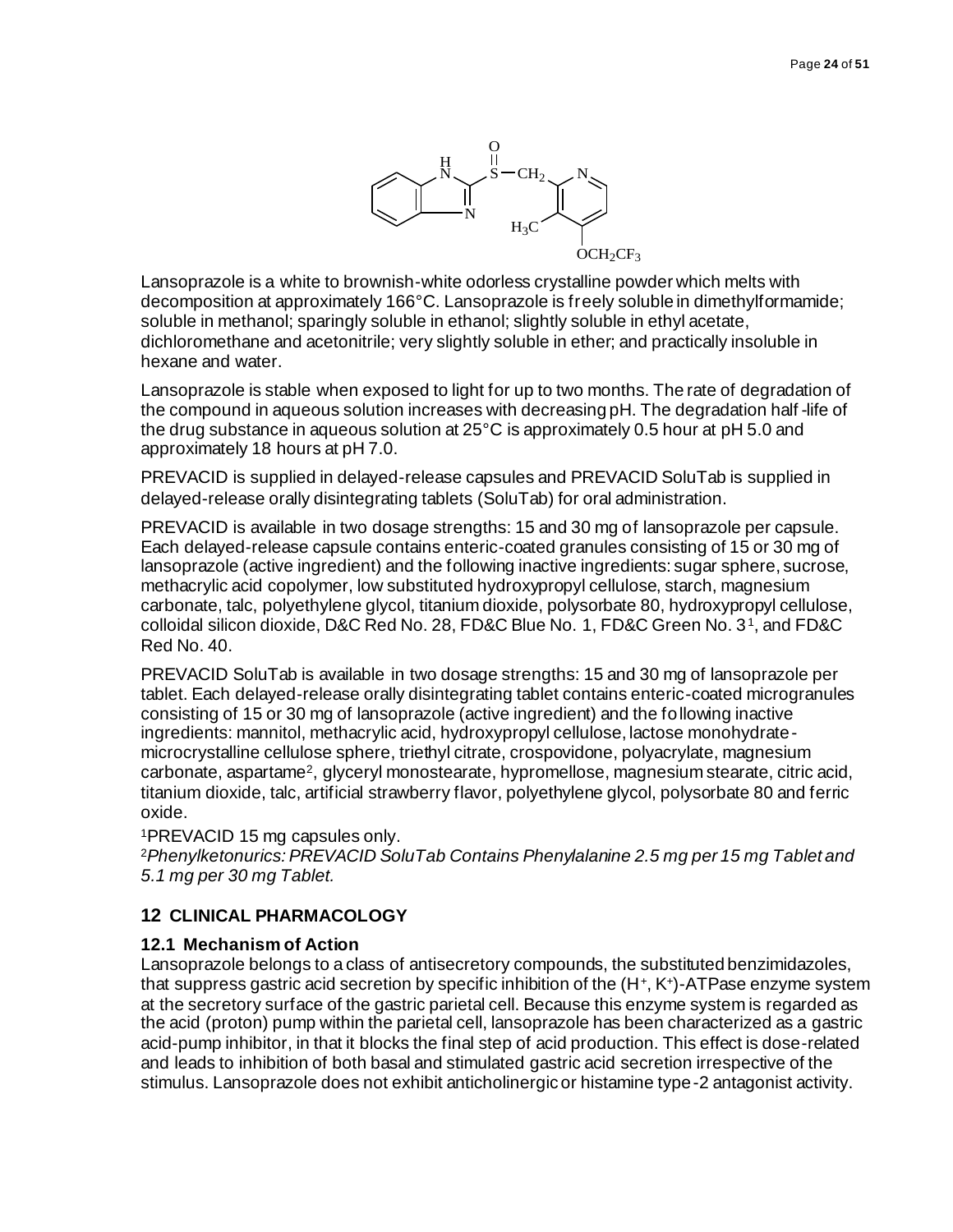# **12.2 Pharmacodynamics**

## Antisecretory Activity

After oral administration, lansoprazole was shown to significantly decrease the basal acid output and significantly increase the mean gastric pH and percent of time the gastric pH was greater than three and greater than four. Lansoprazole also significantly reduced meal-stimulated gastric acid output and secretion volume, as well as pentagastrin-stimulated acid output. In patients with hypersecretion of acid, lansoprazole significantly reduced basal and pentagastrinstimulated gastric acid secretion. Lansoprazole inhibited the normal increases in secretion volume, acidity and acid output induced by insulin.

The intragastric pH results of a five day, pharmacodynamic, crossover study of 15 and 30 mg of once daily lansoprazole are presented in *Table 6*:

| Table 6. Mean Antisecretory Effects After Single and Multiple Daily<br><b>PREVACID Dosing</b> |                 |                                      |        |                  |           |
|-----------------------------------------------------------------------------------------------|-----------------|--------------------------------------|--------|------------------|-----------|
|                                                                                               | <b>PREVACID</b> |                                      |        |                  |           |
|                                                                                               | <b>Baseline</b> | 15 <sub>mg</sub><br>30 <sub>mg</sub> |        |                  |           |
| <b>Parameter</b>                                                                              | <b>Value</b>    | Day 1                                | Day 5  | Day 1            | Day 5     |
| Mean 24 Hour pH                                                                               | 2.1             | $2.7*$                               | $4.0*$ | 3.6 <sup>†</sup> | $4.9^{+}$ |
| Mean Nighttime pH                                                                             | 1.9             | 2.4                                  | $3.0*$ | 2.6              | $3.8^{+}$ |
| % Time Gastric pH>3                                                                           | 18              | $33*$                                | $59*$  | 51 <sup>†</sup>  | $72^{+}$  |
| % Time Gastric pH>4                                                                           | 12              | $22*$                                | $49*$  | $41^{\dagger}$   | 66†       |

NOTE: An intragastric pH of greater than four reflects a reduction in gastric acid by 99%.

 $*(p<0.05)$  vs baseline only.

† (p<0.05) vs baseline and lansoprazole 15 mg.

After the initial dose in this study, increased gastric pH was seen within one to two hours with 30 mg of lansoprazole and two to three hours with 15 mg of lansoprazole. After multiple daily dosing, increased gastric pH was seen within the first hour postdosing with 30 mg of lansoprazole and within one to two hours postdosing with 15 mg of lansoprazole.

Acid suppression may enhance the effect of antimicrobials in eradicating *Helicobacter pylori (H. pylori)*. The percentage of time gastric pH was elevated above five and six was evaluated in a crossover study of PREVACID given daily, twice daily and three times daily *(Table 7)*.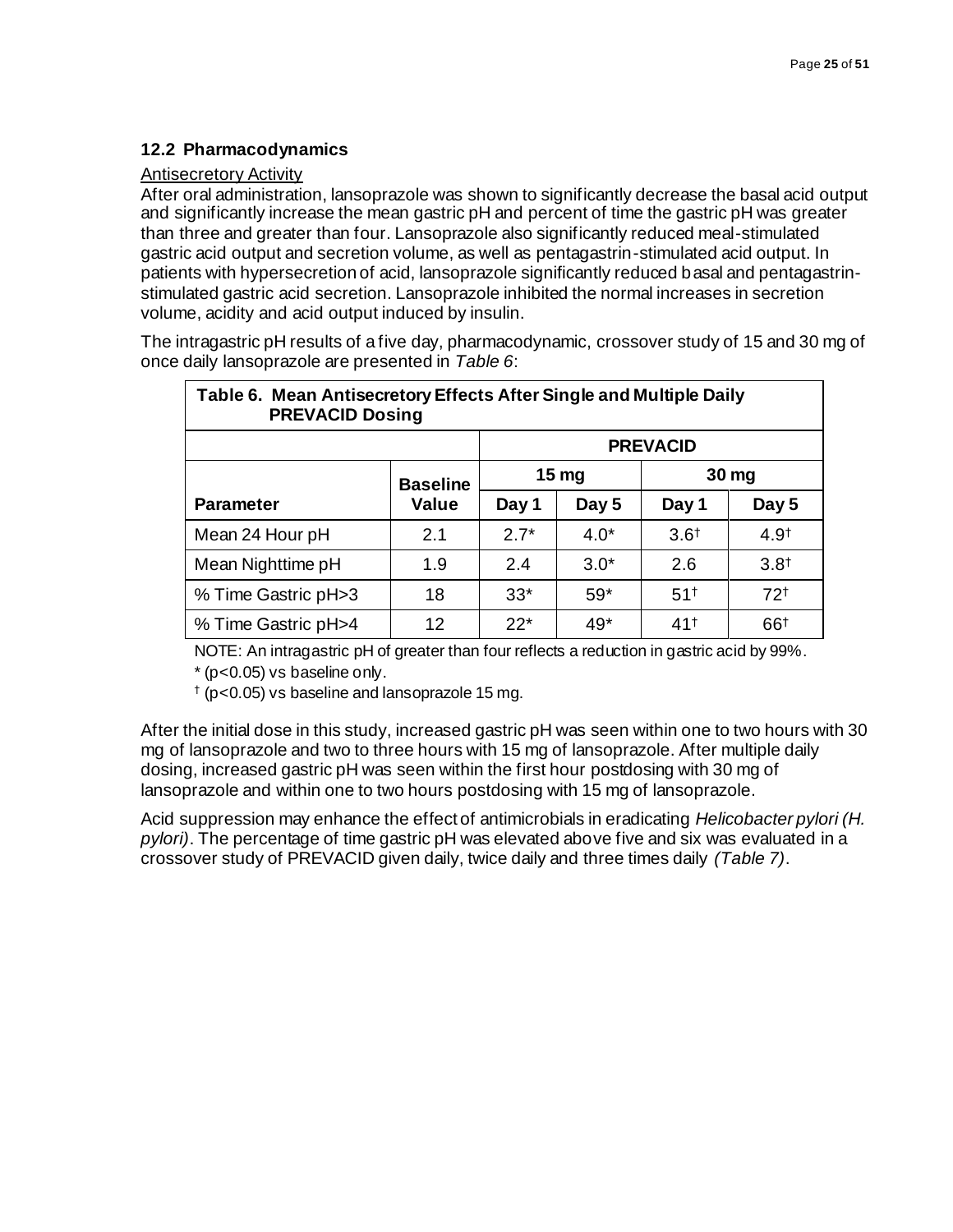| Table 7. Mean Antisecretory Effects After Five Days of Twice Daily and Three<br><b>Times Daily Dosing</b> |                                                                                                                       |    |       |                 |  |  |
|-----------------------------------------------------------------------------------------------------------|-----------------------------------------------------------------------------------------------------------------------|----|-------|-----------------|--|--|
|                                                                                                           | <b>PREVACID</b>                                                                                                       |    |       |                 |  |  |
| <b>Parameter</b>                                                                                          | 30 <sub>mg</sub><br>three times<br>15 <sub>mg</sub><br>30 mg<br>30 mg<br>twice daily<br>twice daily<br>daily<br>daily |    |       |                 |  |  |
| % Time Gastric pH>5                                                                                       | 43                                                                                                                    | 47 | $59*$ | 77 <sup>†</sup> |  |  |
| % Time Gastric pH>6                                                                                       | 20                                                                                                                    | 23 | 28    | $45^{\dagger}$  |  |  |

\* (p<0.05) vs PREVACID 30 mg daily

† (p<0.05) vs PREVACID 30 mg daily, 15 and 30 mg twice daily.

The inhibition of gastric acid secretion as measured by intragastric pH gradually returned to normal over two to four days after multiple doses. There was no indication of rebound gastric acidity.

### Enterochromaffin-like (ECL) Cell Effects

During lifetime exposure of rats with up to 150 mg/kg/day of lansoprazole dosed seven days per week, marked hypergastrinemia was observed followed by ECL cell proliferation and formation of carcinoid tumors, especially in female rats. Gastric biopsy specimens from the body of the stomach from approximately 150 patients treated continuously with lansoprazole for at least one year did not show evidence of ECL cell effects similar to those seen in rat studies. Longer term data are needed to rule out the possibility of an increased risk of the development of gastric tumors in patients receiving long-term therapy with lansoprazole *[see Nonclinical Toxicology (13.1)]*.

### Other Gastric Effects in Humans

Lansoprazole did not significantly affect mucosal blood flow in the fundus of the stomach. Due to the normal physiologic effect caused by the inhibition of gastric acid secretion, a decrease of about 17% in blood flow in the antrum, pylorus, and duodenal bulb was seen. Lansoprazole significantly slowed the gastric emptying of digestible solids. Lansoprazole increased serum pepsinogen levels and decreased pepsin activity under basal conditions and in response to meal stimulation or insulin injection. As with other agents that elevate intragastric pH, increases in gastric pH were associated with increases in nitrate-reducing bacteria and elevation of nitrite concentration in gastric juice in patients with gastric ulcer. No significant increase in nitrosamine concentrations was observed.

### Serum Gastrin Effects

In over 2100 patients, median fasting serum gastrin levels increased 50 to 100% from baseline but remained within normal range after treatment with 15 to 60 mg of oral lansoprazole. These elevations reached a plateau within two months of therapy and returned to pretreatment levels within four weeks after discontinuation of therapy.

Increased gastrin causes enterochromaffin-like cell hyperplasia and increased serum CgA levels. The increased CgA levels may cause false positive results in diagnostic investigations for neuroendocrine tumors *[see Warnings and Precautions (5.9)]*.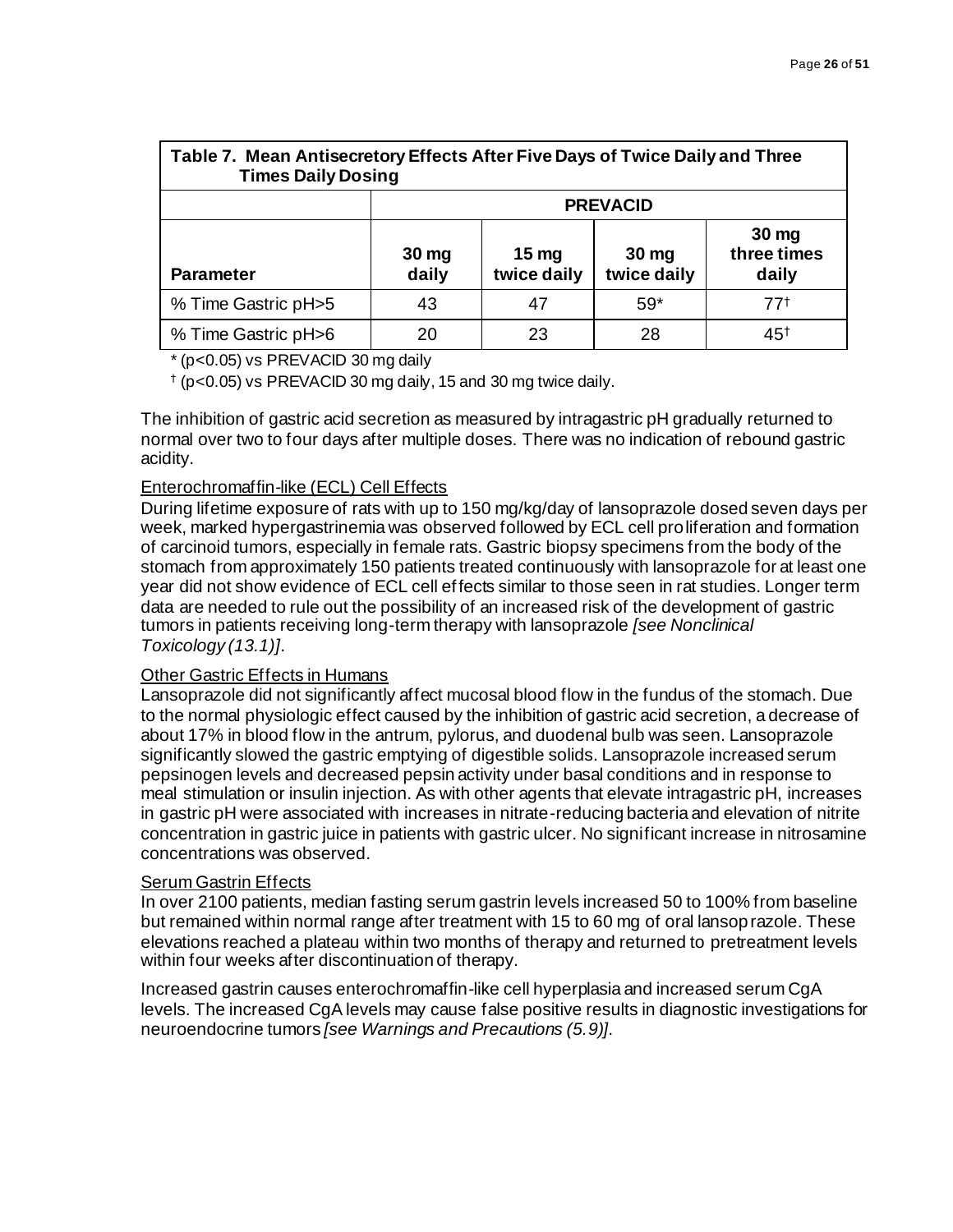# Endocrine Effects

Human studies for up to one year have not detected any clinically significant effects on the endocrine system. Hormones studied include testosterone, luteinizing hormone (LH), follicle stimulating hormone (FSH), sex hormone binding globulin (SHBG), dehydroepiandrosterone sulfate (DHEA-S), prolactin, cortisol, estradiol, insulin, aldosterone, parathormone, glucagon, thyroid stimulating hormone (TSH), triiodothyronine  $(T_3)$ , thyroxine  $(T_4)$ , and somatotropic hormone (STH). Lansoprazole in oral doses of 15 to 60 mg for up to one year had no clinically significant effect on sexual function. In addition, lansoprazole in oral doses of 15 to 60 mg for two to eight weeks had no clinically significant effect on thyroid function. In 24 month carcinogenicity studies in Sprague-Dawley rats with daily lansoprazole dosages up to 150 mg/kg, proliferative changes in the Leydig cells of the testes, including benign neoplasm, were increased compared to control rats.

## Other Effects

No systemic effects of lansoprazole on the central nervous system, lymphoid, hematopoietic, renal, hepatic, cardiovascular, or respiratory systems have been found in humans. Among 56 patients who had extensive baseline eye evaluations, no visual toxicity was observed after lansoprazole treatment (up to 180 mg/day) for up to 58 months. After lifetime lansoprazole exposure in rats, focal pancreatic atrophy, diffuse lymphoid hyperplasia in the thymus, and spontaneous retinal atrophy were seen.

# **12.3 Pharmacokinetics**

# Absorption:

PREVACID and PREVACID SoluTab contain an enteric-coated granule formulation of lansoprazole (because lansoprazole is acid-labile), so that absorption of lansoprazole begins only after the granules leave the stomach. The mean peak plasma levels of lansoprazole occur at approximately 1.7 hours. After a single-dose administration of 15 to 60 mg of oral lansoprazole, the peak plasma concentrations  $(C_{\text{max}})$  of lansoprazole and the area under the plasma concentration curves (AUCs) of lansoprazole were approximately proportional to the administered dose. Lansoprazole does not accumulate and its pharmacokinetics are unaltered by multiple dosing. The absolute bioavailability is over 80%. In healthy subjects, the mean  $(\pm SD)$ plasma half-life was 1.5 ( $\pm$ 1.0) hours. Both the C<sub>max</sub> and AUC are diminished by about 50 to 70% if lansoprazole is given 30 minutes after food, compared to the fasting condition. There is no significant food effect if lansoprazole is given before meals.

Distribution: Lansoprazole is 97% bound to plasma proteins. Plasma protein binding is constant over the concentration range of 0.05 to 5 mcg/mL.

# **Elimination**

*Metabolism:* Lansoprazole is extensively metabolized in the liver. Two metabolites have been identified in measurable quantities in plasma (the hydroxylated sulfinyl and sulfone derivatives of lansoprazole). These metabolites have very little or no antisecretory activity. Lansoprazole is thought to be transformed into two active species which inhibit acid secretion by blocking the proton pump [(H+, K+)-ATPase enzyme system] at the secretory surface of the gastric parietal cell. The two active species are not present in the systemic circulation. The plasma elimination half-life of lansoprazole is less than two hours while the acid inhibitory effect lasts more than 24 hours. Therefore, the plasma elimination half-life of lansoprazole does not reflect its duration of suppression of gastric acid secretion.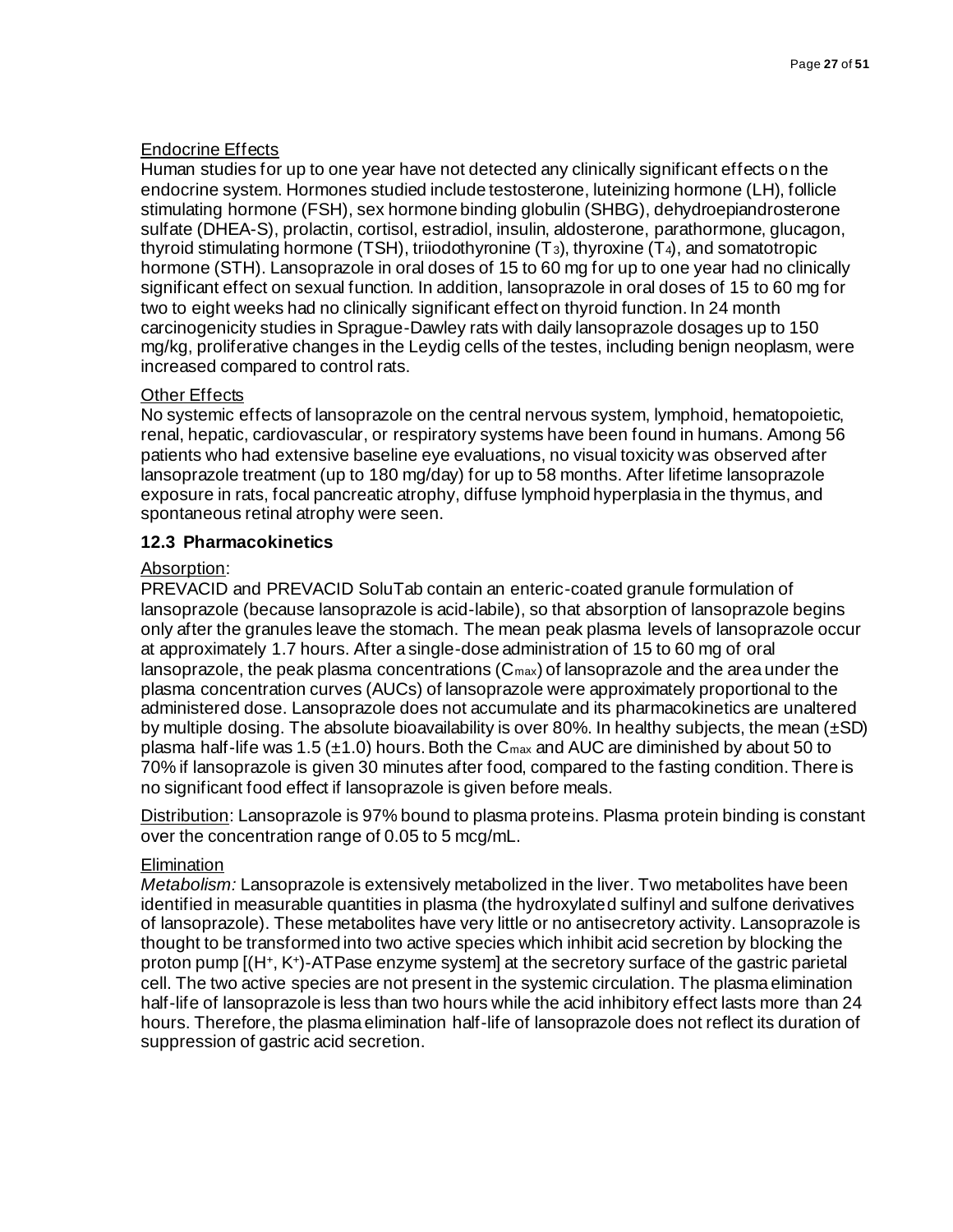*Excretion:* Following single-dose oral administration of PREVACID, virtually no unchanged lansoprazole was excreted in the urine. In one study, after a single oral dose of 14Clansoprazole, approximately one-third of the administered radiation was excreted in the urine and two-thirds was recovered in the feces. This implies a significant biliary excretion of the lansoprazole metabolites.

### Specific Populations

### *Pediatric Patients:*

### *One to 17 years of age*

The pharmacokinetics of lansoprazole were studied in pediatric patients with GERD aged one to 11 years and 12 to 17 years in two separate clinical studies. In children aged one to 11 years, lansoprazole was dosed 15 mg daily for subjects weighing ≤30 kg and 30 mg daily for subjects weighing greater than 30 kg. Mean C<sub>max</sub> and AUC values observed on Day 5 of dosing were similar between the two dose groups and were not affected by weight or age within each weightadjusted dose group used in the study. In adolescent subjects aged 12 to 17 years, subjects were randomized to receive lansoprazole at 15 or 30 mg daily. Mean C<sub>max</sub> and AUC values of lansoprazole were not affected by body weight or age; and nearly dose-proportional increases in mean Cmax and AUC values were observed between the two dose groups in the study. Overall, lansoprazole pharmacokinetics in pediatric patients aged one to 17 years were similar to those observed in healthy adult subjects.

### *Geriatric Patients:*

The clearance of lansoprazole is decreased in the elderly, with elimination half -life increased approximately 50 to 100%. Because the mean half-life in the elderly remains between 1.9 to 2.9 hours, repeated once daily dosing does not result in accumulation of lansoprazole. Peak plasma levels were not increased in the elderly *[see Use in Specific Populations (8.5)]*.

### *Male and Female Patients:*

In a study comparing 12 male and six female human subjects who received lansoprazole, no sex-related differences were found in pharmacokinetics and intragastric pH results.

### *Racial or Ethnic Groups:*

The pooled mean pharmacokinetic parameters of PREVACID from twelve US studies (N=513) were compared to the mean pharmacokinetic parameters from two Asian studies (N=20). The mean AUCs of PREVACID in Asian subjects were approximately twice those seen in pooled US data; however, the inter-individual variability was high. The C<sub>max</sub> values were comparable.

### *Patients with Renal Impairment:*

In patients with severe renal impairment, plasma protein binding decreased by 1 to 1.5% after administration of 60 mg of lansoprazole. Patients with renal impairment had a shortened elimination half-life and decreased total AUC (free and bound). The AUC for free lansoprazole in plasma, however, was not related to the degree of renal impairment; and the  $C_{\text{max}}$  and  $T_{\text{max}}$  (time to reach the maximum concentration) were not different than the  $C_{\text{max}}$  and  $T_{\text{max}}$  from subjects with normal renal function. Therefore, the pharmacokinetics of lansoprazole were not clinically different in patients with mild, moderate or severe renal impairment compared to healthy subjects with normal renal function.

### *Patients with Hepatic Impairment:*

In patients with mild (Child-Pugh Class A) or moderate (Child-Pugh Class B) hepatic impairment there was an approximate 3-fold increase in mean AUC compared to healthy subjects with normal hepatic function following multiple oral doses of 30 mg PREVACID for seven days. The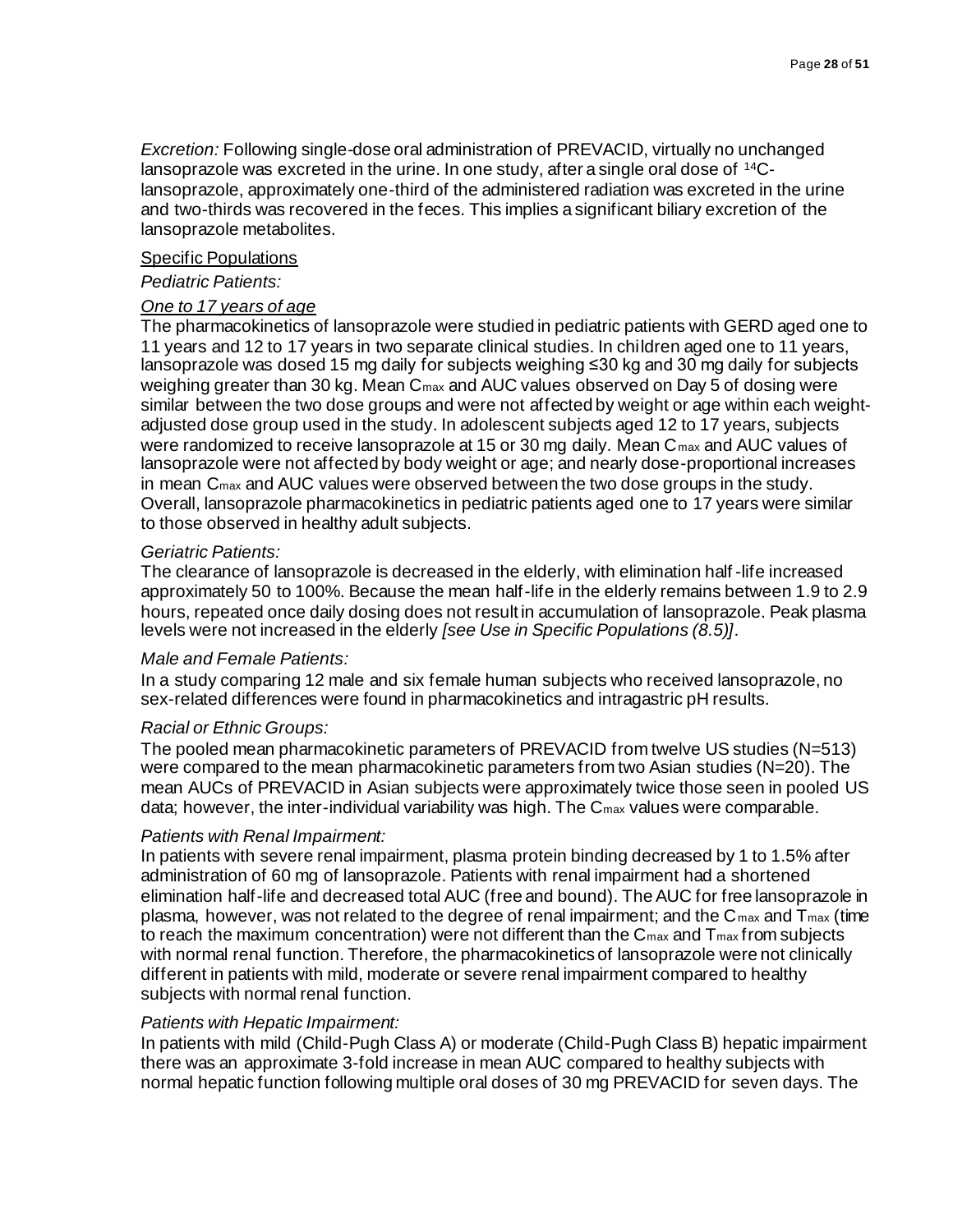corresponding mean plasma half-life of lansoprazole was prolonged from 1.5 to four hours (Child-Pugh A) or five hours (Child-Pugh B).

In patients with compensated and decompensated cirrhosis, there was an approximate 6- and 5-fold increase in AUC, respectively, compared to healthy subjects with normal hepatic function following a single oral dose of 30 mg PREVACID *[see Dosage and Administration (2.3), Use in Specific Populations (8.6)]*.

### Drug Interaction Studies

### *Effect of Lansoprazole on Other Drugs*

### *Cytochrome P450 Interactions:*

Lansoprazole is metabolized through the cytochrome P450 system, specifically through the CYP3A and CYP2C19 isozymes. Studies have shown that PREVACID does not have clinically significant interactions with other drugs metabolized by the cytochrome P450 system, such as warfarin, antipyrine, indomethacin, ibuprofen, phenytoin, propranolol, prednisone, diazepam, or clarithromycin in healthy subjects. These compounds are metabolized through various cytochrome P450 isozymes including CYP1A2, CYP2C9, CYP2C19, CYP2D6, and CYP3A.

### *Theophylline:*

When PREVACID was administered concomitantly with theophylline (CYP1A2, CYP3A), a minor increase (10%) in the clearance of theophylline was seen. Because of the small magnitude and the direction of the effect on theophylline clearance, this interaction is unlikely to be of clinical concern *[see Drug Interactions (7)]*.

### *Methotrexate and 7-hydroxymethotrexate:*

In an open-label, single-arm, eight day, pharmacokinetic study of 28 adult rheumatoid arthritis patients (who required the chronic use of 7.5 to 15 mg of methotrexate given weekly), administration of seven days of naproxen 500 mg twice daily and PREVACID 30 mg daily had no effect on the pharmacokinetics of methotrexate and 7-hydroxymethotrexate. While this study was not designed to assess the safety of this combination of drugs, no major adverse reactions were noted. However, this study was conducted with low doses of methotrexate. A drug interaction study with high doses of methotrexate has not been conducted *[see Warnings and Precautions (5.10)]*.

### *Amoxicillin:*

PREVACID has also been shown to have no clinically significant interaction with amoxicillin.

### *Sucralfate:*

In a single-dose crossover study examining PREVACID 30 mg administered alone and concomitantly with sucralfate 1 gram, absorption of lansoprazole was delayed and the bioavailability was reduced by 17% when administered concomitantly with sucralfate *[see Dosage and Administration (2.4), Drug Interactions (7)]*.

### *Antacids:*

In clinical trials, antacids were administered concomitantly with PREVACID and there was no evidence of a change in the efficacy of PREVACID.

### *Clopidogrel:*

Clopidogrel is metabolized to its active metabolite in part by CYP2C19. A study of healthy subjects who were CYP2C19 extensive metabolizers, receiving once daily administration of clopidogrel 75 mg alone or concomitantly with PREVACID 30 mg (n=40), for nine days was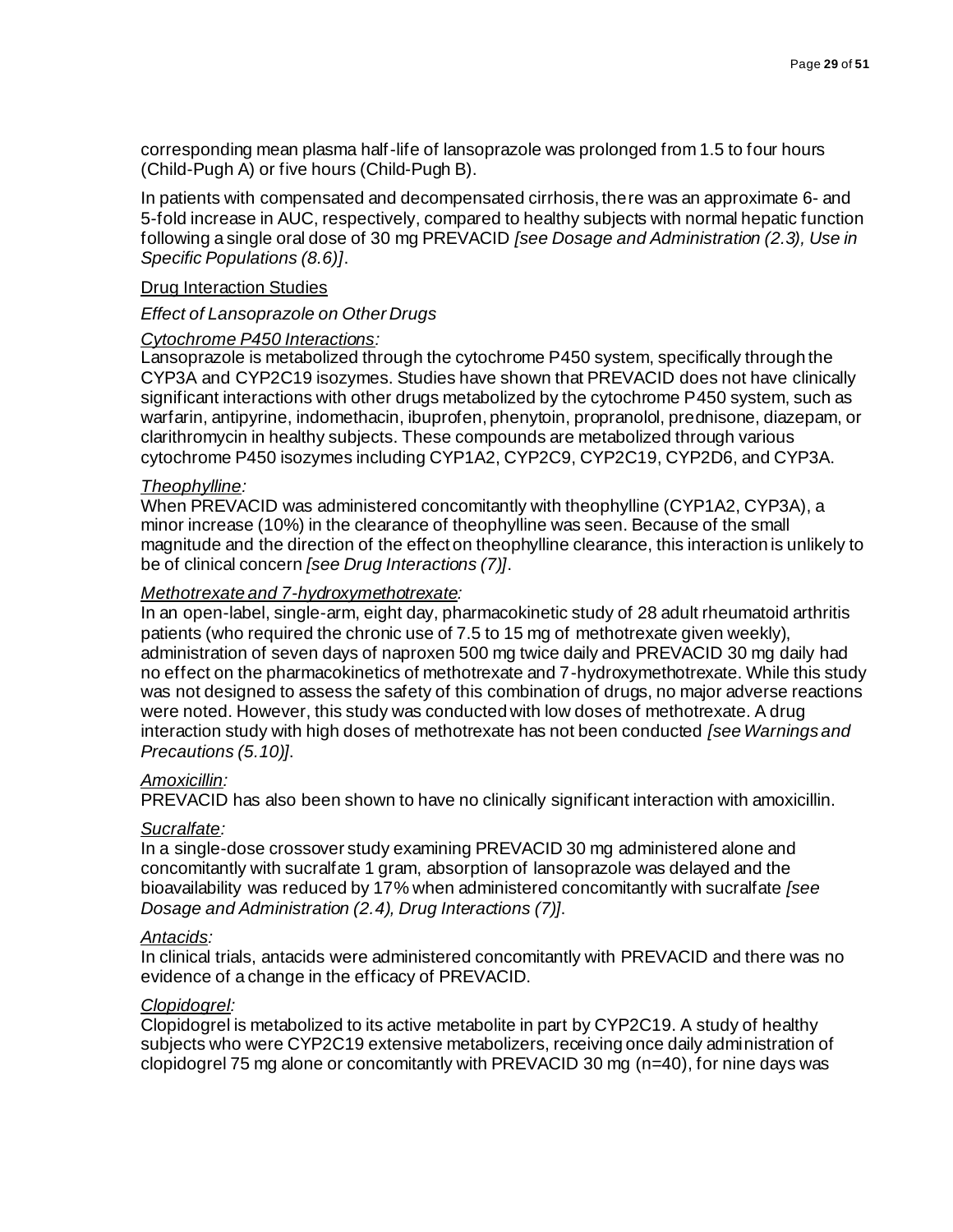conducted. The mean AUC of the active metabolite of clopidogrel was reduced by approximately 14% (mean AUC ratio was 86%, with 90% CI of 80 to 92%) when PREVACID was coadministered compared to administration of clopidogrel alone.

Pharmacodynamic parameters were also measured and demonstrated that the change in inhibition of platelet

aggregation (induced by 5 mcM ADP) was related to the change in the exposure to clopidogrel active metabolite. The effect on exposure to the active metabolite of clopidogrel and on clopidogrel-induced platelet inhibition is not considered clinically important.

#### *Effect of Other Drugs on Lansoprazole*

Because lansoprazole is metabolized by CYP2C19 and CYP3A4, inducers and inhibitors of these enzymes may potentially alter exposure of lansoprazole.

#### **12.4 Microbiology**

#### **Microbiology**

Lansoprazole, clarithromycin and/or amoxicillin have been shown to be active against most strains of *Helicobacter pylori in vitro* and in clinical infections *[see Indications and Usage (1.2)]*.

#### **Helicobacter pylori Pretreatment Resistance**

Clarithromycin pretreatment resistance ( $\geq$ 2.0 mcg/mL) was 9.5% (91/960) by E-test and 11.3% (12/106) by agar dilution in the dual and triple therapy clinical trials (M93-125, M93-130, M93- 131, M95-392, and M95-399).

Amoxicillin pretreatment susceptible isolates (≤0.25 mcg/mL) occurred in 97.8% (936/957) and 98.0% (98/100) of the patients in the dual and triple therapy clinical trials by E-test and agar dilution, respectively. Twenty-one of 957 patients (2.2%) by E-test, and two of 100 patients (2.0%) by agar dilution, had amoxicillin pretreatment MICs of greater than 0.25 mcg/mL. One patient on the 14 day triple therapy regimen had an unconfirmed pretreatment amoxicillin minimum inhibitory concentration (MIC) of greater than 256 mcg/mL by E-test and the patient was eradicated of *H. pylori (Table 8)*.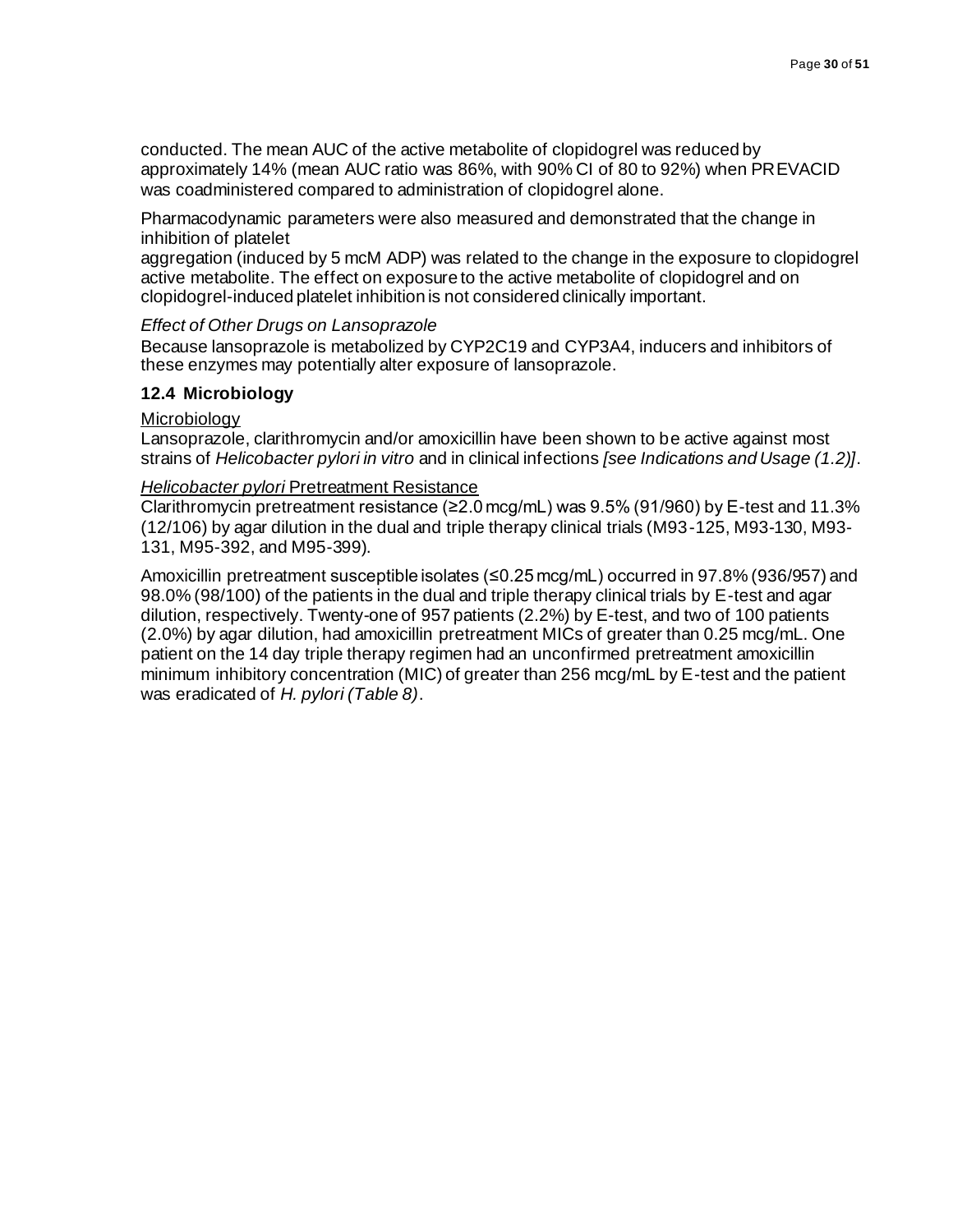| Table 8. Clarithromycin Susceptibility Test Results and Clinical/Bacteriological Outcomes*                                                          |                                                                                            |                          |                                                                              |    |               |               |
|-----------------------------------------------------------------------------------------------------------------------------------------------------|--------------------------------------------------------------------------------------------|--------------------------|------------------------------------------------------------------------------|----|---------------|---------------|
|                                                                                                                                                     | <b>Clarithromycin Pretreatment Results</b><br><b>Clarithromycin Post-treatment Results</b> |                          |                                                                              |    |               |               |
|                                                                                                                                                     |                                                                                            | H. pylori                | H. pylori positive – not eradicated<br>Post-treatment susceptibility results |    |               |               |
|                                                                                                                                                     |                                                                                            | negative -<br>eradicated | S <sup>†</sup>                                                               | 1t | $R^{\dagger}$ | <b>No MIC</b> |
| Triple Therapy 14 Day (lansoprazole 30 mg twice daily/amoxicillin 1 g twice daily/clarithromycin 500 mg<br>twice daily) (M95-399, M93-131, M95-392) |                                                                                            |                          |                                                                              |    |               |               |
| Susceptible <sup>+</sup>                                                                                                                            | 112                                                                                        | 105                      |                                                                              |    |               | 7             |
| Intermediate <sup>+</sup>                                                                                                                           | 3                                                                                          | 3                        |                                                                              |    |               |               |
| Resistant <sup>†</sup>                                                                                                                              | 17                                                                                         | 6                        |                                                                              |    | 7             | 4             |
| Triple Therapy 10 Day (lansoprazole 30 mg twice daily/amoxicillin 1 g twice daily/clarithromycin 500 mg<br>twice daily) (M95-399)                   |                                                                                            |                          |                                                                              |    |               |               |
| Susceptible <sup>+</sup>                                                                                                                            | 42                                                                                         | 40                       |                                                                              |    | 1             |               |
| Intermediate <sup>+</sup>                                                                                                                           |                                                                                            |                          |                                                                              |    |               |               |
| Resistant <sup>+</sup>                                                                                                                              | 4                                                                                          |                          |                                                                              |    | 3             |               |

\* Includes only patients with pretreatment clarithromycin susceptibility test results

† Susceptible (S) MIC ≤0.25 mcg/mL, Intermediate (I) MIC 0.5 to 1.0 mcg/mL, Resistant (R) MIC ≥2 mcg/mL

Patients not eradicated of *H. pylori* following lansoprazole/amoxicillin/clarithromycin triple therapy will likely have clarithromycin resistant *H. pylori*. Therefore, for those patients who fail therapy, clarithromycin susceptibility testing should be done when possible. Patients with clarithromycin resistant *H. pylori* should not be treated with lansoprazole/amoxicillin/clarithromycin triple therapy or with regimens which include clarithromycin as the sole antimicrobial agent.

*Amoxicillin Susceptibility Test Results and Clinical/Bacteriological Outcomes:* In the dual and triple therapy clinical trials, 82.6% (195/236) of the patients that had pretreatment amoxicillin susceptible MICs (≤0.25 mcg/mL) were eradicated of *H. pylori.* Of those with pretreatment amoxicillin MICs of greater than 0.25 mcg/mL, three of six had the *H. pylori* eradicated. A total of 30% (21/70) of the patients failed lansoprazole 30 mg three times daily/amoxicillin 1 g three times daily dual therapy and a total of 12.8% (22/172) of the patients failed the 10 and 14 day triple therapy regimens. Post-treatment susceptibility results were not obtained on 11 of the patients who failed therapy. Nine of the 11 patients with amoxicillin post-treatment MICs that failed the triple therapy regimen also had clarithromycin resistant *H. pylori* isolates.

*Susceptibility Test for Helicobacter pylori:* For susceptibility testing information about *Helicobacter pylori,* see *Microbiology* section in prescribing information for clarithromycin and amoxicillin.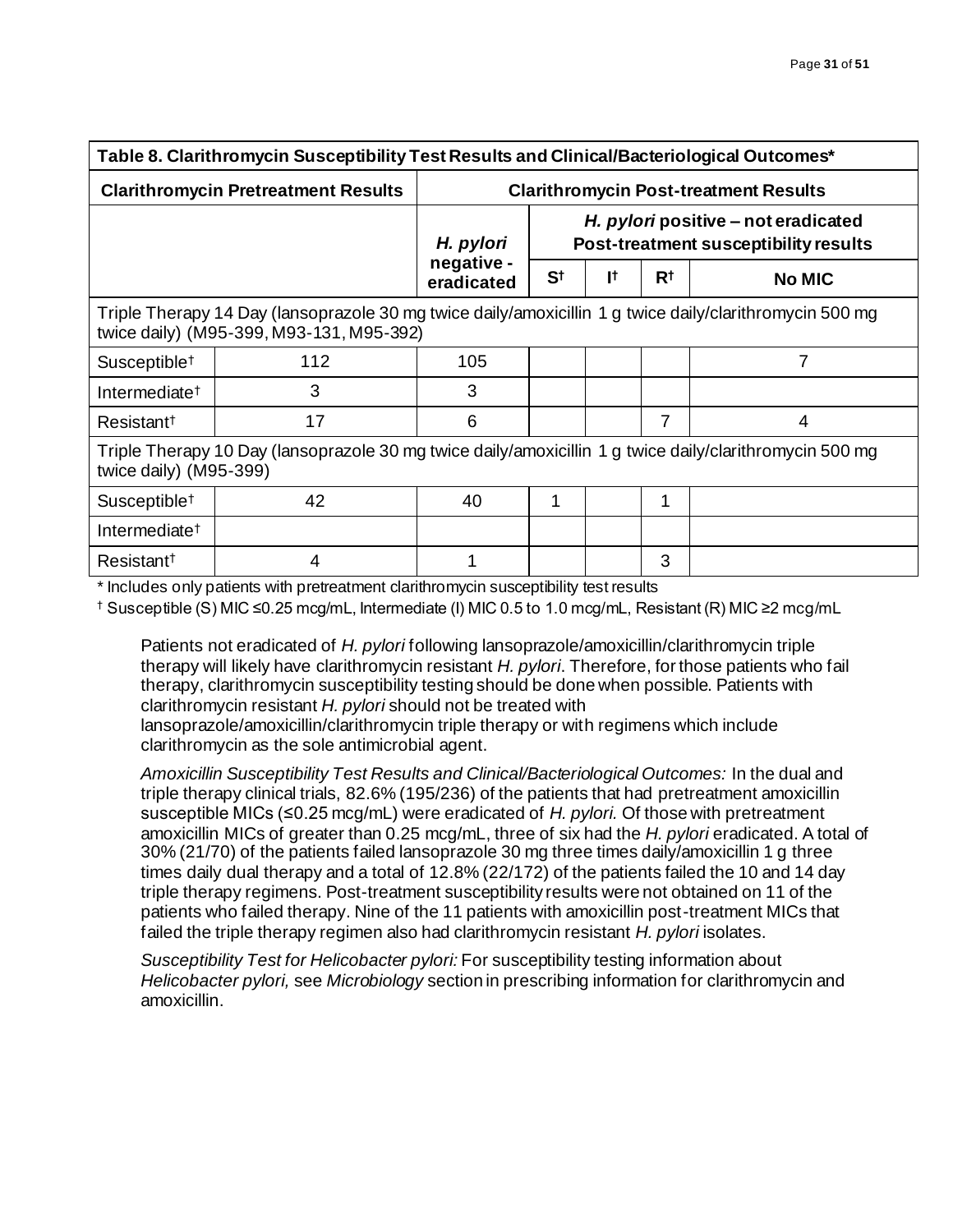# **13 NONCLINICAL TOXICOLOGY**

## **13.1 Carcinogenesis, Mutagenesis, Impairment of Fertility**

In two, 24 month carcinogenicity studies, Sprague-Dawley rats were treated with oral lansoprazole doses of 5 to 150 mg/kg/day, about one to 40 times the exposure on a body surface (mg/m<sup>2</sup>) basis of a 50 kg person of average height [1.46 m<sup>2</sup> body surface area (BSA)] given the recommended human dose of 30 mg/day. Lansoprazole produced dose-related gastric enterochromaffin-like (ECL) cell hyperplasia and ECL cell carcinoids in both male and female rats. It also increased the incidence of intestinal metaplasia of the gastric epithelium in both sexes. In male rats, lansoprazole produced a dose-related increase of testicular interstitial cell adenomas. The incidence of these adenomas in rats receiving doses of 15 to 150 mg/kg/day (four to 40 times the recommended human dose based on BSA) exceeded the low background incidence (range = 1.4 to 10%) for this strain of rat.

In a 24 month carcinogenicity study, CD-1 mice were treated with oral lansoprazole doses of 15 to 600 mg/kg/day, two to 80 times the recommended human dose based on BSA. Lansoprazole produced a dose-related increased incidence of gastric ECL cell hyperplasia. It also produced an increased incidence of liver tumors (hepatocellular adenoma plus carcinoma). The tumor incidences in male mice treated with 300 and 600 mg/kg/day (40 to 80 times the recommended human dose based on BSA) and female mice treated with 150 to 600 mg/kg/day (20 to 80 times the recommended human dose based on BSA) exceeded the ranges of background incidences in historical controls for this strain of mice. Lansoprazole treatment produced adenoma of rete testis in male mice receiving 75 to 600 mg/kg/day (10 to 80 times the recommended human dose based on BSA).

A 26 week p53 (+/-) transgenic mouse carcinogenicity study was not positive.

Lansoprazole was positive in the Ames test and the *in vitro* human lymphocyte chromosomal aberration assay. Lansoprazole was not genotoxic in the *ex vivo* rat hepatocyte unscheduled DNA synthesis (UDS) test, the *in vivo* mouse micronucleus test, or the rat bone marrow cell chromosomal aberration test.

Lansoprazole at oral doses up to 150 mg/kg/day (40 times the recommended human dose based on BSA) was found to have no effect on fertility and reproductive performance of male and female rats.

### **14 CLINICAL STUDIES**

### **14.1 Duodenal Ulcer**

In a US multicenter, double-blind, placebo-controlled, dose-response (15, 30, and 60 mg of PREVACID once daily) study of 284 patients with endoscopically documented duodenal ulcer, the percentage of patients healed after two and four weeks was significantly higher with all doses of PREVACID than with placebo. There was no evidence of a greater or earlier response with the two higher doses compared with PREVACID 15 mg. Based on this study and the second study described below, the recommended dose of PREVACID in duodenal ulcer is 15 mg per day *(Table 9)*.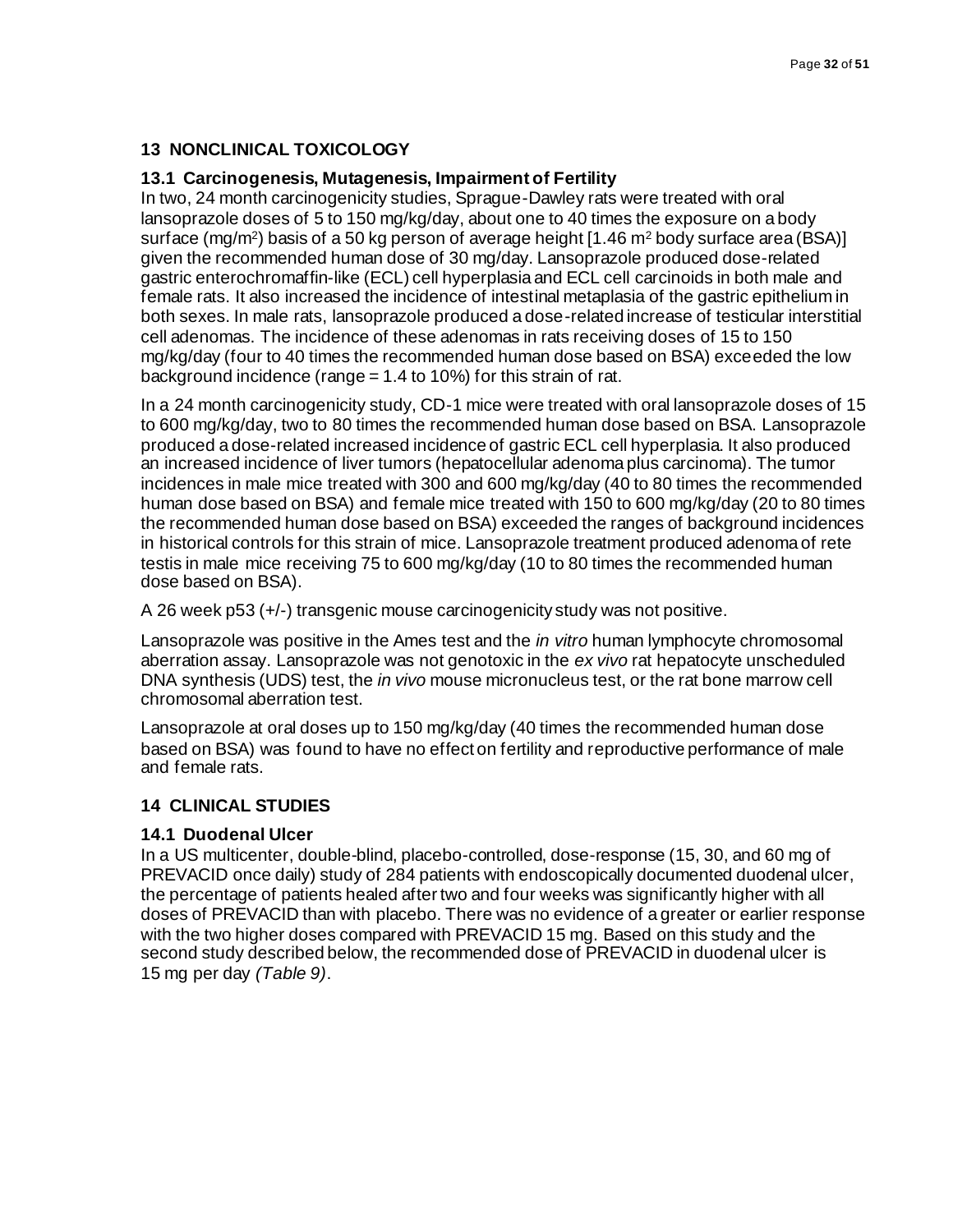| <b>Table 9. Duodenal Ulcer Healing Rates</b> |                           |                                  |        |       |  |
|----------------------------------------------|---------------------------|----------------------------------|--------|-------|--|
|                                              |                           |                                  |        |       |  |
|                                              | 15 <sub>mg</sub><br>daily | 30 mg<br>60 mg<br>daily<br>daily |        |       |  |
| <b>Week</b>                                  | $(N=68)$                  | $(N=74)$<br>$(N=70)$             |        |       |  |
| 2                                            | 42.4%*                    | 35.6%*                           | 39.1%* | 11.3% |  |
|                                              | 89.4%*                    | 91.7%*                           | 89.9%* | 46.1% |  |

 $*(p \le 0.001)$  vs placebo.

PREVACID 15 mg was significantly more effective than placebo in relieving day and nighttime abdominal pain and in decreasing the amount of antacid taken per day.

In a second US multicenter study, also double-blind, placebo-controlled, dose-comparison (15 and 30 mg of PREVACID once daily), and including a comparison with ranitidine, in 280 patients with endoscopically documented duodenal ulcer, the percentage of patients healed after four weeks was significantly higher with both doses of PREVACID than with placebo. There was no evidence of a greater or earlier response with the higher dose of PREVACID. Although the 15 mg dose of PREVACID was superior to ranitidine at four weeks, the lack of significant difference at two weeks and the absence of a difference between 30 mg of PREVACID and ranitidine leaves the comparative effectiveness of the two agents undetermined *(Table 10) [see Indications and Usage (1.1)]*.

| <b>Table 10. Duodenal Ulcer Healing Rates</b> |                                             |                               |                    |                |  |  |
|-----------------------------------------------|---------------------------------------------|-------------------------------|--------------------|----------------|--|--|
|                                               |                                             | Ranitidine<br><b>PREVACID</b> |                    |                |  |  |
|                                               | 15 <sub>mg</sub><br>30 mg<br>daily<br>daily |                               | 300 mg<br>h.s.     | <b>Placebo</b> |  |  |
| Week                                          | $(N=80)$<br>$(N=77)$                        |                               | $(N=82)$           | $(N=41)$       |  |  |
| 2                                             | 35.0%                                       | 44.2%                         | 30.5%              | 34.2%          |  |  |
| 4                                             | 92.3%*                                      | 80.3%+                        | 70.5% <sup>+</sup> | 47.5%          |  |  |

\* (p≤0.05) vs placebo and ranitidine.

† (p≤0.05) vs placebo.

### **14.2 Eradication of** *H. pylori* **to Reduce the Risk of Duodenal Ulcer Recurrence**

Randomized, double-blind clinical studies performed in the US in patients with *H. pylori* and duodenal ulcer disease (defined as an active ulcer or history of an ulcer within one year) evaluated the efficacy of PREVACID in combination with amoxicillin and clarithromycin as triple 14 day therapy or in combination with amoxicillin as dual 14 day therapy for the eradication of *H. pylori*. Based on the results of these studies, the safety and efficacy of two different eradication regimens were established:

Triple therapy: PREVACID 30 mg twice daily/amoxicillin 1 g twice daily/clarithromycin 500 mg twice daily

Dual therapy: PREVACID 30 mg three times daily/amoxicillin 1 g three times daily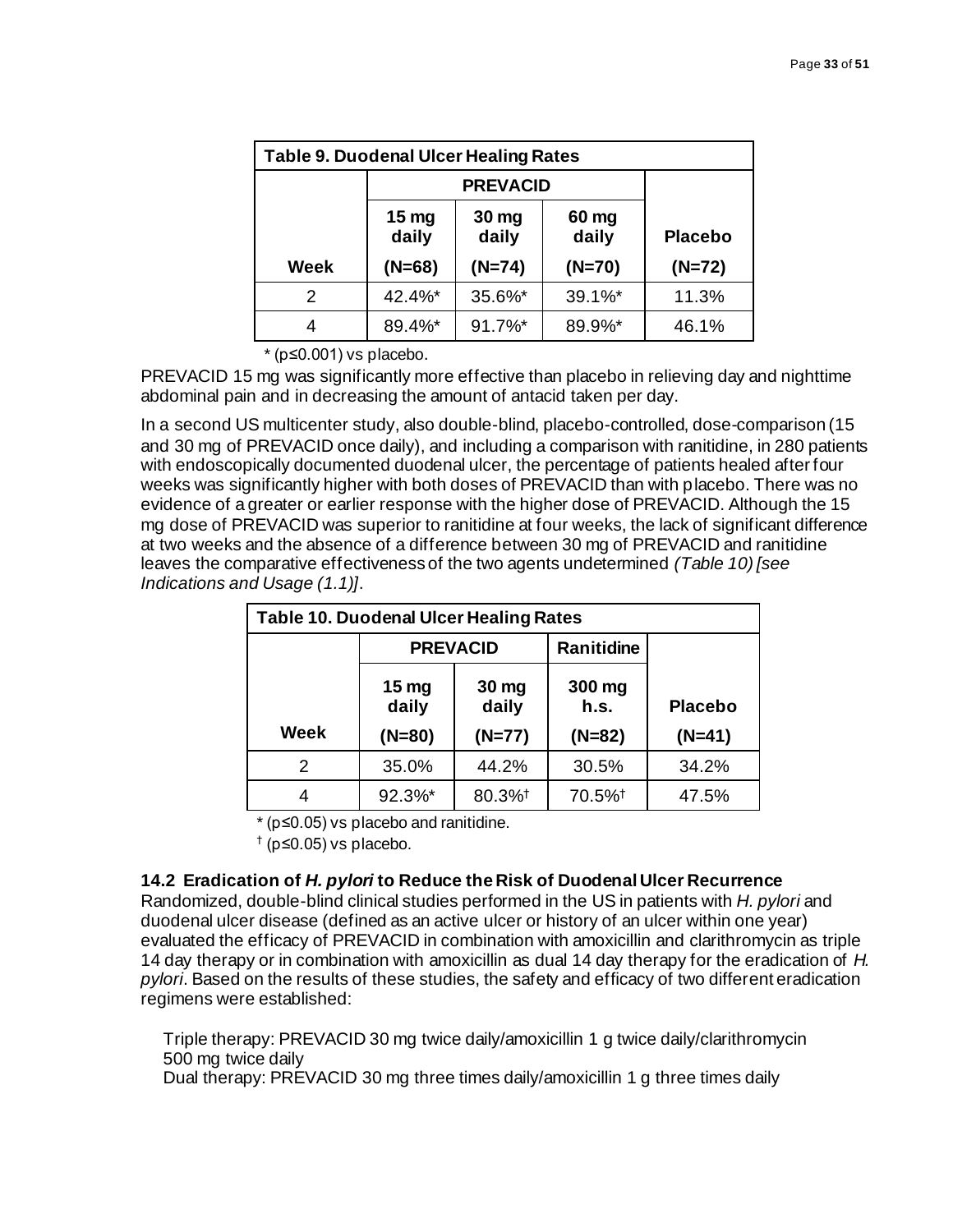All treatments were for 14 days. *H. pylori* eradication was defined as two negative tests (culture and histology) at four to six weeks following the end of treatment.

Triple therapy was shown to be more effective than all possible dual therapy combinations. Dual therapy was shown to be more effective than both monotherapies. Eradication of *H. pylori* has been shown to reduce the risk of duodenal ulcer recurrence.

A randomized, double-blind clinical study performed in the US in patients with *H. pylori* and duodenal ulcer disease (defined as an active ulcer or history of an ulcer within one year) compared the efficacy of PREVACID triple therapy for 10 and 14 days. This study established that the 10 day triple therapy was equivalent to the 14 day triple therapy in eradicating *H. pylori (Tables 11 and 12) [see Indications and Usage (1.2)]*.

| Table 11.<br>H. pylori Eradication Rates - Triple Therapy<br>(PREVACID/amoxicillin/clarithromycin)<br><b>Percent of Patients Cured</b><br>[95% Confidence Interval]<br>(Number of patients) |         |                                                |                                    |  |  |  |
|---------------------------------------------------------------------------------------------------------------------------------------------------------------------------------------------|---------|------------------------------------------------|------------------------------------|--|--|--|
| <b>Triple Therapy</b><br><b>Evaluable</b><br><b>Triple Therapy</b><br><b>Duration</b><br>Intent-to-Treat Analysis <sup>t</sup><br>Analysis*<br><b>Study</b>                                 |         |                                                |                                    |  |  |  |
| M93-131                                                                                                                                                                                     | 14 days | $92^{\ddagger}$<br>$[80.0 - 97.7]$<br>$(N=48)$ | 86‡<br>$[73.3 - 93.5]$<br>$(N=55)$ |  |  |  |
| M95-392                                                                                                                                                                                     | 14 days | 83 <sup>§</sup><br>$[72.0 - 90.8]$<br>$(N=70)$ |                                    |  |  |  |
|                                                                                                                                                                                             | 14 days | 85<br>$[77.0 - 91.0]$<br>(N=113)               | 82<br>$[73.9 - 88.1]$<br>(N=126)   |  |  |  |
| M95-399 <sup>1</sup>                                                                                                                                                                        | 10 days | 84<br>$[76.0 - 89.8]$<br>$(N=123)$             | 81<br>$[73.9 - 87.6]$<br>$(N=135)$ |  |  |  |

\* Based on evaluable patients with confirmed duodenal ulcer (active or within one year) and *H. pylori* infection at baseline defined as at least two of three positive endoscopic tests from CLOtest, histology and/or culture. Patients were included in the analysis if they completed the study. Additionally, if patients dropped out of the study due to an adverse event related to the study drug, they were included in the evaluable analysis as failures of therapy.

† Patients were included in the analysis if they had documented *H. pylori* infection at baseline as defined above and had a confirmed duodenal ulcer (active or within one year). All dropouts were included as failures of therapy.

‡ (p<0.05) vs PREVACID/amoxicillin and PREVACID/clarithromycin dual therapy.

§ (p<0.05) vs clarithromycin/amoxicillin dual therapy.

¶ The 95% confidence interval for the difference in eradication rates, 10 day minus 14 day is (-10.5, 8.1) in the evaluable analysis and (-9.7, 9.1) in the intent-to-treat analysis.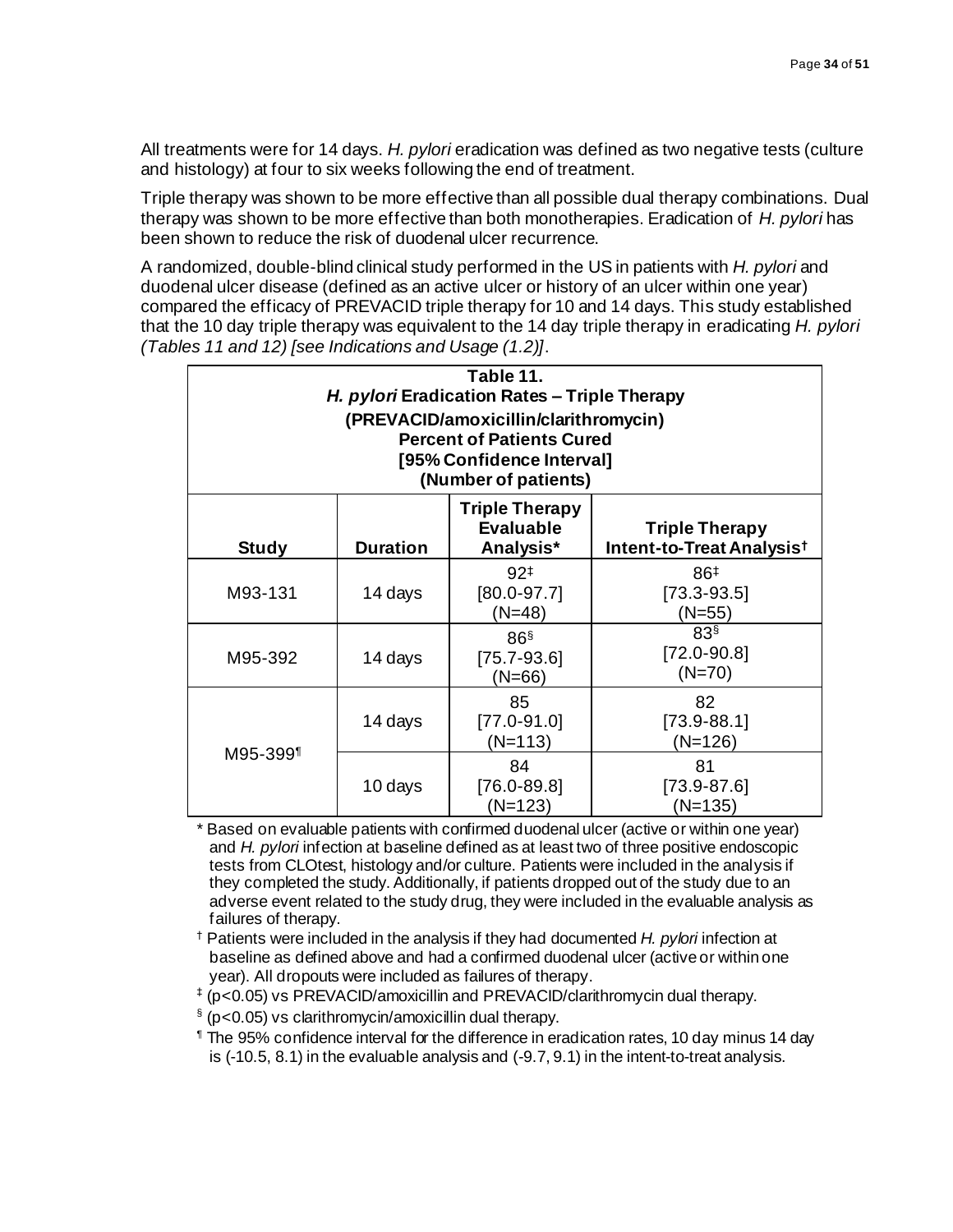| Table 12.<br>H. pylori Eradication Rates - 14 Day Dual Therapy<br>(PREVACID/amoxicillin)<br><b>Percent of Patients Cured</b><br>[95% Confidence Interval]<br>(Number of patients) |                                                  |                                                |  |  |
|-----------------------------------------------------------------------------------------------------------------------------------------------------------------------------------|--------------------------------------------------|------------------------------------------------|--|--|
| <b>Study</b>                                                                                                                                                                      | <b>Dual Therapy</b><br>Intent-to-Treat Analysist |                                                |  |  |
| M93-131                                                                                                                                                                           | 77 <sup>‡</sup><br>$[62.5 - 87.2]$<br>$(N=51)$   | 70 <sup>‡</sup><br>$[56.8 - 81.2]$<br>$(N=60)$ |  |  |
| M93-125                                                                                                                                                                           | 66<br>$[51.9 - 77.5]$<br>$(N=58)$                | 61 <sup>§</sup><br>$[48.5 - 72.9]$<br>N=67     |  |  |

\* Based on evaluable patients with confirmed duodenal ulcer (active or within one year) and *H. pylori* infection at baseline defined as at least two of three positive endoscopic tests from CLOtest, histology and/or culture. Patients were included in the analysis if they completed the study. Additionally, if patients dropped out of the study due to an adverse event related to the study drug, they were included in the analysis as failures of therapy.

† Patients were included in the analysis if they had documented *H. pylori* infection at baseline as defined above and had a confirmed duodenal ulcer (active or within one year). All dropouts were included as failures of therapy.

- ‡ (p<0.05) vs PREVACID alone.
- § (p<0.05) vs PREVACID alone or amoxicillin alone.

### **14.3 Maintenance of Healed Duodenal Ulcers**

PREVACID has been shown to prevent the recurrence of duodenal ulcers. Two independent, double-blind, multicenter, controlled trials were conducted in patients with endoscopically confirmed healed duodenal ulcers. Patients remained healed significantly longer and the number of recurrences of duodenal ulcers was significantly less in patients treated with PREVACID than in patients treated with placebo over a 12 month period *(Table 13) [see Indications and Usage (1.3)]*.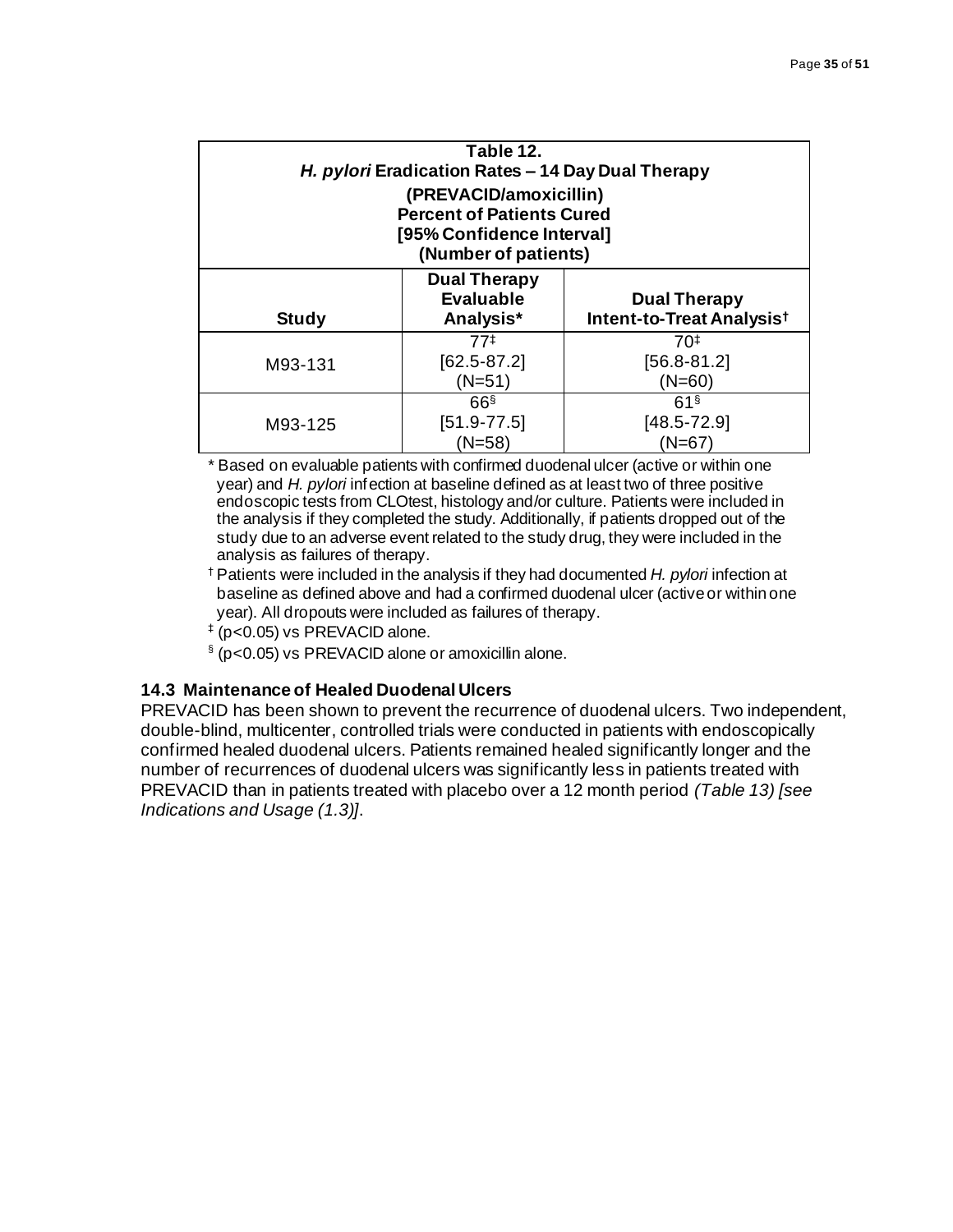| <b>Table 13. Endoscopic Remission Rates</b> |                      |                |                                                  |                |                 |  |  |
|---------------------------------------------|----------------------|----------------|--------------------------------------------------|----------------|-----------------|--|--|
|                                             |                      |                | <b>Percent in Endoscopic</b><br><b>Remission</b> |                |                 |  |  |
| <b>Trial</b>                                | Drug                 | No. of<br>Pts. | $0 - 3$<br>mo.                                   | $0 - 6$<br>mo. | $0 - 12$<br>mo. |  |  |
|                                             | PREVACID 15 mg daily | 86             | $90\%$ *                                         | 87%*           | 84%*            |  |  |
| #1                                          | Placebo              | 83             | 49%                                              | 41%            | 39%             |  |  |
|                                             | PREVACID 30 mg daily | 18             | $94\%$ *                                         | $94\%$ *       | 85%*            |  |  |
| #2                                          | PREVACID 15 mg daily | 15             | $87\%$ *                                         | 79%*           | 70%*            |  |  |
|                                             | Placebo              | 15             | 33%                                              | 0%             | 0%              |  |  |

%=Life Table Estimate

 $*(p \le 0.001)$  vs placebo.

In trial #2, no significant difference was noted between PREVACID 15 and 30 mg in maintaining remission.

### **14.4 Gastric Ulcer**

In a US multicenter, double-blind, placebo-controlled study of 253 patients with endoscopically documented gastric ulcer, the percentage of patients healed at four and eight weeks was significantly higher with PREVACID 15 and 30 mg once a day than with placebo *(Table 14) [see Indications and Usage (1.4)]*.

|             | <b>Table 14. Gastric Ulcer Healing Rates</b> |                            |        |       |  |  |
|-------------|----------------------------------------------|----------------------------|--------|-------|--|--|
|             |                                              |                            |        |       |  |  |
| <b>Week</b> | 15 <sub>mg</sub><br>daily<br>$(N=65)$        | <b>Placebo</b><br>$(N=64)$ |        |       |  |  |
| 4           | 64.6%*                                       | 58.1%*                     | 53.3%* | 37.5% |  |  |
| 8           | 92.2%*                                       | 96.8%*                     | 93.2%* | 76.7% |  |  |

 $*(p \le 0.05)$  vs placebo.

Patients treated with any PREVACID dose reported significantly less day and night abdominal pain along with fewer days of antacid use and fewer antacid tablets used per day than the placebo group.

Independent substantiation of the effectiveness of PREVACID 30 mg was provided by a metaanalysis of published and unpublished data.

### **14.5 Healing of NSAID-Associated Gastric Ulcer**

In two US and Canadian multicenter, double-blind, active-controlled studies in patients with endoscopically confirmed NSAID-associated gastric ulcer who continued their NSAID use, the percentage of patients healed after eight weeks was statistically significantly higher with 30 mg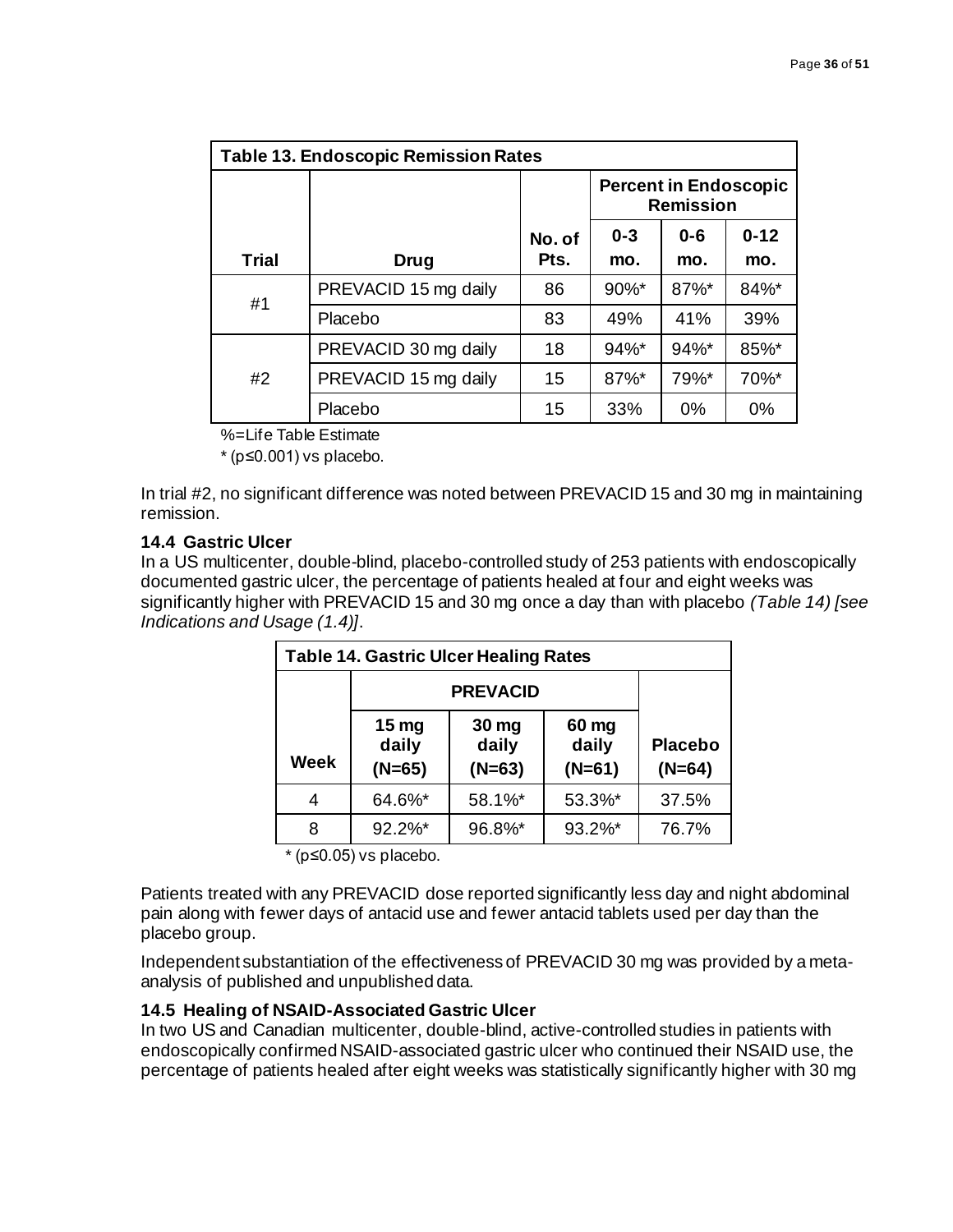of PREVACID than with the active control. A total of 711 patients were enrolled in the study, and 701 patients were treated. Patients ranged in age from 18 to 88 years (median age 59 years), with 67% female patients and 33% male patients. Race was distributed as follows: 87% Caucasian, 8% Black, 5% Other. There was no statistically signif icant difference between PREVACID 30 mg daily and the active control on symptom relief (i.e., abdominal pain) *(Table 15) [see Indications and Usage (1.5)]*.

|        | Table 15. NSAID-Associated Gastric Ulcer Healing Rates* |                                   |  |  |
|--------|---------------------------------------------------------|-----------------------------------|--|--|
|        | Study#1                                                 |                                   |  |  |
|        | <b>PREVACID</b>                                         |                                   |  |  |
|        | 30 mg daily                                             | <b>Active Control<sup>t</sup></b> |  |  |
| Week 4 | 60% (53/88) <sup>‡</sup>                                | 28% (23/83)                       |  |  |
| Week 8 | 79% (62/79)‡                                            | 55% (41/74)                       |  |  |
|        | Study#2                                                 |                                   |  |  |
|        | <b>PREVACID</b>                                         |                                   |  |  |
|        | 30 mg daily                                             | <b>Active Controlt</b>            |  |  |
| Week 4 | 53% (40/75)                                             | 38% (31/82)                       |  |  |
| Week 8 | 77% (47/61) <sup>‡</sup>                                | 50% (33/66)                       |  |  |

\* Actual observed ulcer(s) healed at time points ±2 days.

† Dose for healing of gastric ulcer.

‡ (p≤0.05) vs the active control.

### **14.6 Risk Reduction of NSAID-Associated Gastric Ulcer**

In one large US, multicenter, double-blind, placebo- and misoprostol-controlled (misoprostol blinded only to the endoscopist) study in patients who required chronic use of an NSAID and who had a history of an endoscopically documented gastric ulcer, the proportion of patients remaining free from gastric ulcer at four, eight, and 12 weeks was significantly higher with 15 or 30 mg of PREVACID than placebo. A total of 537 patients were enrolled in the study, and 535 patients were treated. Patients ranged in age from 23 to 89 years (median age 60 years), with 65% female patients and 35% male patients. Race was distributed as follows: 90% Caucasian, 6% Black, 4% Other. The 30 mg dose of PREVACID demonstrated no additional benefit in risk reduction of the NSAID-associated gastric ulcer than the 15 mg dose *(Table 16) [see Indications and Usage (1.6)]*.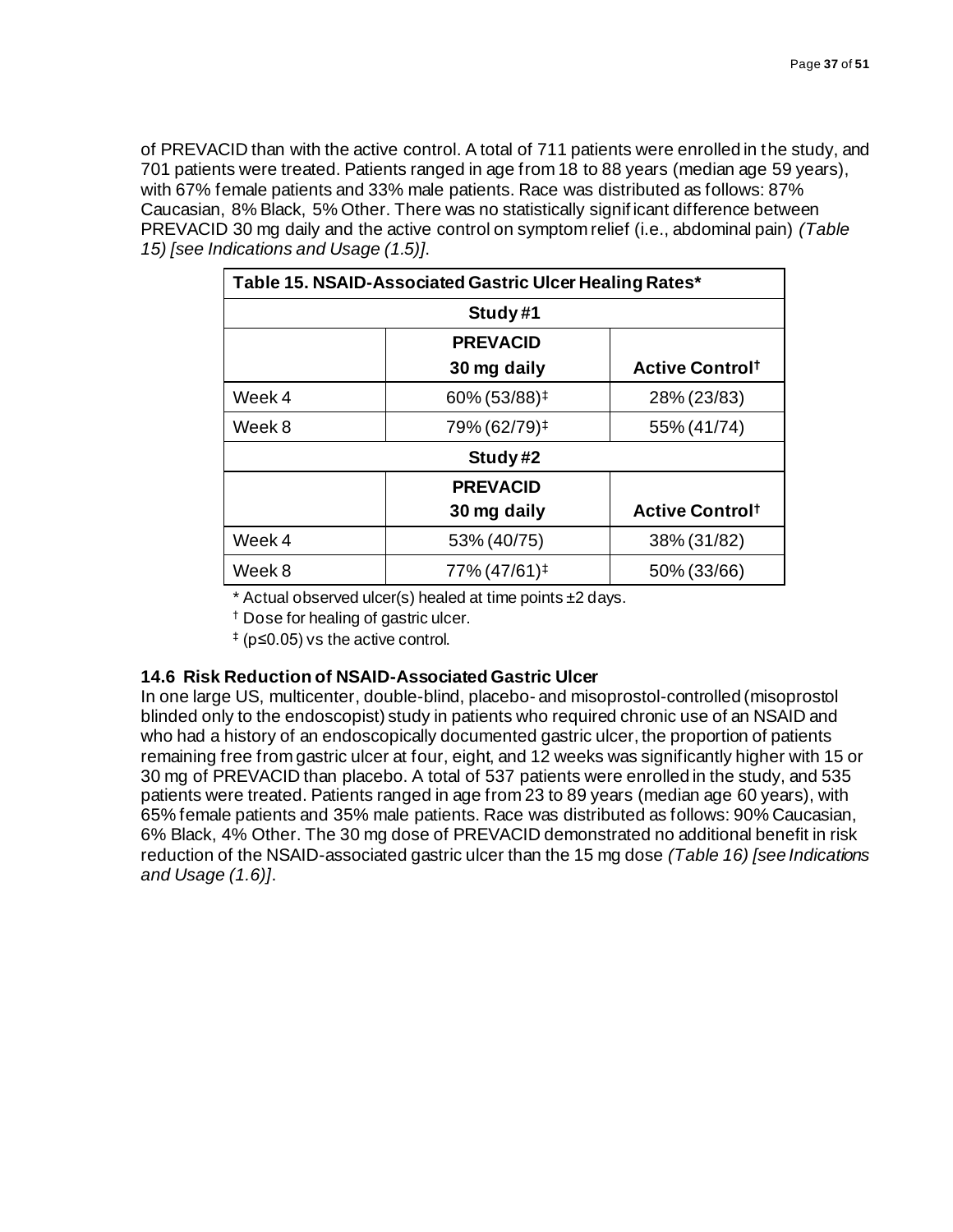| Table 16. Proportion of Patients Remaining Free of Gastric Ulcers* |                                                                                                                    |           |           |         |  |  |  |
|--------------------------------------------------------------------|--------------------------------------------------------------------------------------------------------------------|-----------|-----------|---------|--|--|--|
|                                                                    | <b>Misoprostol</b><br><b>PREVACID</b><br><b>PREVACID</b><br>15 mg daily<br>200 mcg four times daily<br>30 mg daily |           |           |         |  |  |  |
| <b>Week</b>                                                        | $(N=121)$                                                                                                          | $(N=116)$ | $(N=106)$ | (N=112) |  |  |  |
| 4                                                                  | 90%                                                                                                                | 92%       | 96%       | 66%     |  |  |  |
| 8                                                                  | 86%                                                                                                                | 88%       | 95%       | 60%     |  |  |  |
| 12                                                                 | 80%                                                                                                                | 82%       | 93%       | 51%     |  |  |  |

\* % = Life Table Estimate

(p<0.001) PREVACID 15 mg daily vs placebo; PREVACID 30 mg daily vs placebo; and misoprostol 200 mcg four times daily vs placebo.

(p<0.05) Misoprostol 200 mcg four times daily vs PREVACID 15 mg daily; and misoprostol 200 mcg four times daily vs PREVACID 30 mg daily.

## **14.7 Symptomatic Gastroesophageal Reflux Disease (GERD)**

*Symptomatic GERD:* In a US multicenter, double-blind, placebo-controlled study of 214 patients with frequent GERD symptoms, but no esophageal erosions by endoscopy, significantly greater relief of heartburn associated with GERD was observed with the administration of lansoprazole 15 mg once daily up to eight weeks than with placebo. No significant additional benefit from lansoprazole 30 mg once daily was observed.

The intent-to-treat analyses demonstrated significant reduction in frequency and severity of day and night heartburn. Data for frequency and severity for the eight week treatment period are presented in *Table 17* and in *Figures 1 and 2:*

| Table 17. Frequency of Heartburn |                            |                                                 |                                                 |
|----------------------------------|----------------------------|-------------------------------------------------|-------------------------------------------------|
|                                  | <b>Placebo</b><br>$(n=43)$ | <b>PREVACID</b><br>15 <sub>mg</sub><br>$(n=80)$ | <b>PREVACID</b><br>30 <sub>mg</sub><br>$(n=86)$ |
| <b>Variable</b>                  |                            | <b>Median</b>                                   |                                                 |
| % of Days without Heartburn      |                            |                                                 |                                                 |
| Week 1                           | 0%                         | 71%                                             | 46%*                                            |
| Week 4                           | 11%                        | $81\%$ *                                        | 76%*                                            |
| Week 8                           | 13%                        | 84%*                                            | 82%*                                            |
| % of Nights without Heartburn    |                            |                                                 |                                                 |
| Week 1                           | 17%                        | 86%*                                            | 57%*                                            |
| Week 4                           | 25%                        | 89%*                                            | 73%*                                            |
| Week 8                           | 36%                        | 92%*                                            | 80%*                                            |

 $*(p<0.01)$  vs placebo.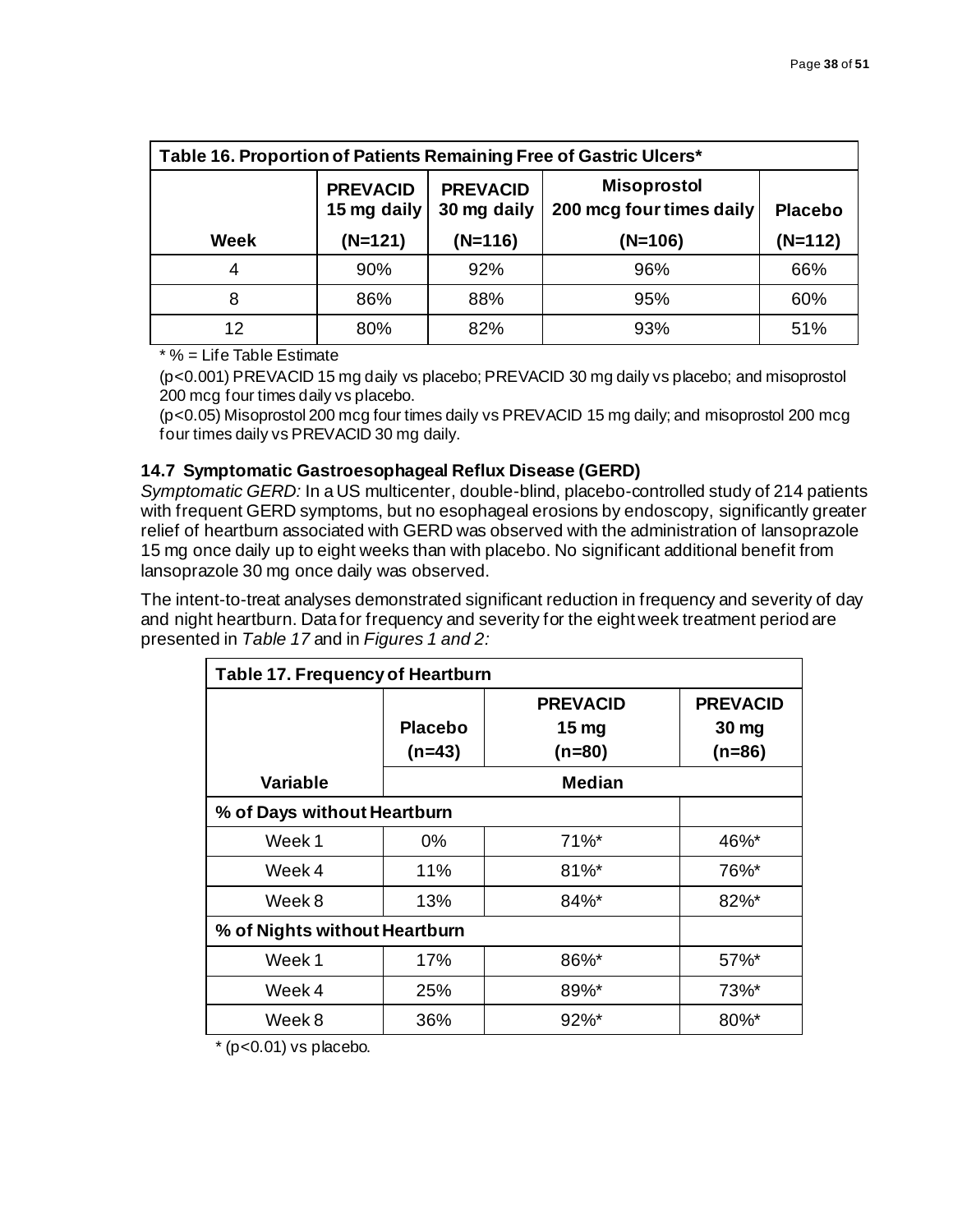



#### Mean Severity of Day Heartburn By Study Day For Evaluable Patients (3=Severe, 2=Moderate, 1=Mild, 0=None)

Figure 2

Mean Severity of Night Heartburn By Study Day For Evaluable Patients (3=Severe, 2=Moderate, 1=Mild, 0=None)



In two US, multicenter double-blind, ranitidine-controlled studies of 925 total patients with frequent GERD symptoms, but no esophageal erosions by endoscopy, lansoprazole 15 mg was superior to ranitidine 150 mg (twice daily) in decreasing the frequency and severity of day and night heartburn associated with GERD for the eight week treatment period. No significant additional benefit from lansoprazole 30 mg once daily was observed *[see Indications and Usage (1.7)]*.

#### **14.8 Erosive Esophagitis**

In a US, multicenter, double-blind, placebo-controlled study of 269 patients entering with an endoscopic diagnosis of esophagitis with mucosal grading of two or more and grades three and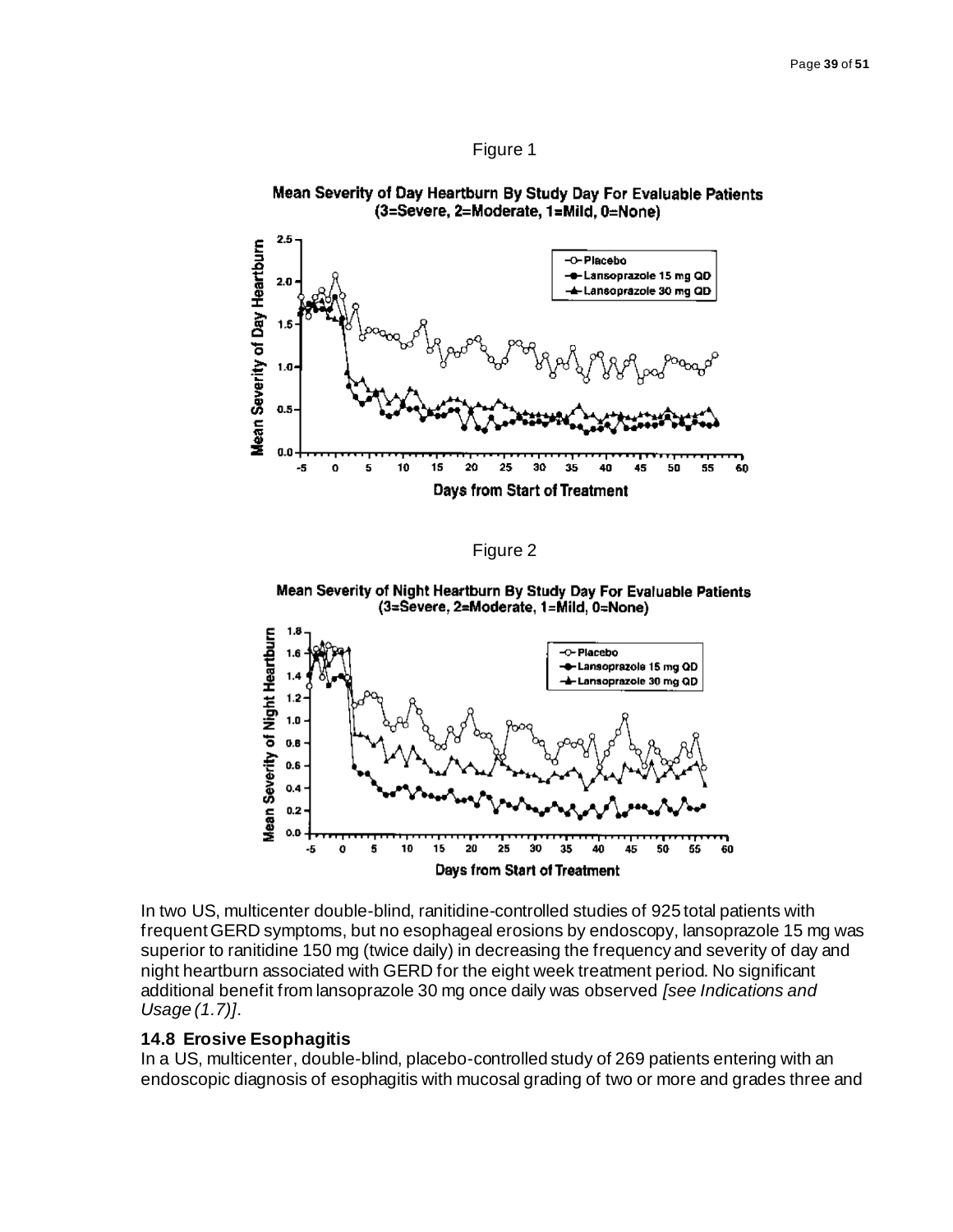four signifying erosive disease, the percentages of patients with healing are presented in *Table 18*:

| <b>Table 18. Erosive Esophagitis Healing Rates</b> |                           |                                  |          |                |  |
|----------------------------------------------------|---------------------------|----------------------------------|----------|----------------|--|
|                                                    | <b>PREVACID</b>           |                                  |          |                |  |
|                                                    | 15 <sub>mg</sub><br>daily | 30 mg<br>60 mg<br>daily<br>daily |          | <b>Placebo</b> |  |
| <b>Week</b>                                        | $(N=69)$                  | $(N=65)$                         | $(N=72)$ | $(N=63)$       |  |
| 4                                                  | 67.6%*                    | 81.3%*1                          | 80.6%*1  | 32.8%          |  |
| 6                                                  | 87.7%*                    | 95.4%*                           | 94.3%*   | 52.5%          |  |
| 8                                                  | 90.9%*                    | 95.4%*                           | 94.4%*   | 52.5%          |  |

\* (p≤0.001) vs placebo.

 $<sup>†</sup>$  (p≤0.05) vs PREVACID 15 mg.</sup>

In this study, all PREVACID groups reported significantly greater relief of heartburn and less day and night abdominal pain along with fewer days of antacid use and fewer antacid tablets taken per day than the placebo group. Although all doses were effective, the earlier healing in the higher two doses suggests 30 mg daily as the recommended dose.

PREVACID was also compared in a US, multicenter, double-blind study to a low dose of ranitidine in 242 patients with erosive reflux esophagitis. PREVACID at a dose of 30 mg was significantly more effective than ranitidine 150 mg twice daily as shown below *(Table 19)*.

| <b>Table 19. Erosive Esophagitis Healing Rates</b> |                                             |                                                      |  |
|----------------------------------------------------|---------------------------------------------|------------------------------------------------------|--|
| Week                                               | <b>PREVACID</b><br>30 mg daily<br>$(N=115)$ | <b>Ranitidine</b><br>150 mg twice daily<br>$(N=127)$ |  |
| 2                                                  | 66.7%*                                      | 38.7%                                                |  |
| 4                                                  | 82.5%*                                      | 52.0%                                                |  |
| 6                                                  | 93.0%*                                      | 67.8%                                                |  |
| я                                                  | 92.1%*                                      | 69.9%                                                |  |

 $*(p \le 0.001)$  vs ranitidine.

In addition, patients treated with PREVACID reported less day and nighttime heartburn and took less antacid tablets for fewer days than patients taking ranitidine 150 mg twice daily.

Although this study demonstrates effectiveness of PREVACID in healing erosive esophagitis, it does not represent an adequate comparison with ranitidine because the recommended ranitidine dose for esophagitis is 150 mg four times daily, twice the dose used in this study.

In the two trials described and in several smaller studies involving patients with moderate to severe erosive esophagitis, PREVACID produced healing rates similar to those shown above.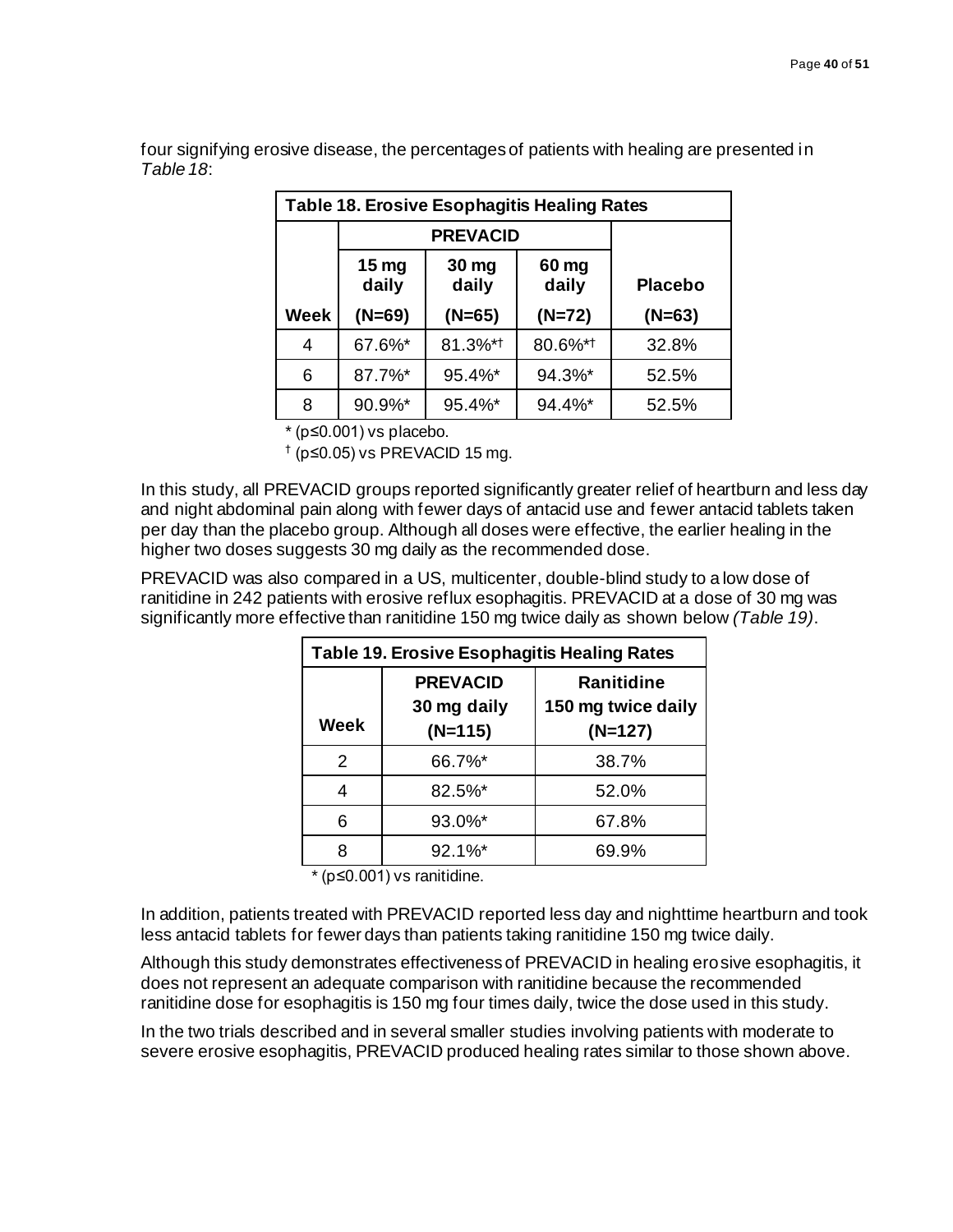In a US, multicenter, double-blind, active-controlled study, 30 mg of PREVACID was compared with ranitidine 150 mg twice daily in 151 patients with erosive reflux esophagitis that was poorly responsive to a minimum of 12 weeks of treatment with at least one H2-receptor antagonist given at the dose indicated for symptom relief or greater, namely, cimetidine 800 mg/day, ranitidine 300 mg/day, famotidine 40 mg/day or nizatidine 300 mg/day. PREVACID 30 mg was more effective than ranitidine 150 mg twice daily in healing reflux esophagitis, and the percentage of patients with healing were as follows. This study does not constitute a comparison of the effectiveness of histamine H2-receptor antagonists with PREVACID, as all patients had demonstrated unresponsiveness to the histamine H2-receptor antagonist mode of treatment. It does indicate, however, that PREVACID may be useful in patients failing on a histamine H2-receptor antagonist *(Table 20) [see Indications and Usage (1.7)]*.

| Table 20. Reflux Esophagitis Healing Rates in<br><b>Patients Poorly Responsive to</b><br>Histamine H <sub>2</sub> -Receptor Antagonist<br><b>Therapy</b> |                                             |                                              |
|----------------------------------------------------------------------------------------------------------------------------------------------------------|---------------------------------------------|----------------------------------------------|
| <b>Week</b>                                                                                                                                              | <b>PREVACID</b><br>30 mg daily<br>$(N=100)$ | Ranitidine<br>150 mg twice daily<br>$(N=51)$ |
| 4                                                                                                                                                        | 74.7%*                                      | 42.6%                                        |
|                                                                                                                                                          | 83.7%*                                      | 32.0%                                        |

 $*$  (p $\leq$ 0.001) vs ranitidine.

### **14.9 Maintenance of Healing of Erosive Esophagitis**

Two independent, double-blind, multicenter, controlled trials were conducted in patients with endoscopically confirmed healed esophagitis. Patients remained in remission significantly longer and the number of recurrences of erosive esophagitis was significantly less in patients treated with PREVACID than in patients treated with placebo over a 12 month period *(Table 21)*.

| <b>Table 21. Endoscopic Remission Rates</b> |                      |                |                                        |           |            |
|---------------------------------------------|----------------------|----------------|----------------------------------------|-----------|------------|
|                                             |                      |                | <b>Percent in Endoscopic Remission</b> |           |            |
| <b>Trial</b>                                | Drug                 | No. of<br>Pts. | $0-3$ mo.                              | $0-6$ mo. | $0-12$ mo. |
| #1                                          | PREVACID 15 mg daily | 59             | 83%*                                   | $81\%$ *  | 79%*       |
|                                             | PREVACID 30 mg daily | 56             | 93%*                                   | 93%*      | $90\%$ *   |
|                                             | Placebo              | 55             | 31%                                    | 27%       | 24%        |
| #2                                          | PREVACID 15 mg daily | 50             | 74%*                                   | $72\%$ *  | 67%*       |
|                                             | PREVACID 30 mg daily | 49             | <b>75%*</b>                            | 72%*      | 55%*       |
|                                             | Placebo              | 47             | 16%                                    | 13%       | 13%        |

%=Life Table Estimate

 $*(p \le 0.001)$  vs placebo.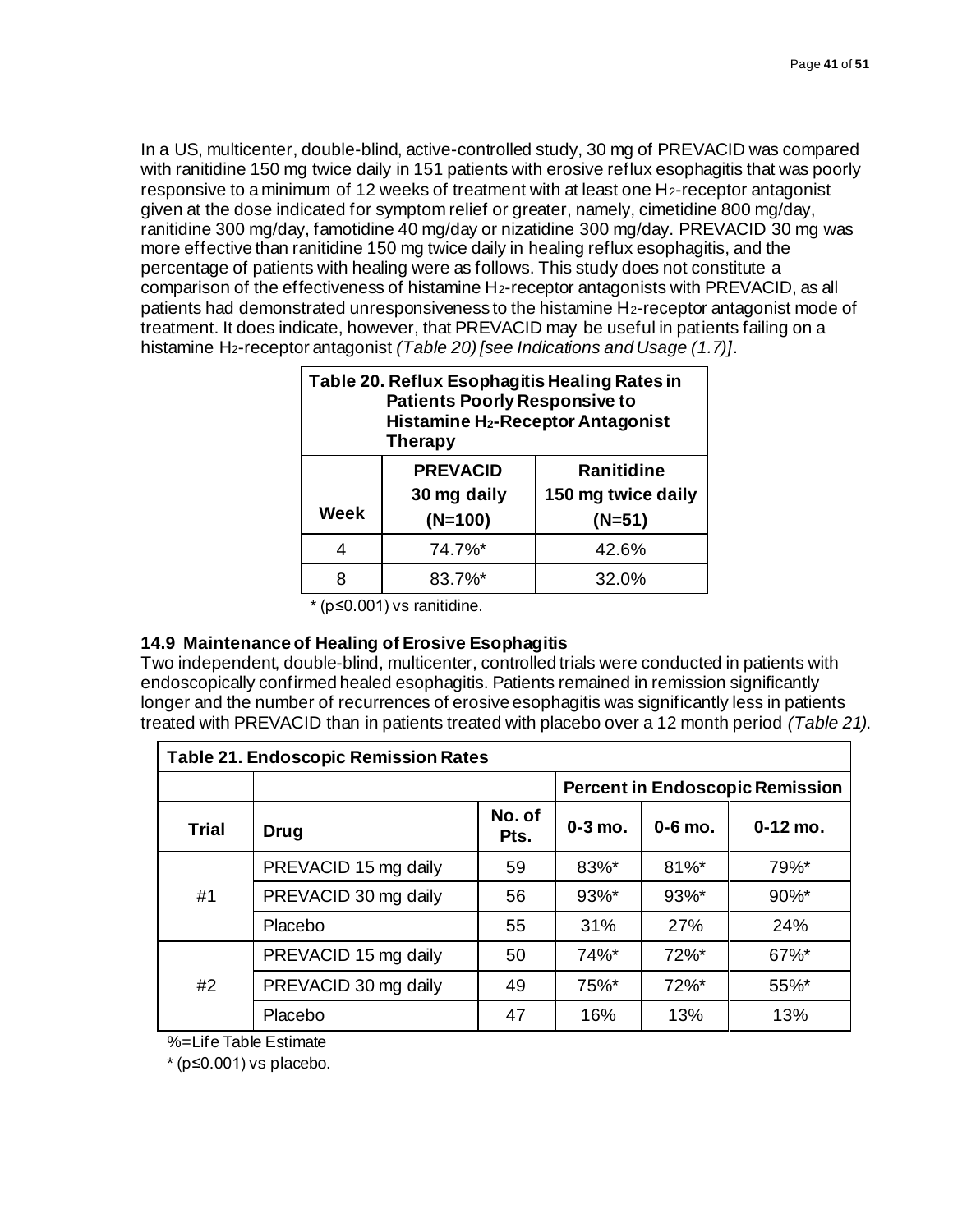Regardless of initial grade of erosive esophagitis, PREVACID 15 and 30 mg were similar in maintaining remission.

In a US, randomized, double-blind study, PREVACID 15 mg daily (n=100) was compared with ranitidine 150 mg twice daily (n=106), at the recommended dosage, in patients with endoscopically-proven healed erosive esophagitis over a 12 month period. Treatment with PREVACID resulted in patients remaining healed (Grade 0 lesions) of erosive esophagitis for significantly longer periods of time than those treated with ranitidine (p<0.001). In addition, PREVACID was significantly more effective than ranitidine in providing complete relief of both daytime and nighttime heartburn. Patients treated with PREVACID remained asymptomatic for a significantly longer period of time than patients treated with ranitidine *[see Indications and Usage (1.9)]*.

**14.10 Pathological Hypersecretory Conditions Including Zollinger-Ellison Syndrome** In open studies of 57 patients with pathological hypersecretory conditions, such as Zollinger-Ellison syndrome (ZES) with or without multiple endocrine adenomas, PREVACID significantly inhibited gastric acid secretion and controlled associated symptoms of diarrhea, anorexia and pain. Doses ranging from 15 mg every other day to 180 mg per day maintained basal acid secretion below 10 mEq/hr in patients without prior gastric surgery and below 5 mEq/hr in patients with prior gastric surgery.

Initial doses were titrated to the individual patient need, and adjustments were necessary with time in some patients *[see Dosage and Administration (2.1)]*. PREVACID was well-tolerated at these high-dose levels for prolonged periods (greater than four years in some patients). In most ZES patients, serum gastrin levels were not modified by PREVACID. However, in some patients, serum gastrin increased to levels greater than those present prior to initiation of lansoprazole therapy *[see Indications and Usage (1.10)]*.

### **16 HOW SUPPLIED/STORAGE AND HANDLING**

PREVACID delayed-release capsules, 15 mg, are opaque, pink and green with "TAP" and "PREVACID 15" imprinted on the capsules. The 30 mg delayed-release capsules are opaque, pink and black with "TAP" and "PREVACID 30" imprinted on the capsules. They are available as follows:

| NDC Number   | <b>Size</b>                               |
|--------------|-------------------------------------------|
| 64764-541-30 | Unit of use bottles of 30: 15 mg capsules |
| 64764-541-19 | Bottles of 1000: 15 mg capsules           |
| 64764-541-11 | Unit dose package of 100: 15 mg capsules  |
| 64764-046-13 | Bottles of 100: 30 mg capsules            |
| 64764-046-19 | Bottles of 1000: 30 mg capsules           |
| 64764-046-11 | Unit dose package of 100: 30 mg capsules  |

PREVACID SoluTab delayed-release orally disintegrating tablets, 15 mg, are white to yellowish white, round uncoated tablets containing orange to dark brown speckles, with "15" debossed on one side of the tablet. The 30 mg are white to yellowish white, round uncoated tablets containing orange to dark brown speckles, with "30" debossed on one side of the tablet. The tablets are available as follows: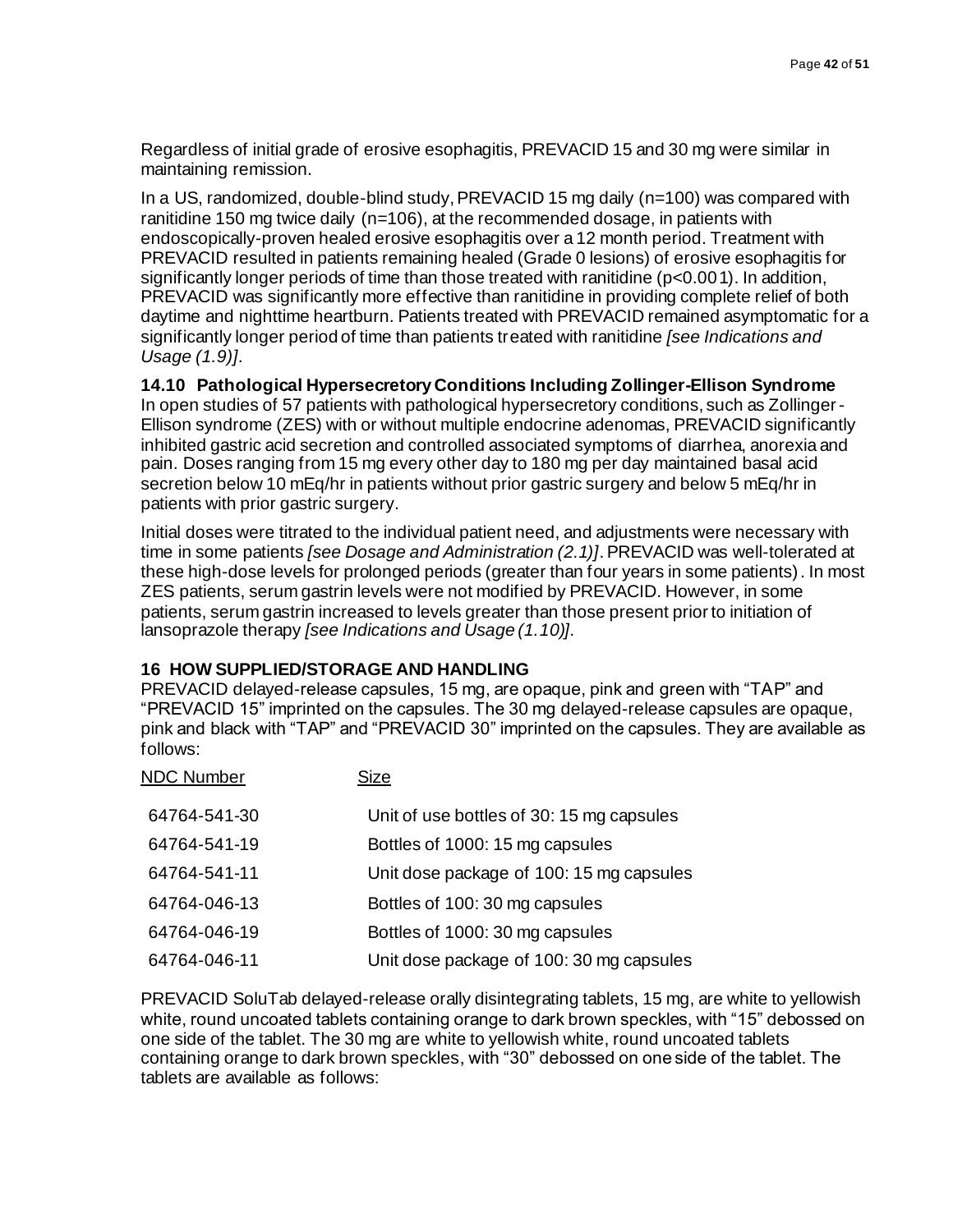| <b>NDC Number</b> | Size                                     |
|-------------------|------------------------------------------|
| 64764-543-11      | Unit dose packages of 100: 15 mg tablets |
| 64764-544-11      | Unit dose packages of 100: 30 mg tablets |

Store at 25°C (77°F); excursions permitted to 15 to 30°C (59 to 86°F) [see USP Controlled Room Temperature].

### **17 PATIENT COUNSELING INFORMATION**

Advise the patient to read the FDA-approved patient labeling (Medication Guide and Instructions for Use).

Advise patients to:

#### Acute Tubulointerstitial Nephritis

To call their healthcare provider if they experience signs and/or symptoms associated with acute tubulointerstitial nephritis *[see Warnings and Precautions (5.2)]*.

#### *Clostridium difficile*-Associated Diarrhea

To immediately call their healthcare provider if they experience diarrhea that does not improve *[see Warnings and Precautions (5.3)]*.

#### Bone Fracture

To report any fractures, especially of the hip, wrist or spine, to their healthcare provider *[see Warnings and Precautions (5.4)]*.

### Severe Cutaneous Adverse Reactions

To discontinue PREVACID or PREVACID SoluTab and immediately call their healthcare provider for further evaluation *[see Warnings and Precautions (5.5)].*

### Cutaneous and Systemic Lupus Erythematosus

To immediately call their healthcare provider for any new or worsening of symptoms associated with cutaneous or systemic lupus erythematosus *[see Warnings and Precautions (5.6)]*.

### Cyanocobalamin (Vitamin B12) Deficiency

To report any clinical symptoms that may be associated with cyanocobalamin deficiency to their healthcare provider, if they have been receiving PREVACID or PREVACID SoluTab for longer than three years *[see Warnings and Precautions (5.7)]*.

### Hypomagnesemia and Mineral Metabolism

To report any clinical symptoms that may be associated with hypomagnesemia, hypocalcemia, and/or hypokalemia to their healthcare provider, if they have been receiving PREVACID or PREVACID SoluTab for at least three months *[see Warnings and Precautions (5.8)]*.

### Drug Interactions

Advise patients to report to their healthcare provider if they are taking rilpivirine-containing products *[see Contraindications (4)]* or high-dose methotrexate *[see Warnings and Precautions (5.10)]*.

### **Pregnancy**

Advise a pregnant woman of the potential risk to a fetus. Advise females of reproductive potential to inform their healthcare provider of a known or suspected pregnancy *[see Use in*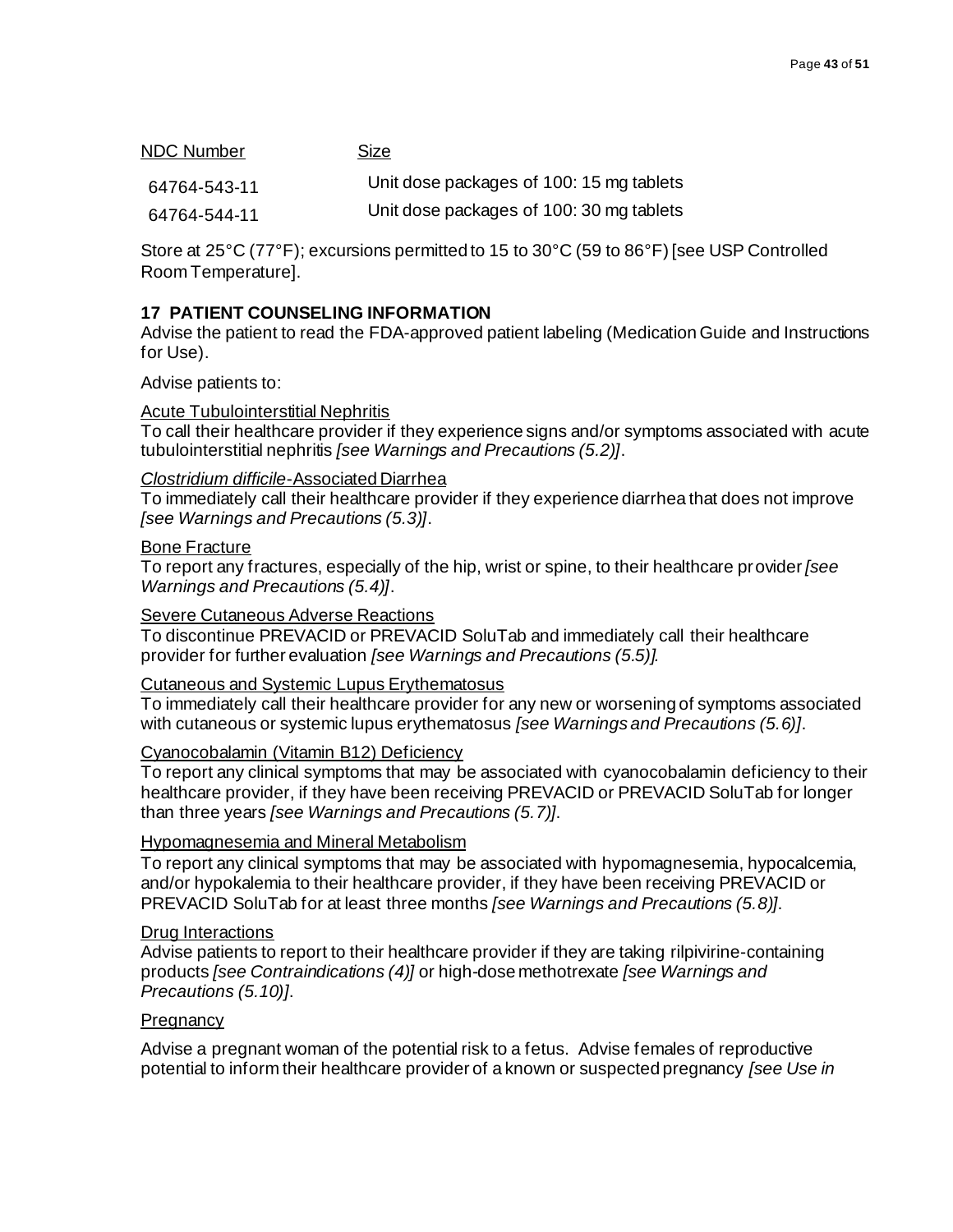### *Specific Populations (8.1)].*

### Administration

- Missed doses: If a dose is missed, administer as soon as possible. However, if the next scheduled dose is due, do not take the missed dose, and take the next dose on time. Do not take two doses at one time to make up for a missed dose.
	- PREVACID or PREVACID SoluTab should be taken before eating.
	- Do not crush or chew PREVACID capsule or PREVACID SoluTab.
	- Take PREVACID or PREVACID SoluTab at least 30 minutes prior to sucralfate.
	- **Phenylketonurics: Contains Phenylalanine 2.5 mg per 15 mg PREVACID SoluTab Tablet and 5.1 mg per 30 mg PREVACID SoluTab Tablet.**

### *PREVACID Capsules*

- Swallow whole; do not chew.
- For patients who have difficulty swallowing capsules:
	- o PREVACID capsules can be opened and sprinkled on applesauce, ENSURE pudding, cottage cheese, yogurt or strained pears
	- o PREVACID capsules may also be emptied into a small volume of either apple juice, orange juice or tomato juice
	- o Alternatively, PREVACID capsules can be administered with apple juice via nasogastric tube
	- o See the Instructions for Use for a description of all preparation and administration instructions

### *PREVACID SoluTab*

- Do not break or cut.
- Place the tablet on the tongue; allow it to disintegrate, with or without water, until the particles can be swallowed. Do not chew the particles.
- The tablet typically disintegrates in less than one minute.
- Alternatively, for children or other patients who have difficulty swallowing tablets, PREVACID SoluTab can be administered with water via oral syringe or NG tube, as described in the Instructions for Use.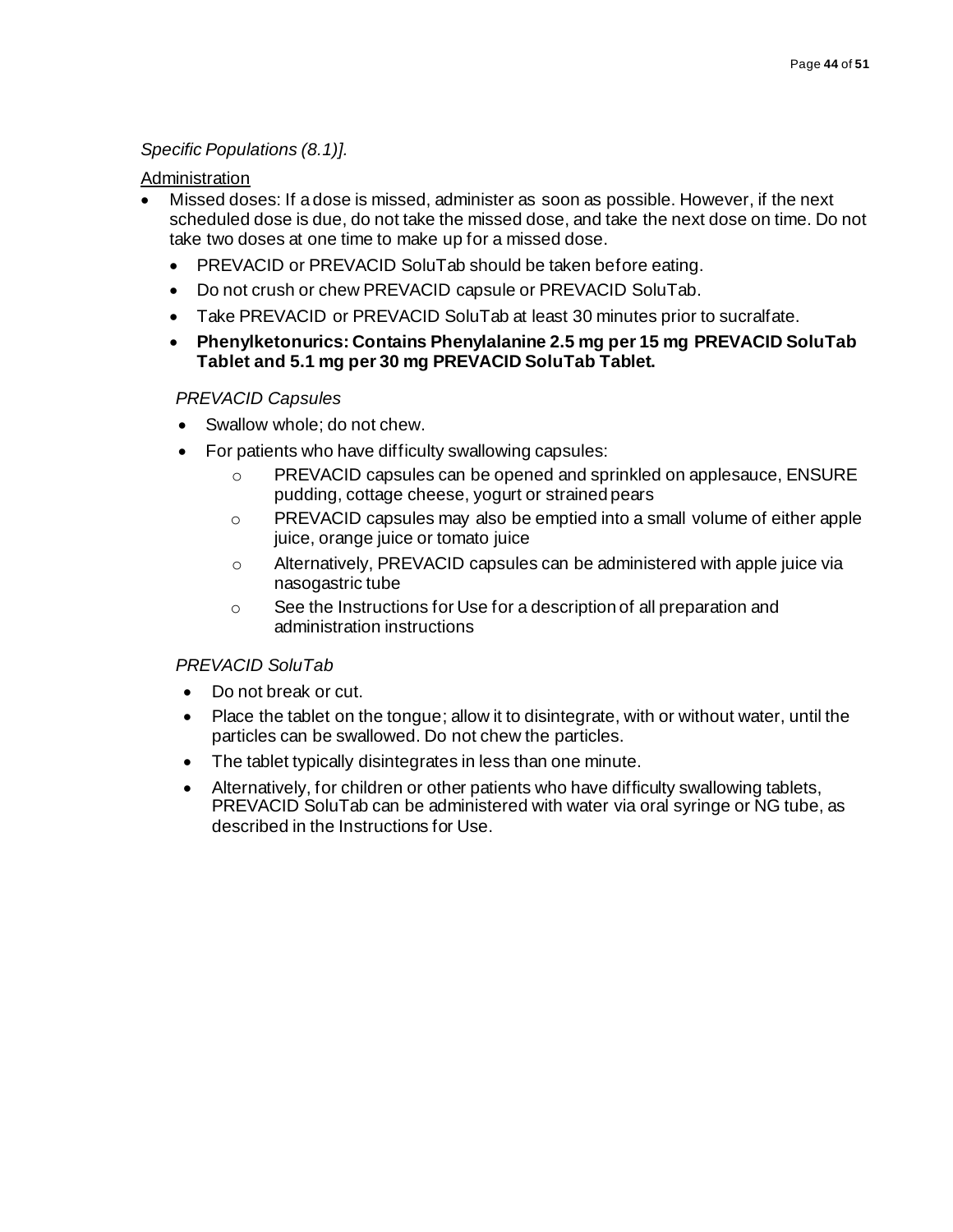#### **MEDICATION GUIDE PREVACID (prev-a-sid) (lansoprazole) delayed-release capsules, for oral use and PREVACID SoluTab (prev-a-sid sol-u-tab) (lansoprazole) delayed-release orally disintegrating tablets**

**What is the most important information that I should know about PREVACID and PREVACID SoluTab?**

**You should take PREVACID and PREVACID SoluTab exactly as prescribed, at the lowest dose possible and for the shortest time needed.**

**PREVACID and PREVACID SoluTab may help your acid-related symptoms, but you could still have serious stomach problems. Talk with your doctor.**

**PREVACID and PREVACID SoluTab can cause serious side effects, including:**

- **A type of kidney problem (acute tubulointerstitial nephritis).** Some people who take proton pump inhibitor (PPI) medicines, including PREVACID and PREVACID SoluTab, may develop a kidney problem called acute tubulointerstitial nephritis that can happen at any time during treatment with PPI medicines including PREVACID and PREVACID SoluTab. Call your doctor right away if you have a decrease in the amount that you urinate or if you have blood in your urine.
- **Diarrhea caused by an infection (***Clostridium difficile***) in your intestines.** Call your doctor right away if you have watery stools or stomach pain that does not go away. You may or may not have a fever.
- **Bone fractures (hip, wrist, or spine)***.* Bone fractures in the hip, wrist, or spine may happen in people who take multiple daily doses of PPI medicines and for a long period of time (a year or longer). Tell your doctor if you have a bone fracture, especially in the hip, wrist, or spine.
- **Certain types of lupus erythematosus.** Lupus erythematosus is an autoimmune disorder (the body's immune cells attack other cells or organs in the body). Some people who take PPI medicines, including PREVACID and PREVACID SoluTab, may develop certain types of lupus erythematosus or have worsening of the lupus they already have. Call your doctor right away if you have new or worsening joint pain or a rash on your cheeks or arms that gets worse in the sun.

Talk to your doctor about your risk of these serious side effects.

PREVACID and PREVACID SoluTab can have other serious side effects. See **"What are the possible side effects of PREVACID and PREVACID SoluTab?"**.

### **What are PREVACID and PREVACID SoluTab?**

A prescription medicine called a proton pump inhibitor (PPI) used to reduce the amount of acid in your stomach<sup>1</sup>

**In adults,** PREVACID and PREVACID SoluTab are used for**:**

- 4 weeks for the healing and symptom relief of duodenal ulcers.
- 10 to 14 days with certain antibiotics to treat an infection caused by bacteria called *H. pylori*.
- maintaining healing of duodenal ulcers. PREVACID has not been studied beyond 12 months for this purpose.
- up to 8 weeks for the healing and symptom relief of stomach ulcers.
- up to 8 weeks for the healing of stomach ulcers in people taking pain medicines called nonsteroidal anti-inflammatory drugs (NSAIDs). PREVACID has not been studied beyond 8 weeks for this purpose.
- reducing the risk of stomach ulcers in people who are at risk of developing stomach ulcers with NSAIDs. PREVACID has not been studied beyond 12 weeks for this purpose.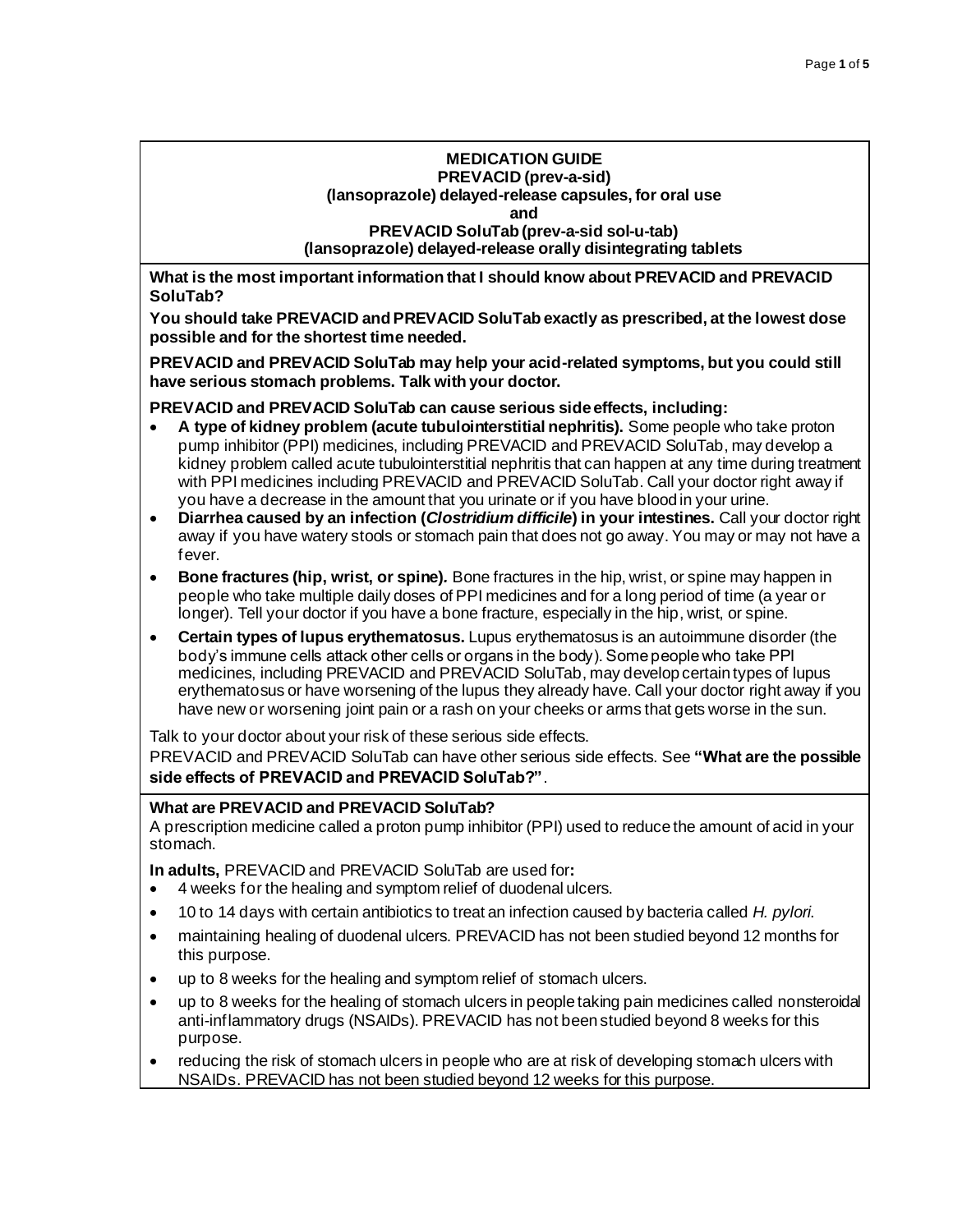• up to 8 weeks to treat heartburn and other symptoms that happen with gastroesophageal reflux disease (GERD).

GERD happens when acid in your stomach backs up into the tube (esophagus) that connects your mouth to your stomach. This may cause a burning feeling in your chest or throat, sour taste or burping.

- up to 8 weeks for the healing and symptom relief of acid-related damage to the lining of the esophagus (called erosive esophagitis or EE). Your doctor may prescribe another 8 to 16 weeks of PREVACID or PREVACID SoluTab for patients whose EE does not improve or whose symptoms return.
- maintaining healing of EE. PREVACID has not been studied beyond 12 months for this purpose.
- the long-term treatment of conditions where your stomach makes too much acid. This includes a rare condition called Zollinger-Ellison syndrome.

### **Children:**

Give PREVACID and PREVACID SoluTab exactly as prescribed by your child's doctor. Do not increase the dose of PREVACID and PREVACID SoluTab or give your child PREVACID and PREVACID SoluTab longer than the amount of time your doctor tells you to.

**In children 1 to 11 years of age**, PREVACID and PREVACID SoluTab are used for:

- up to 12 weeks to treat heartburn and other symptoms that can happen with GERD.
- up to 12 weeks for the healing and symptom relief of EE.

**In children 12 to 17 years of age**, PREVACID and PREVACID SoluTab are used for:

- up to 8 weeks to treat heartburn and other symptoms that can happen with GERD.
- up to 8 weeks for the healing and symptom relief of EE.

PREVACID and PREVACID SoluTab are not recommended for treating the symptoms of GERD in children less than 1 year of age and may harm them.

### **Do not take PREVACID or PREVACID SoluTab if you are:**

- allergic to lansoprazole, any other PPI medicine, or any of the ingredients in PREVACID or PREVACID SoluTab. See the end of this Medication Guide for a complete list of ingredients in PREVACID and PREVACID SoluTab.
- taking a medicine that contains rilpivirine (EDURANT, COMPLERA, ODEFSEY, JULUCA) used to treat HIV-1 (Human Immunodeficiency Virus).

### **Before you take PREVACID or PREVACID SoluTab, tell your doctor about all of your medical conditions, including if you:**

- have low magnesium, calcium, potassium or sodium levels in your blood or you are taking a diuretic.
- have liver problems.
- have phenylketonuria. PREVACID SoluTab contains aspartame.
- are pregnant, think you may be pregnant or plan to become pregnant. PREVACID or PREVACID SoluTab may harm your unborn baby. Talk to your doctor about the possible risks to an unborn baby if PREVACID or PREVACID SoluTab is taken during pregnancy.
- are breastfeeding or plan to breastfeed. It is not known if PREVACID or PREVACID SoluTab passes into your breast milk. Talk to your doctor about the best way to feed your baby if you take PREVACID or PREVACID SoluTab.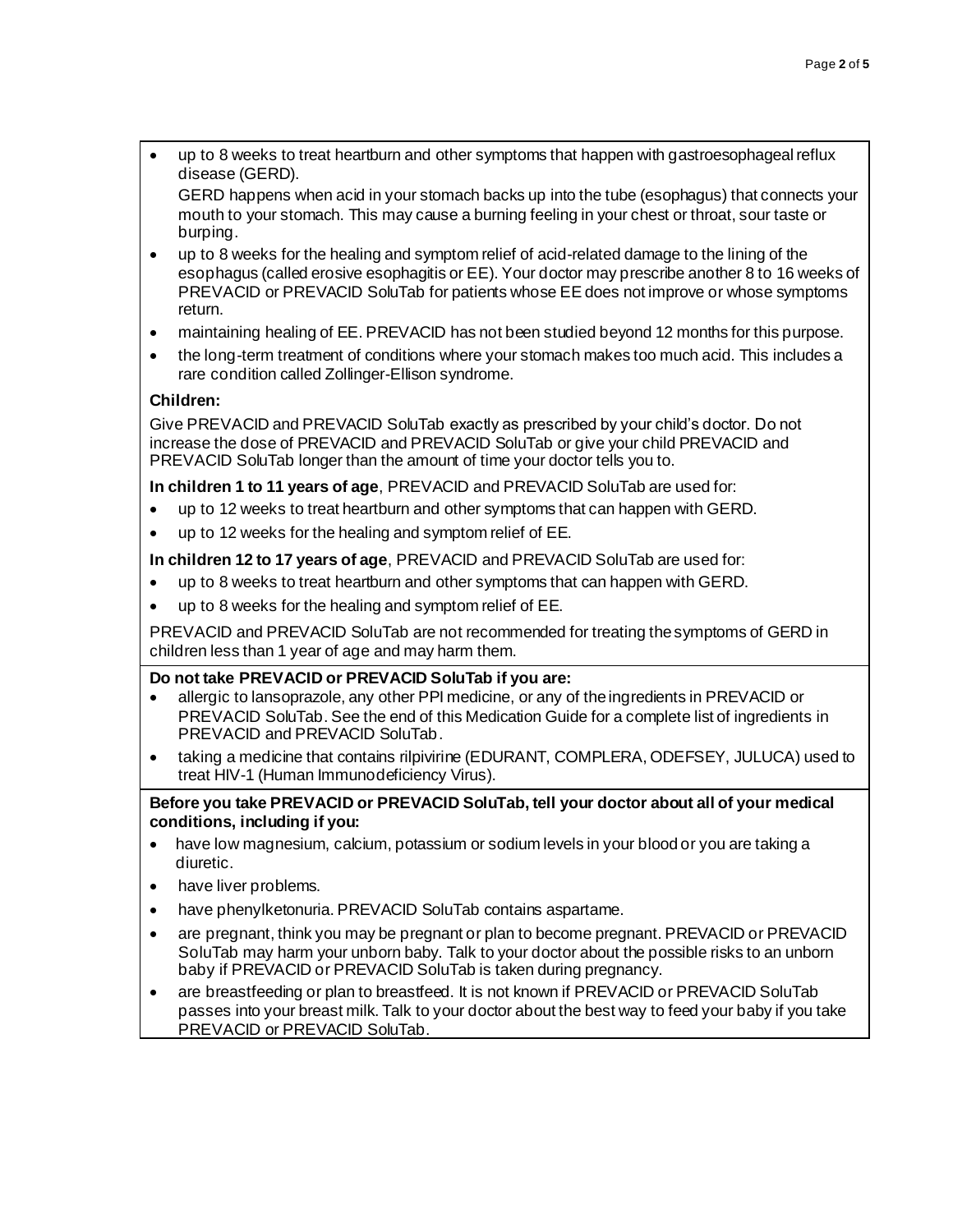**Tell your doctor about all the medicines you take,** including prescription and over-the-counter medicines, vitamins, and herbal supplements. **Especially tell your doctor** if you take methotrexate (OTREXUP, RASUVO, TREXALL, REDITREX, XATMEP).

#### **How should I take PREVACID and PREVACID SoluTab?**

- Take PREVACID or PREVACID SoluTab exactly as prescribed by your doctor.
- Do not change your dose or stop taking PREVACID or PREVACID SoluTab without talking to your doctor.
- Take PREVACID or PREVACID SoluTab before meals.

### **PREVACID capsules:**

- o Swallow PREVACID capsules whole.
- o **Do not crush or chew PREVACID capsules.**
- $\circ$  If you have trouble swallowing a whole capsule, you can open the capsule and take the contents with certain foods or juices. See the "Instructions for Use" at the end of this Medication Guide for instructions on how to take PREVACID capsules with certain foods or juices.
- $\circ$  See the "Instructions for Use" at the end of this Medication Guide for instructions on how to mix and give PREVACID capsules through a nasogastric tube (NG tube).

### **PREVACID SoluTab:**

- $\circ$  PREVACID SoluTab is a tablet that melts in your mouth with or without water.
- o **Do not break, cut, crush or chew the tablets.**
- $\circ$  See the "Instructions for Use" at the end of this Medication Guide for instructions on how to mix and give PREVACID SoluTab through a syringe and NG tube.
- If you miss a dose of PREVACID or PREVACID SoluTab, take it as soon as you remember. If it is almost time for your next dose, do not take the missed dose. Take your next dose at your regular time. Do not take 2 doses at the same time.
- If you take too much PREVACID or PREVACID SoluTab, call your doctor or your poison control center at 1-800-222-1222 right away or go to the nearest hospital emergency room.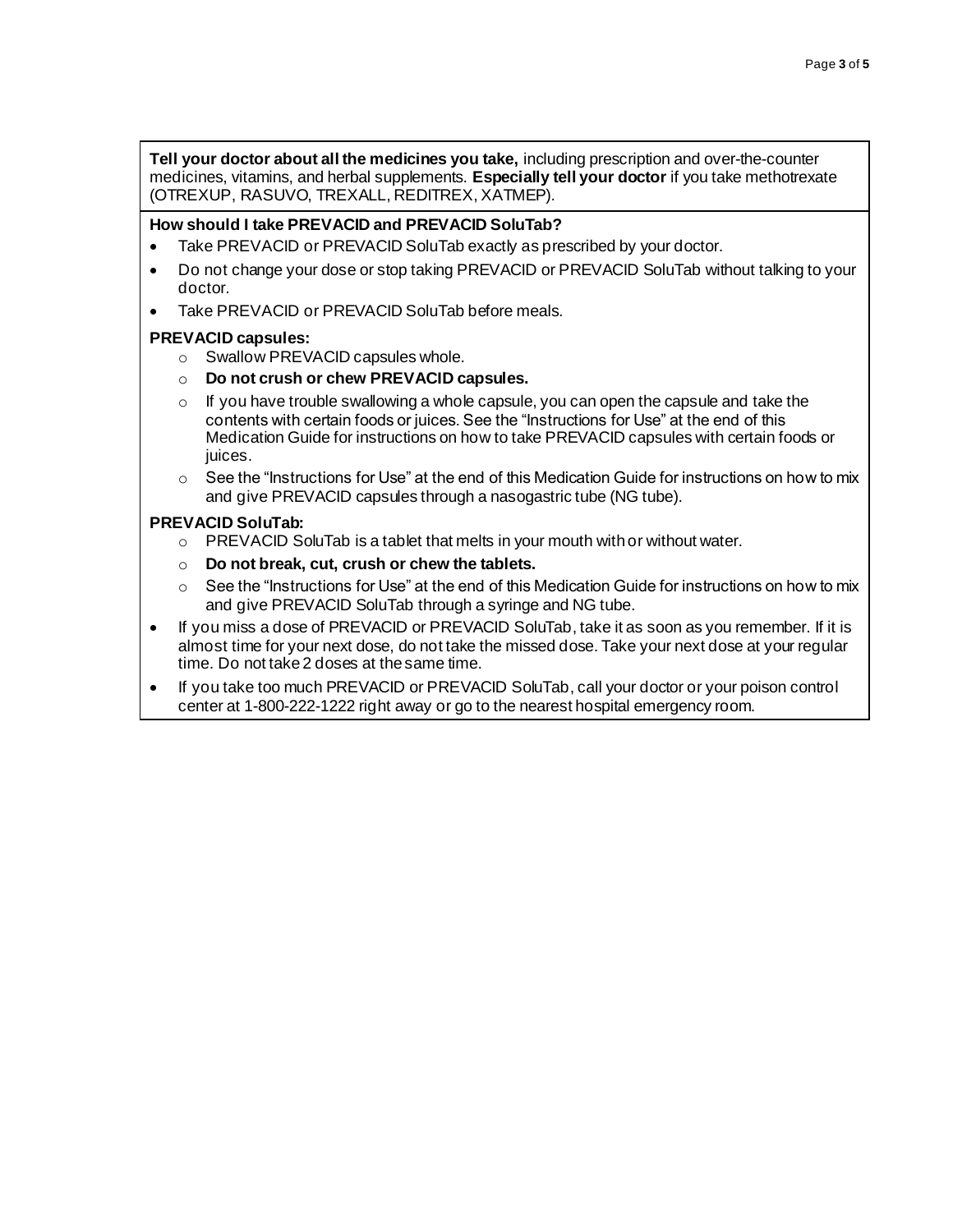### **What are the possible side effects of PREVACID and PREVACID SoluTab?**

**PREVACID and PREVACID SoluTab can cause serious side effects, including:**

- **See "What is the most important information that I should know about PREVACID and PREVACID SoluTab?".**
- **Low vitamin B12 levels** in the body can happen in people who have taken PREVACID or PREVACID SoluTab for a long time (more than 3 years). Tell your doctor if you have symptoms of low vitamin B12 levels, including shortness of breath, lightheadedness, irregular heartbeat, muscle weakness, pale skin, feeling tired, mood changes, and tingling or numbness in the arms and legs.
- **Stomach growths (fundic gland polyps).** People who take PPI medicines for a long time have an increased risk of developing a certain type of stomach growth called fundic gland polyps, especially after taking PPI medicines for more than 1 year.
- **Low magnesium levels in the body** can happen in people who have taken PREVACID for at least 3 months. Tell your doctor right away if you have symptoms of low magnesium levels, including seizures, dizziness, irregular heartbeat, jitteriness, muscle aches or weakness, and spasms of hands, feet or voice.
- **Severe skin reactions.** PREVACID can cause rare but severe skin reactions that may affect any part of your body. These serious skin reactions may need to be treated in a hospital and may be life threatening:
	- Skin rash which may have blistering, peeling or bleeding on any part of your skin (including your lips, eyes, mouth, nose, genitals, hands or feet).
	- You may also have fever, chills, body aches, shortness of breath, or enlarged lymph nodes. Stop taking PREVACID and call your doctor right away. These symptoms may be the first sign of a severe skin reaction.

# **The most common side effects of PREVACID and PREVACID SoluTab include:** diarrhea,

stomach-area (abdomen) pain, nausea and constipation.

These are not all the possible side effects of PREVACID and PREVACID SoluTab.

Call your doctor for medical advice about side effects.

You may report side effects to FDA at 1-800-FDA-1088.

### **How should I store PREVACID and PREVACID SoluTab?**

Store PREVACID at room temperature between 68°F to 77°F (20°C to 25°C).

### **Keep PREVACID and PREVACID SoluTab and all medicines out of the reach of children.**

**General information about the safe and effective use of PREVACID and PREVACID SoluTab.** Medicines are sometimes prescribed for purposes other than those listed in a Medication Guide. Do not use PREVACID or PREVACID SoluTab for conditions for which it was not prescribed. Do not give PREVACID or PREVACID SoluTab to other people, even if they have the same symptoms that you have. It may harm them. You can ask your doctor or pharmacist for information about PREVACID and PREVACID SoluTab that is written for health professionals.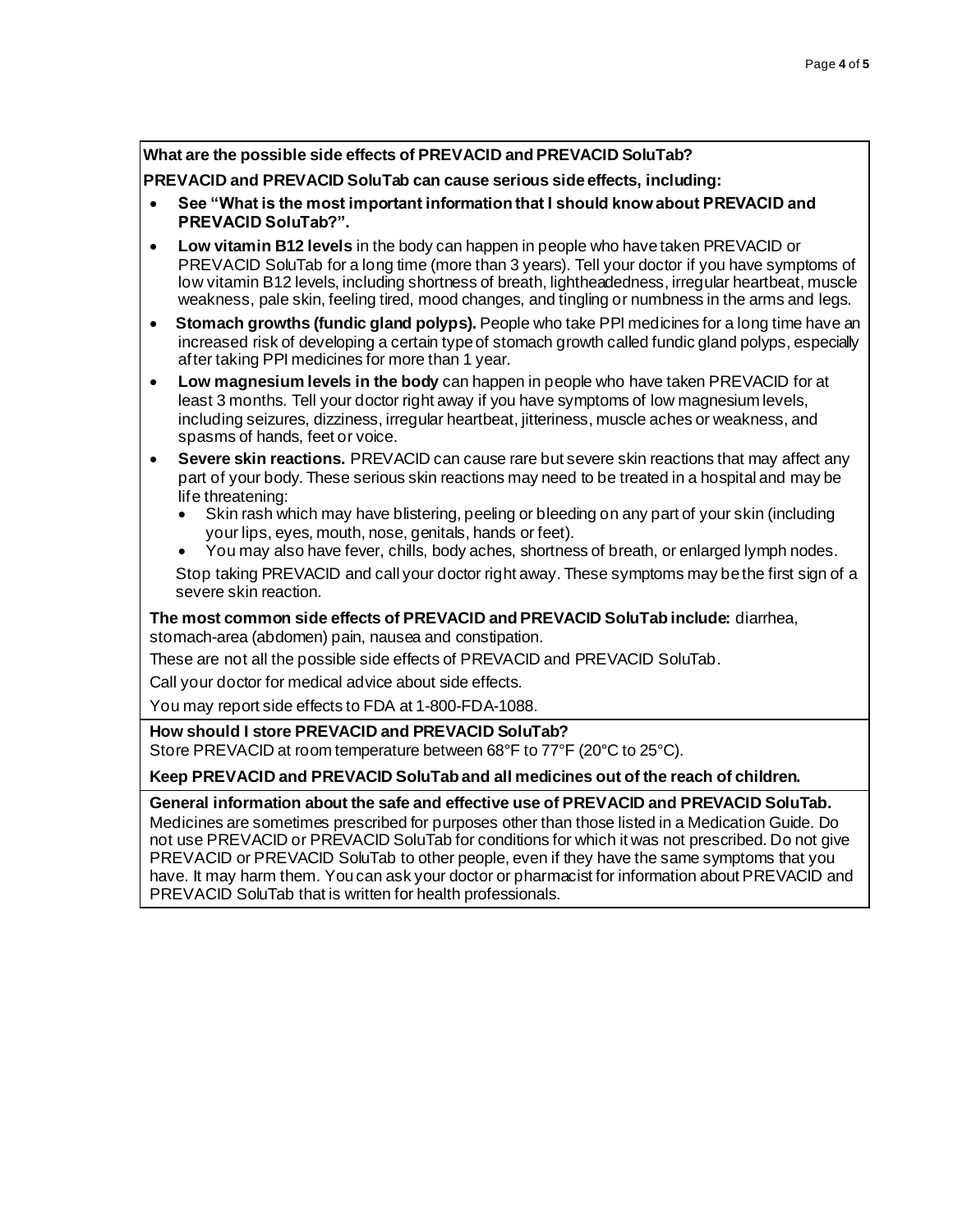### **What are the ingredients in PREVACID and PREVACID SoluTab?**

**Active ingredient:** lansoprazole.

**Inactive ingredients in PREVACID capsules:** sugar sphere, sucrose, methacrylic acid copolymer, low substituted hydroxypropyl cellulose, starch, magnesium carbonate, talc, polyethylene glycol, titanium dioxide, polysorbate 80, hydroxypropyl cellulose, colloidal silicon dioxide, D&C Red No. 28, FD&C Blue No. 1, and FD&C Red No. 40.

**PREVACID 15 mg capsule only:** FD&C Green No. 3.

**Inactive ingredients in PREVACID SoluTab:** mannitol, methacrylic acid, hydroxypropyl cellulose, lactose monohydrate-microcrystalline cellulose sphere, triethyl citrate, crospovidone, polyacrylate, magnesium carbonate, aspartame, glyceryl monostearate, hypromellose, magnesium stearate, citric acid, titanium dioxide, talc, artificial strawberry flavor, polyethylene glycol, polysorbate 80 and ferric oxide.

#### **PREVACID SoluTab contains 2.5 mg of phenylalanine in each 15 mg tablet and 5.1 mg of phenylalanine in each 30 mg tablet.**

Distributed by: Takeda Pharmaceuticals America, Inc., Lexington, MA 02421

PREVACID is a trademark registered in the U.S. Patent and Trademark Office and SoluTab is a trademark of Takeda Pharmaceuticals U.S.A., Inc. and used under license by Takeda Pharmaceuticals America, Inc.

All other trademark names are the property of their respective owners.

©1995 – 2022 Takeda Pharmaceuticals America, Inc.

PRV012 R55

For more information go to www.PREVACID.com or call 1-877- TAKEDA-7 (1-877-825-3327).

This Medication Guide has been approved by the U.S. Food and Drug Administration. Revised: 03/2022 Pevised: 03/2022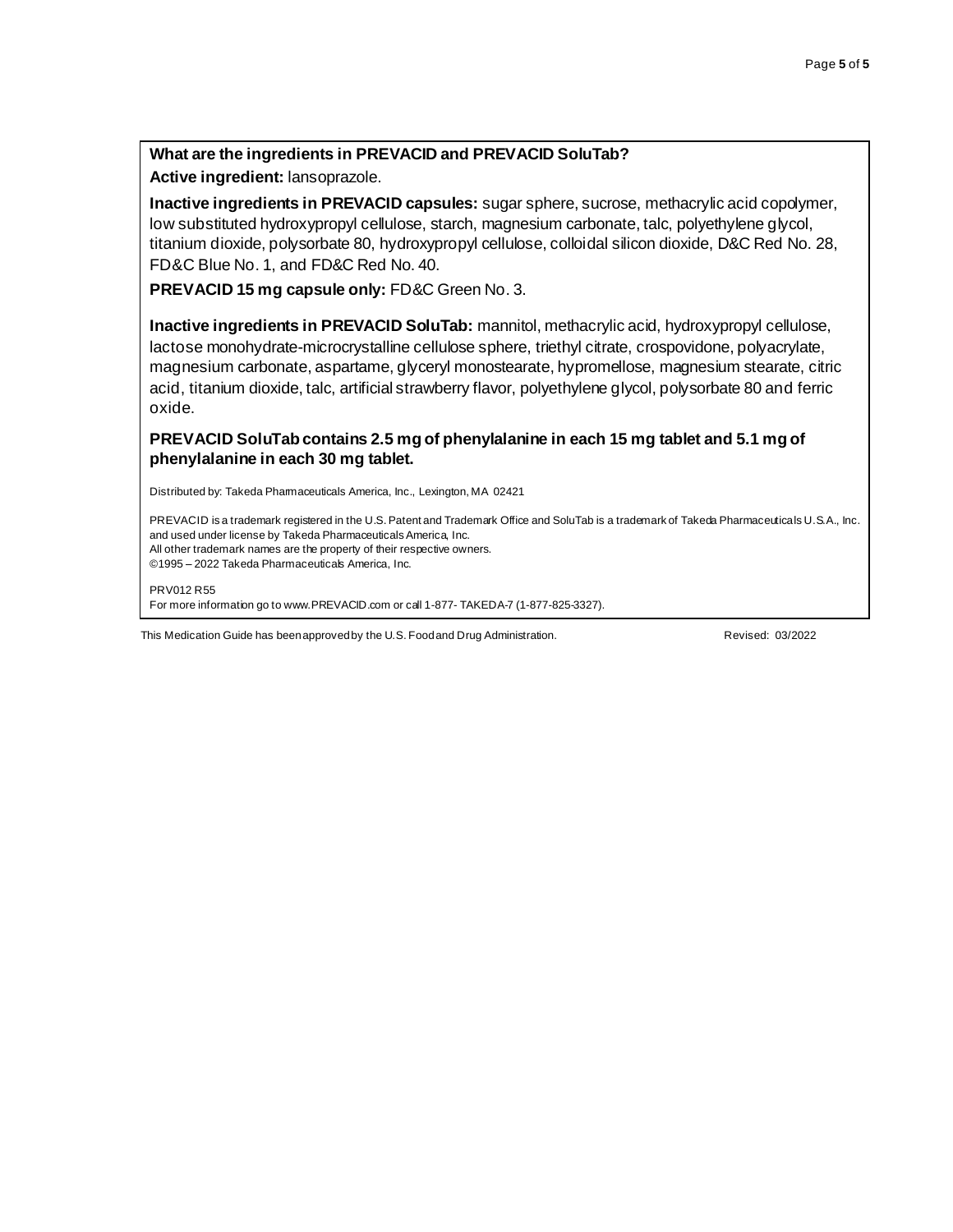### **INSTRUCTIONS FOR USE**

#### **PREVACID (prev-a-sid) (lansoprazole) delayed-release capsules, for oral use**

# **and**

## **PREVACID SoluTab (prev-a-sid sol-u-tab)**

### **(lansoprazole) delayed-release orally disintegrating tablets**

#### **Important:**

- Take PREVACID or PREVACID SoluTab before meals.
- **Do not** crush or chew PREVACID capsules or PREVACID SoluTab.
- **PREVACID or PREVACID SoluTab should only be used with the foods and juices listed below.**

#### **PREVACID delayed-release capsules (PREVACID capsules)**

#### **Taking PREVACID capsules with certain foods:**

#### **You can only use applesauce, ENSURE pudding, cottage cheese, yogurt or strained pears.**

- 1. Open the capsule.
- 2. Sprinkle the granules on 1 tablespoon of applesauce, ENSURE pudding, cottage cheese, yogurt or strained pears.
- 3. Swallow right away.

#### **Taking PREVACID capsules with certain juices:**

#### **You can only use apple juice, orange juice or tomato juice.**

- 1. Open the capsule.
- 2. Sprinkle the granules into 60 mL (about ¼ cup) of apple juice, orange juice or tomato juice.
- 3. Stir.
- 4. Swallow right away.
- 5. To make sure that the entire dose is taken, add 1/2 cup or more of juice to the glass, stir and swallow right away.

#### **Giving PREVACID capsules through a nasogastric tube (NG tube) size 16 French or larger:**

#### **You can only use apple juice.**

- 1. Place 40 mL of apple juice into a clean container.
- 2. Open the capsule and empty the granules into the container of apple juice.
- 3. Use a catheter-tip syringe to draw up the apple juice and granule mixture.
- 4. Gently mix the catheter-tip syringe to keep the granules from settling.
- 5. Attach the catheter-tip syringe to the NG tube.
- 6. Give the mixture right away through the NG tube that goes into the stomach. Do not save the apple juice and granule mixture for later use.
- 7. Refill the catheter-tip syringe with 40 mL of apple juice and mix gently. Flush the NG tube with apple juice.